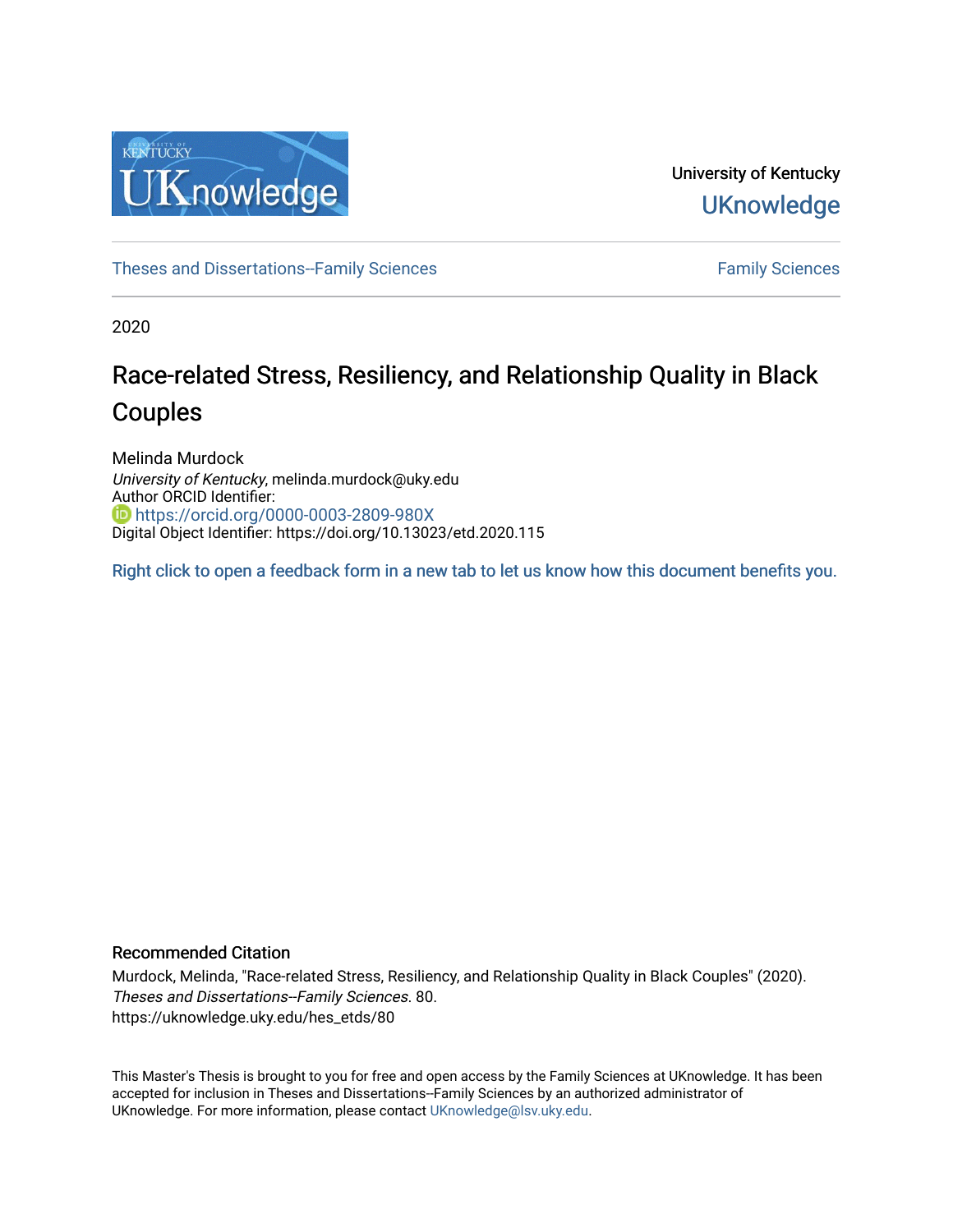# STUDENT AGREEMENT:

I represent that my thesis or dissertation and abstract are my original work. Proper attribution has been given to all outside sources. I understand that I am solely responsible for obtaining any needed copyright permissions. I have obtained needed written permission statement(s) from the owner(s) of each third-party copyrighted matter to be included in my work, allowing electronic distribution (if such use is not permitted by the fair use doctrine) which will be submitted to UKnowledge as Additional File.

I hereby grant to The University of Kentucky and its agents the irrevocable, non-exclusive, and royalty-free license to archive and make accessible my work in whole or in part in all forms of media, now or hereafter known. I agree that the document mentioned above may be made available immediately for worldwide access unless an embargo applies.

I retain all other ownership rights to the copyright of my work. I also retain the right to use in future works (such as articles or books) all or part of my work. I understand that I am free to register the copyright to my work.

# REVIEW, APPROVAL AND ACCEPTANCE

The document mentioned above has been reviewed and accepted by the student's advisor, on behalf of the advisory committee, and by the Director of Graduate Studies (DGS), on behalf of the program; we verify that this is the final, approved version of the student's thesis including all changes required by the advisory committee. The undersigned agree to abide by the statements above.

> Melinda Murdock, Student Dr. Nathan D. Wood, Major Professor Dr. Hyungsoo Kim, Director of Graduate Studies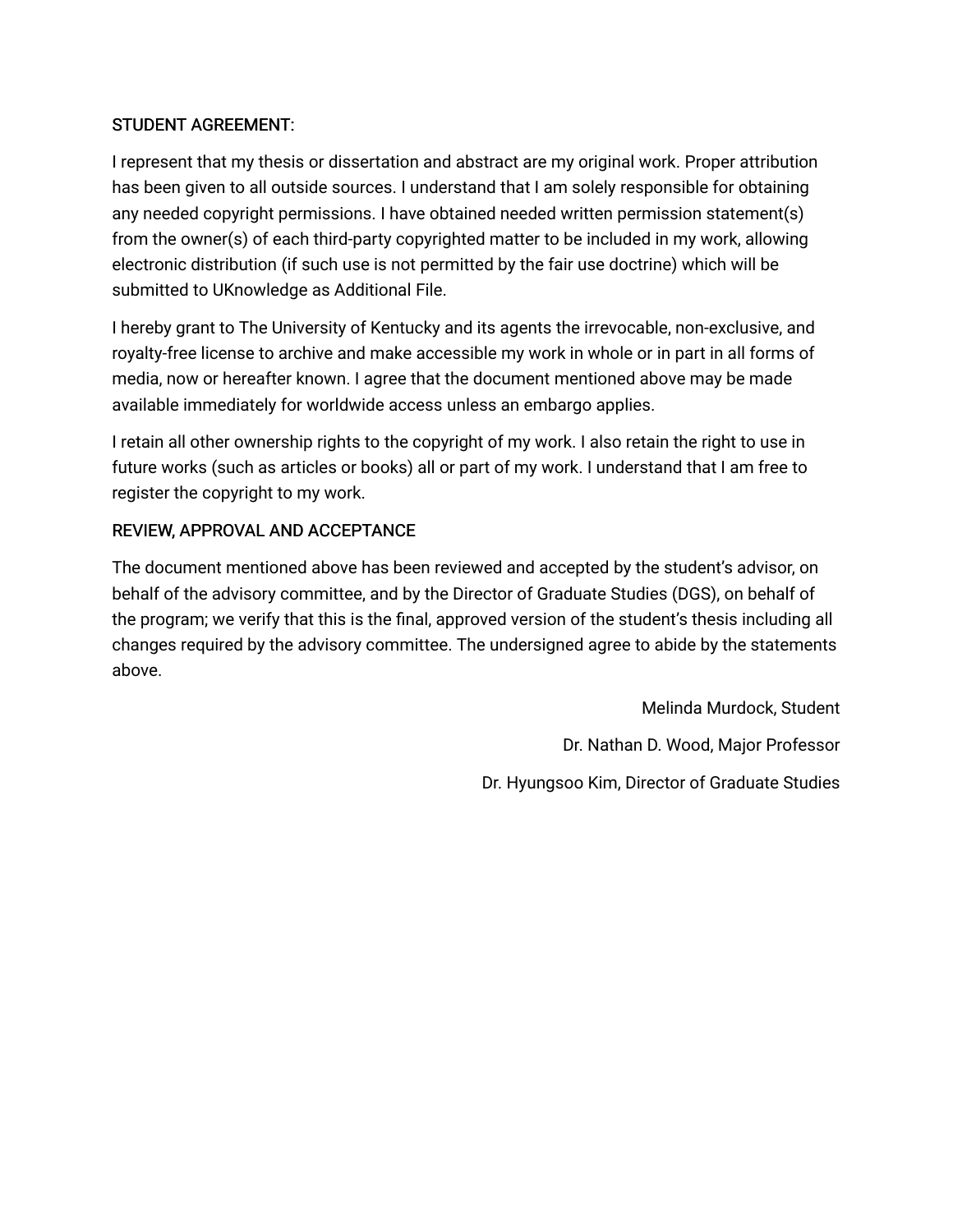# RACE-RELATED STRESS, RESILIENCY, AND RELATIONSHIP QUALITY IN BLACK COUPLES

### THESIS  $\mathcal{L}_\text{max}$  and  $\mathcal{L}_\text{max}$  and  $\mathcal{L}_\text{max}$  and  $\mathcal{L}_\text{max}$

 $\overline{\mathcal{L}}$  , and the state of the state of the state of the state of the state of the state of the state of the state of the state of the state of the state of the state of the state of the state of the state of the stat

A thesis submitted in partial fulfillment of the requirements for the degree of Master of Science in Family Sciences in the College of Agriculture, Food and Environment at the University of Kentucky

By

Melinda Murdock

Lexington, Kentucky

Director: Dr. Nathan D. Wood, Professor of Family Sciences

Lexington, Kentucky

2020

Copyright © Melinda Murdock 2020 https://orcid.org/0000-0003-2809-980X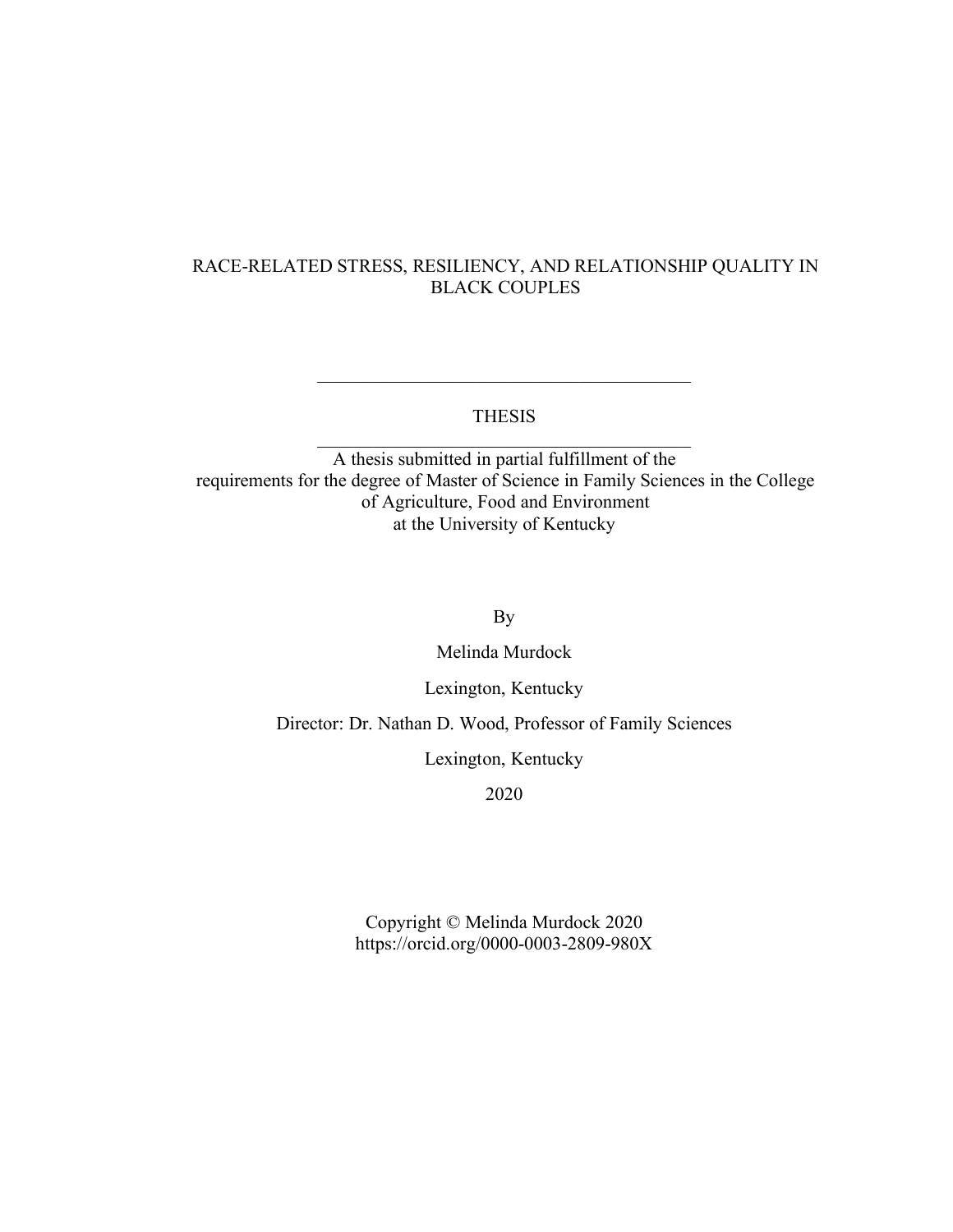### ABSTRACT OF THESIS

## RACE-RELATED STRESS, RESILIENCY, AND RELATIONSHIP QUALITY IN BLACK COUPLES

Scholars have historically explained Black marriage patterns of instability and dissolution based on White middle-class models that ignore cultural factors and maintain a narrative of dysfunction. The current study examines resilience in Black couples by exploring mediation effects of attribution and dyadic coping processes on race-related stress and relationship quality. The present study used individual data from 131 middleincome Black couples residing in the South, who self-reported on stress, coping, and relationship quality via online survey. Dyadic Coping was predicted to mediate the relationship between Race-related Stress, Attribution, and Relationship quality. Results indicated that individuals who experienced greater stress from everyday experiences with racial discrimination were associated with perceiving more unsupportive behaviors from their partner, ultimately reporting less positive and more negative evaluations of relationship quality. Findings demonstrate the deleterious effects of racism on relational quality, reinforcing the call for societal change as it pertains to Black relationships.

KEYWORDS: Black couples, racial discrimination, resilience, relationship quality *.*

Melinda Murdock

*(Name of Student)*

May 15, 2020

Date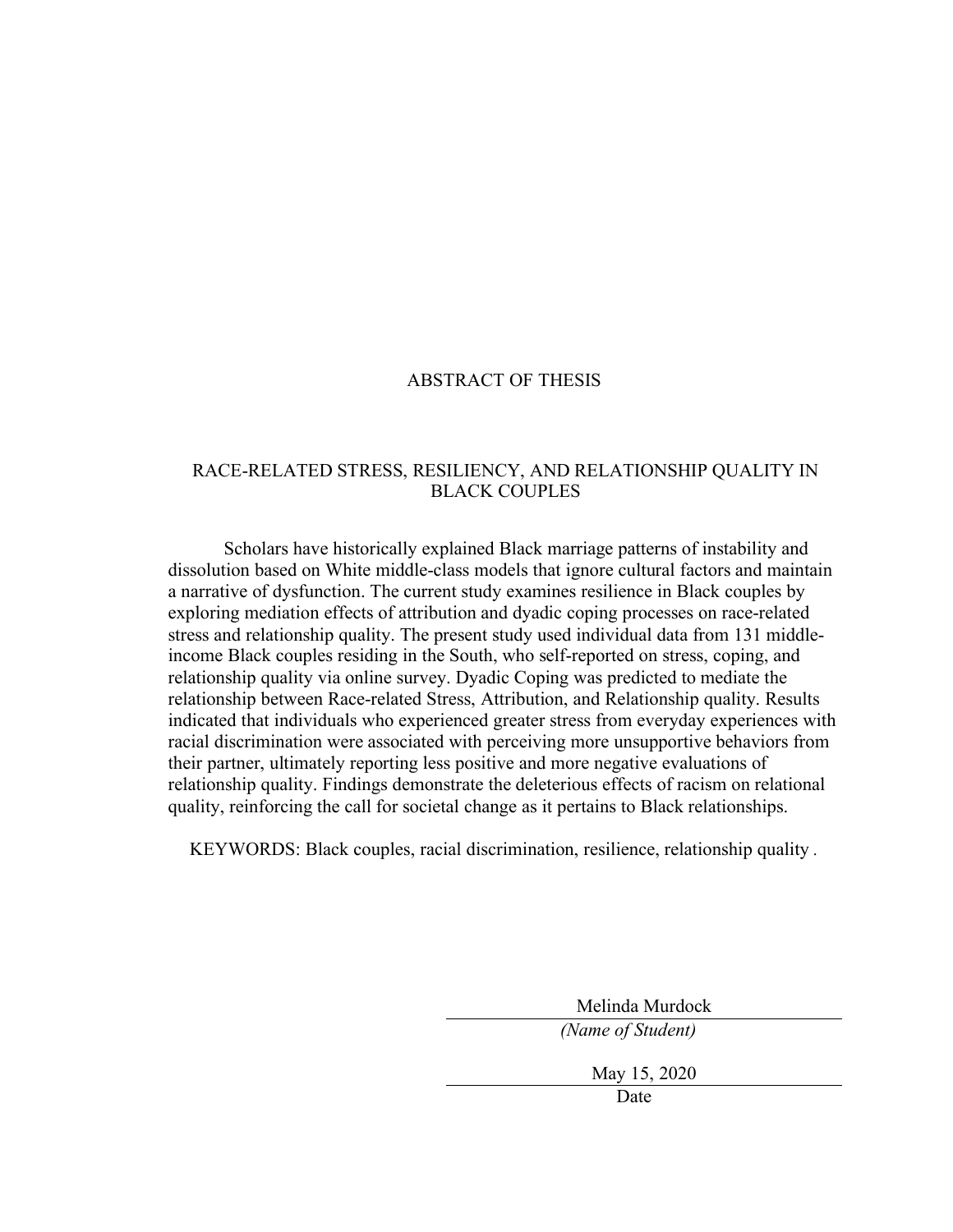# RACE-RELATED STRESS, RESILIENCY, AND RELATIONSHIP QUALITY IN BLACK COUPLES

By Melinda Murdock

Nathan D. Wood, Ph.D.

Director of Thesis

Hyungsoo Kim, Ph.D. Director of Graduate Studies

May 15, 2020

Date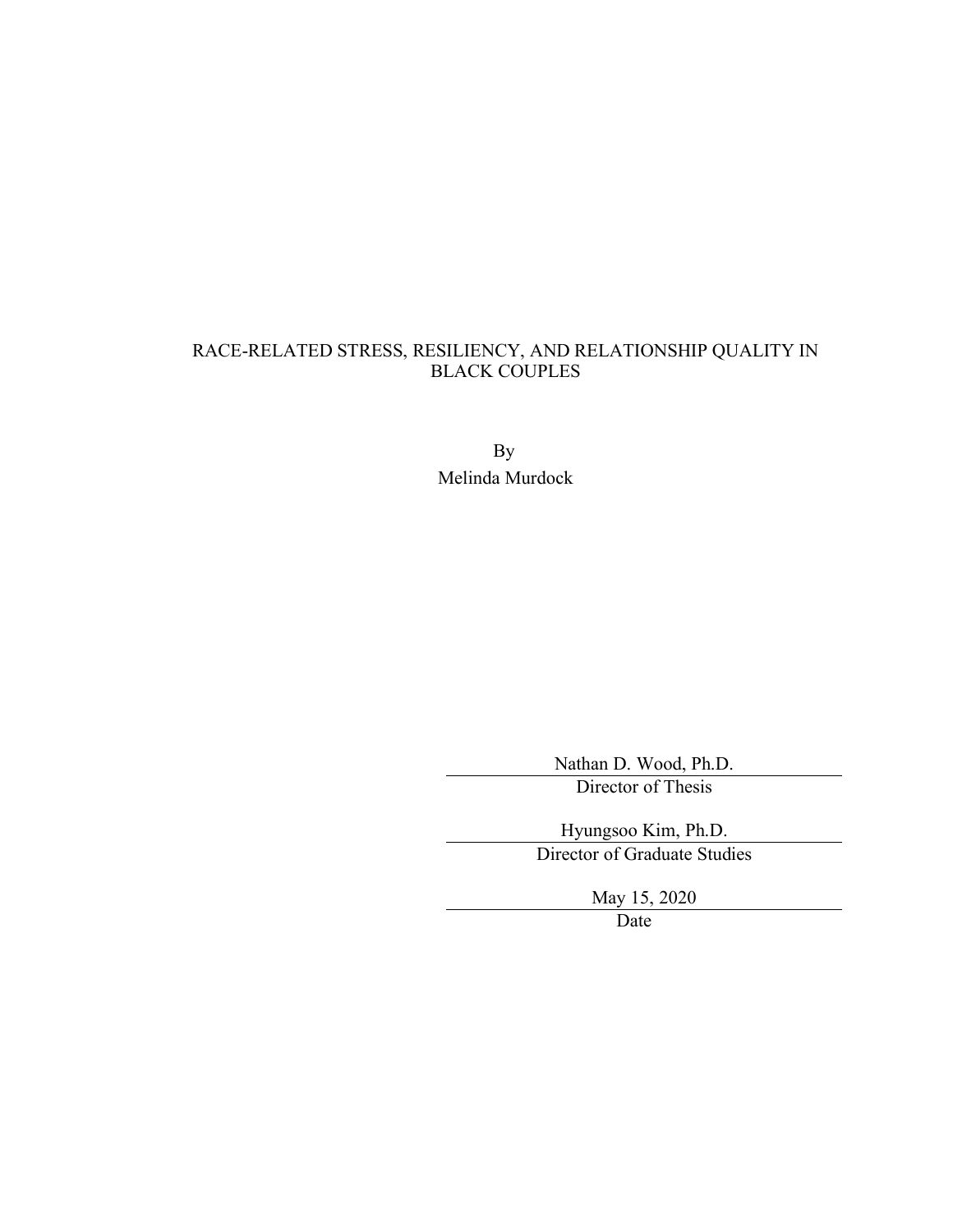#### ACKNOWLEDGMENTS

<span id="page-5-0"></span>This thesis would not have been possible without the following important people. First, I would like to thank my Thesis Chair, Dr. Nathan Wood, for challenging me and supporting my ideas which have led me to realize my potential as a researcher. To my amazing committee members, Dr. Candice Hargons and Dr. Jason Hans, thank you for sharing your knowledge and providing excellent feedback at every stage of the thesis process. Additionally, thank you to my family and friends who gave me tremendous support and encouragement every time I needed it. Finally, thank you to the respondents of my study who offered their time to make this research possible.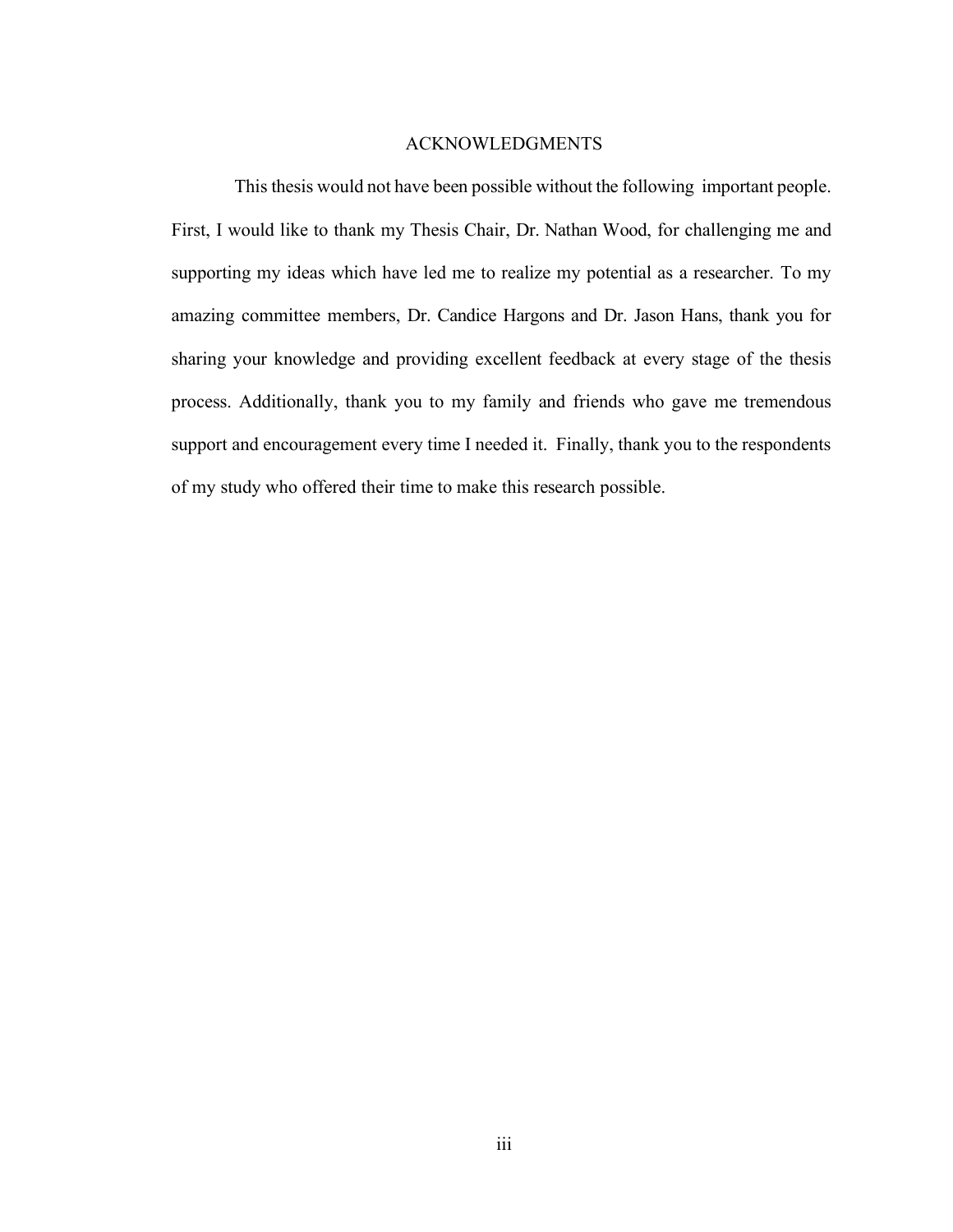# TABLE OF CONTENTS

| 1.2.1                                                       |  |
|-------------------------------------------------------------|--|
| 1.2.3                                                       |  |
| 1.2.4                                                       |  |
| 1.2.5                                                       |  |
| 1.2.6                                                       |  |
| Family Resilience: A Model for Couple Resiliency11<br>1.2.7 |  |
|                                                             |  |
|                                                             |  |
|                                                             |  |
|                                                             |  |
|                                                             |  |
|                                                             |  |
|                                                             |  |
|                                                             |  |
|                                                             |  |
|                                                             |  |
|                                                             |  |
|                                                             |  |
|                                                             |  |
|                                                             |  |
|                                                             |  |
| 3.2.1                                                       |  |
| 3.2.2                                                       |  |
|                                                             |  |
|                                                             |  |
|                                                             |  |
|                                                             |  |
|                                                             |  |
|                                                             |  |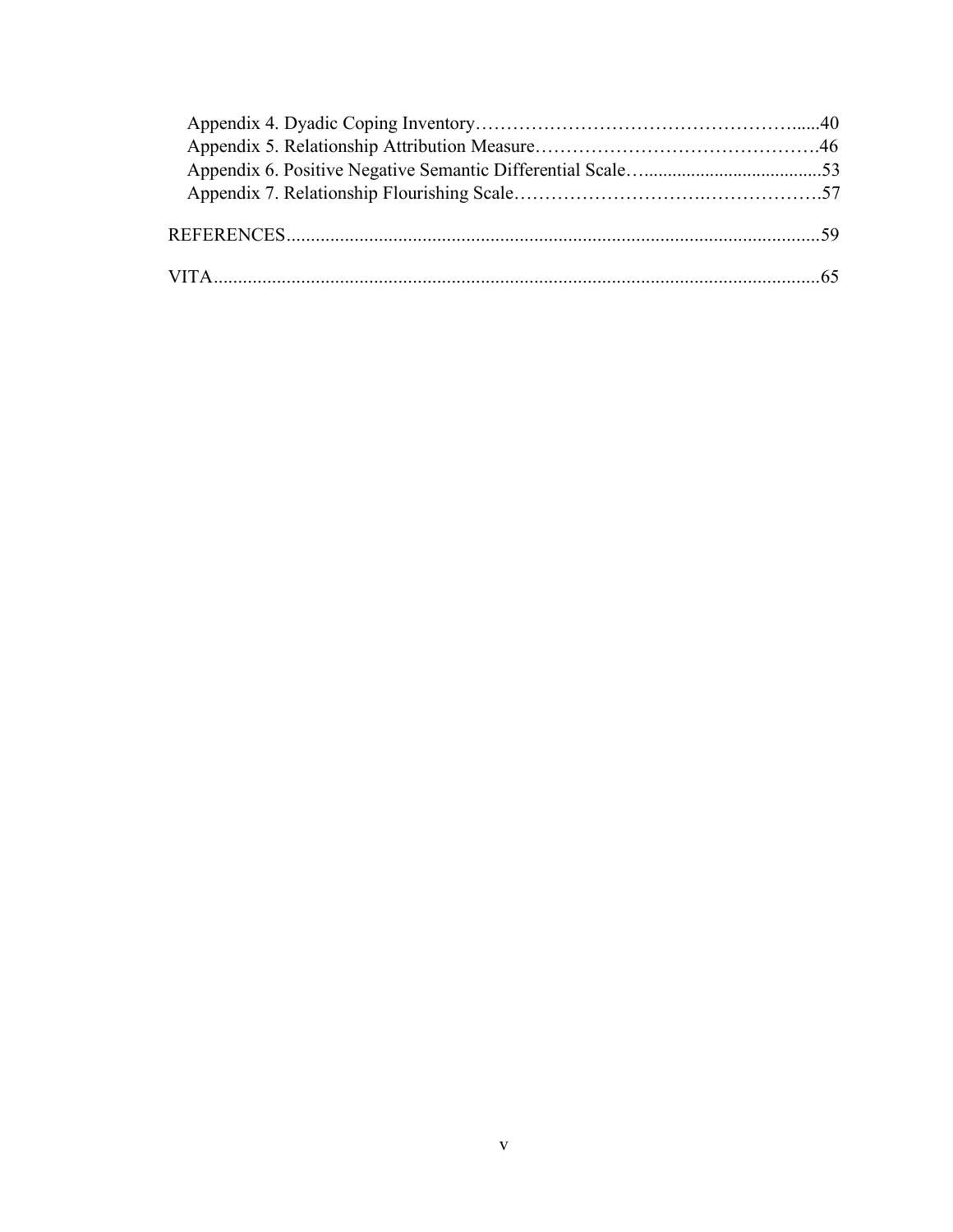# LIST OF TABLES

<span id="page-8-0"></span>

| Table 2.1 Summary of Intercorrelations, Means, and Standard Deviations for EDS, |  |
|---------------------------------------------------------------------------------|--|
|                                                                                 |  |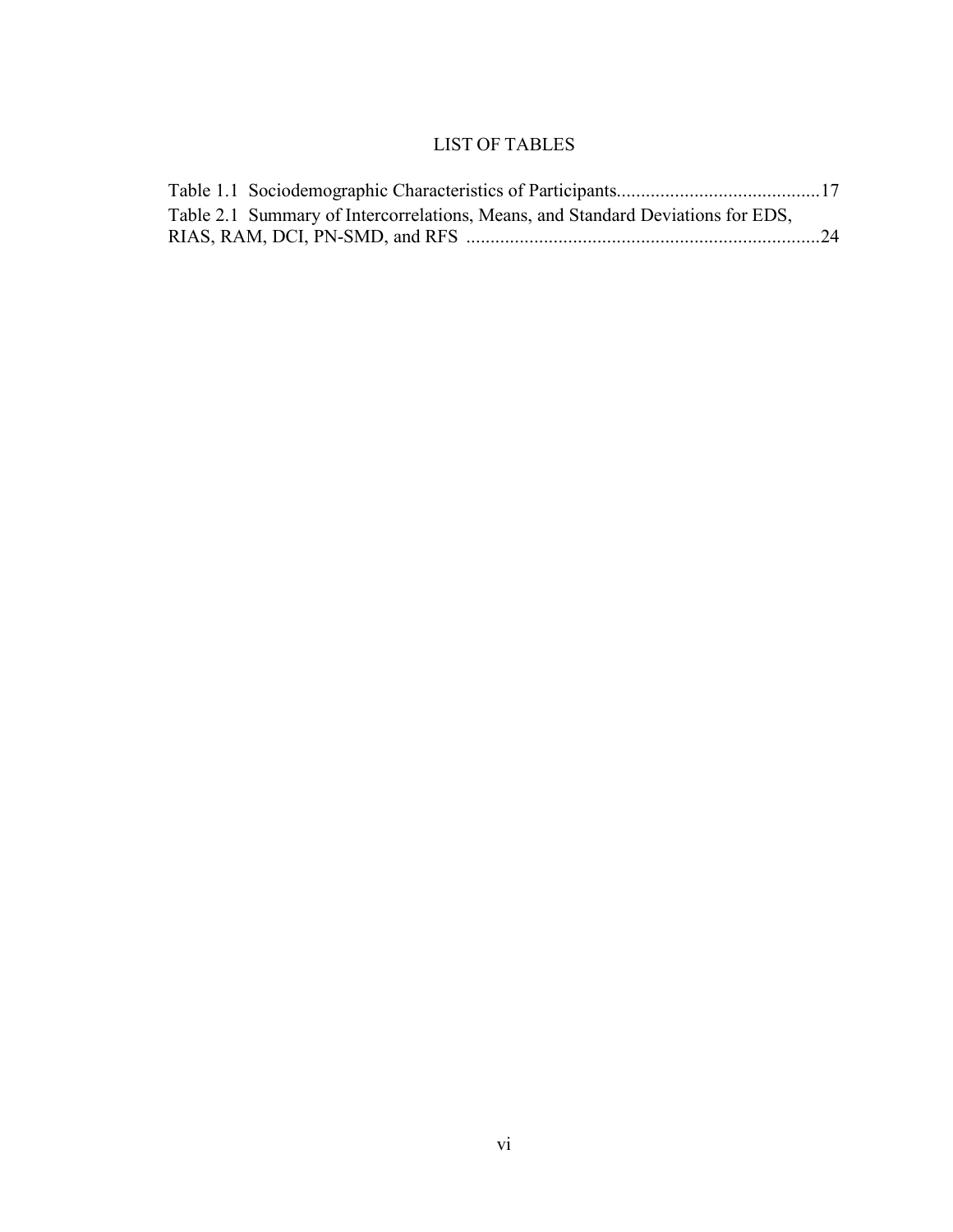# LIST OF FIGURES

<span id="page-9-0"></span>

| Figure 1.1 The Hypothetical Relationship Between Race-related Stress, Causal          |  |
|---------------------------------------------------------------------------------------|--|
|                                                                                       |  |
| Figure 2.1 Path Model for Mediation of Causal Attribution and Dyadic Coping on Race-  |  |
|                                                                                       |  |
| Figure 3.1 Standard Regression Coefficients for the Relationship Between Race-related |  |
| Stress and Positive and Negative Relationship Quality as mediated by Negative         |  |
|                                                                                       |  |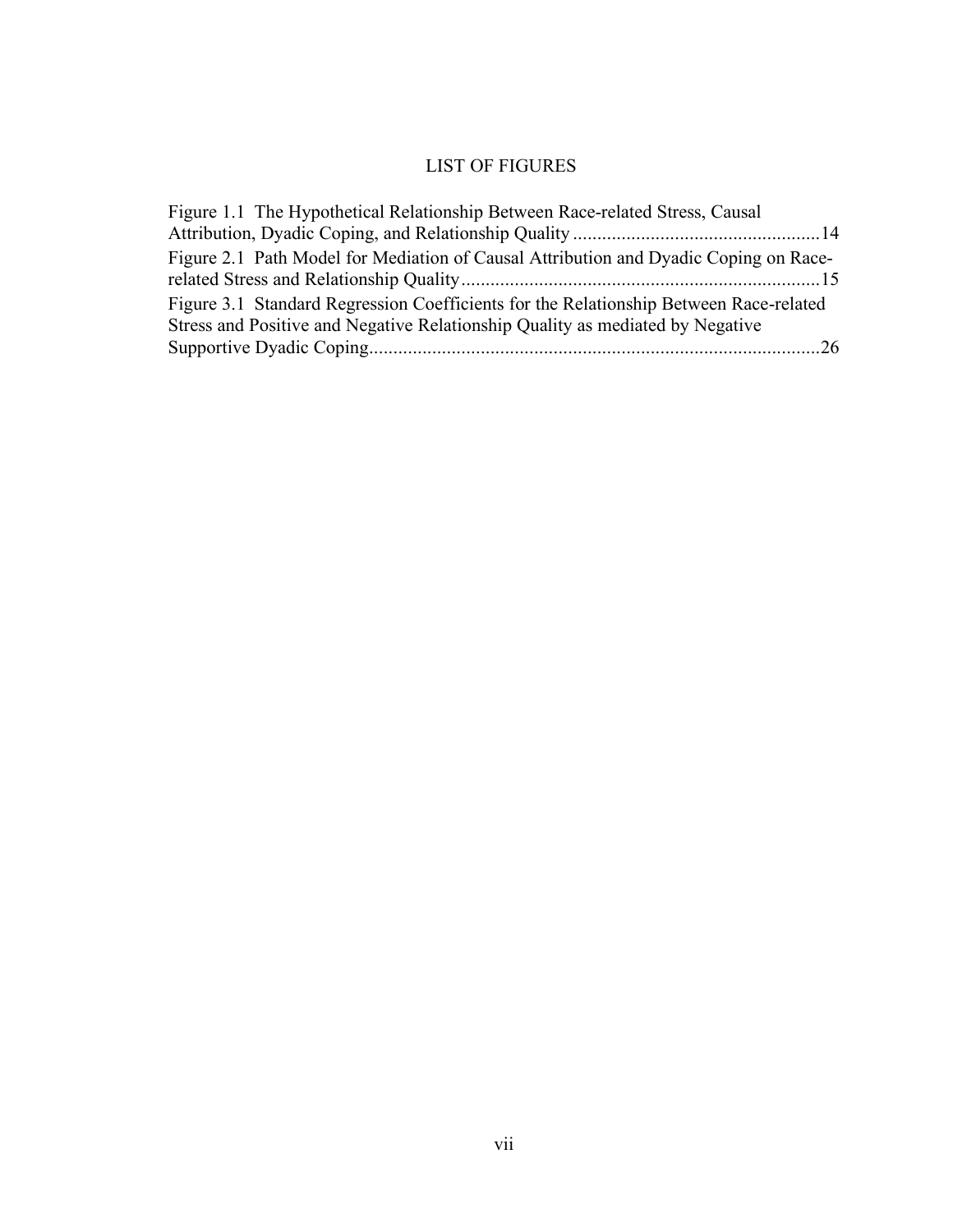#### CHAPTER 1. LITERATURE REVIEW

#### <span id="page-10-1"></span><span id="page-10-0"></span>1.2 Introduction

Black couples have the lowest marriage rate and are more likely to experience instability, divorce, or dissolution than any other racial group in the United States (Raley, Sweeney, & Wondra, 2015). Researchers have tended to investigate structural factors (e.g., education, income, occupational status, and presence of children) rather than interpersonal processes to explain these patterns (Orbuch, 2002). Furthermore, a vast majority of studies on Black heterosexual couples are based on a heteronormative, White, middle-class model (e.g., Proulx, Ermer, & Kanter, 2017); do not consider the impact of racial discrimination on relationship dynamics among Black couples (e.g., Broman, 2005; Lei et al., 2016); or are deficiency-focused (Bulanda & Brown, 2006; Cutrona et al., 2011; Lavner et al., 2018).

Research examining the deleterious effects of discrimination on individuals and couples is imperative. In addition, and consistent with recent calls for a strengths-based approach to understanding relationship quality and flourishing  $(e.g., Galovan & Schram,$ 2018; Ogolsky, 2017), studies of resiliency in Black couples are needed (e.g., Murray et al., 2018; Smith & Landor, 2018). Specifically, studies exploring relational processes that may act as a buffer to race-related stressors are needed. In effort to shed insight on marriage disparities, relationship processes dyadic coping and attribution are examined as mediators of race-related stress on relationship quality. The focus in the present study is to capture resiliency in Black couple relationships through support relational processes mitigate the impact of racial discrimination.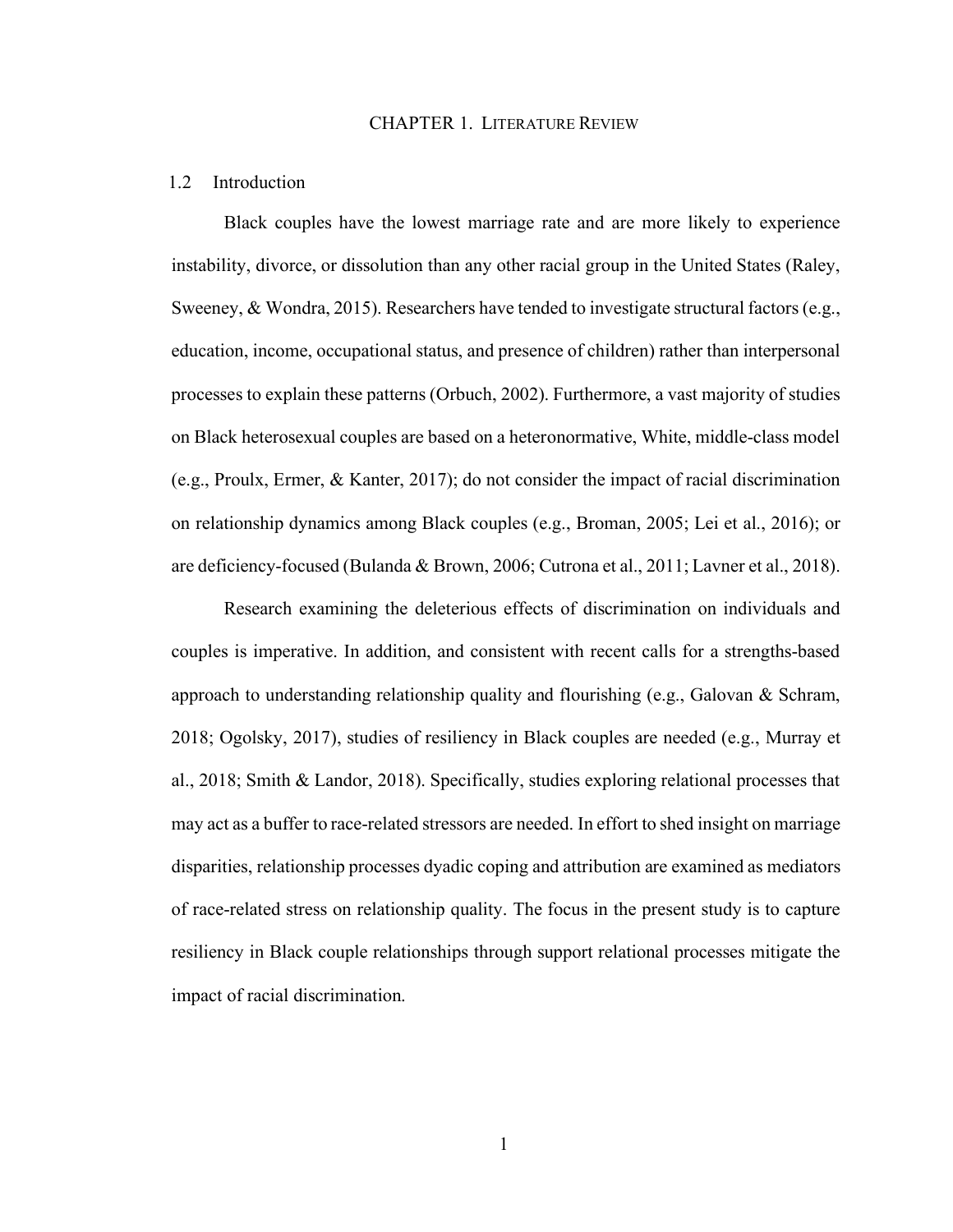#### 1.2.1 Black Marriage Patterns

<span id="page-11-0"></span>According to Banks (2012), the dilemma with Black marriage is Black heterosexual women remain unmarried because their marriage market is small (i.e., not enough marriage-quality Black men), whereas Black heterosexual men remain unmarried because their marriage market is large (i.e., too many marriage-quality Black women). When similarity in educational and socio-economic background are important prerequisites to marriage, and Black women have surpassed their male counterparts in educational attainment, marrying within one's racial group or –marrying at all, is becoming increasingly unlikely (Banks, 2012). When Black men marry, they are more likely than Black women to marry interracially. Therefore, interracial marriage comes into play for Black women because it could raise their rate of marriage or couple relationships (Banks, 2012). Nevertheless, Black marriage rates remain low as the marriage market for interracial marriage increases and the market for Black marriage decreases.

Marriage provides numerous psychosocial benefits, while Black marriage also provides cultural benefits (e.g., shared racial and ethnic identity, social networks, and religiosity) important for relationship longevity and vitality (Bryant et al., 2018; Philip, Wilmoth, Marks, 2012). Therefore, deficits in Black marriage eliminate an essential and intimate source of cultural psychosocial to the Black individual, family, and community health. For example, family scholars have found that marital patterns—and corresponding family structures—among Black Americans are associated with children's life trajectories. Crosnoe and Wildsmith (2011) found children born to unmarried women tended to have poorer educational trajectories. As it pertains to marriage, this is particularly important for Black Americans who have leading rates of non-marital births in the U.S. (U.S. Census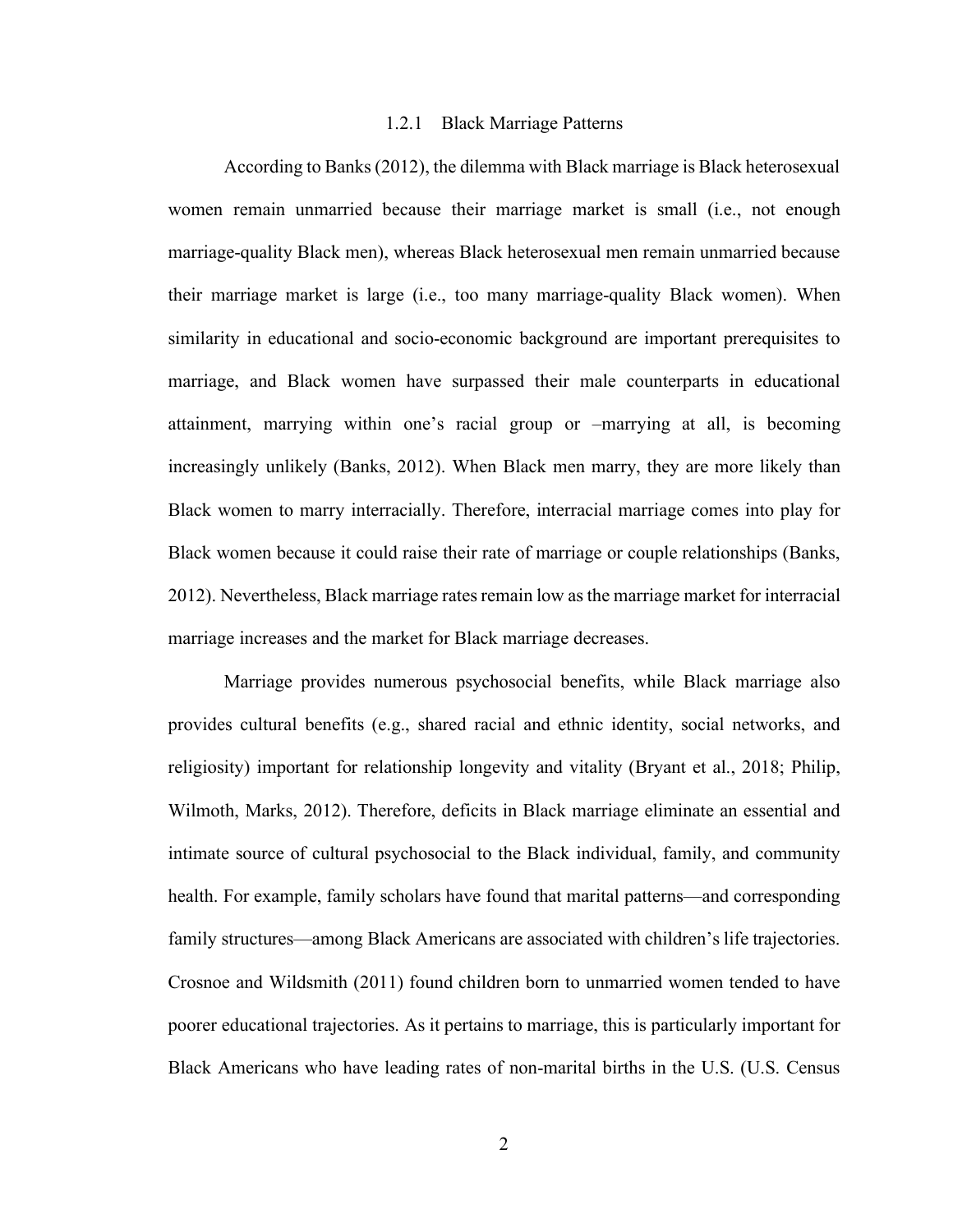Bureau, 2017). As mentioned earlier, Black women are less likely to marry Black men with a less educational attainment, evidence that non-marital births have a generational and cyclic impact on marriage patterns (Banks, 2012). Nonetheless, Black family life and outcomes cannot be fully understood by marital status and family structure alone; historical, structural, and social context also matter.

The long-term effects of slavery continue to reverberate among Black families today. Whereas families and marriages were once broken from separation during slavery, they are now broken by the mass incarceration of Black men. The multigenerational, cultural, relational, and emotional consequences of slavery and racism have profoundly affected both structural and relational outcomes for Black Americans (Awosan & Opara, 2017; Boyd-Franklin, 2003). Shifts in demographics from incarceration, continued mundane and institutional racism is among many reasons race is associated with economic disadvantage (Raley, Sweeney, & Wondra, 2015). Focusing on structural factors have allowed scholars to primarily treat race and ethnicity as peripheral variables and moderators, or to control and account for group differences in studies (Murray, 2018; Orbuch, 2002). For example, scholars often find that factors such as financial instability, low income, low education, and cohabitation are associated with relatively poor marital outcomes (e.g., Bulanda & Brown, 2006; Cutrona et al., 2011).

Structural and economic changes have shifted marriage patterns for all racial groups by redefining the meaning and purpose of marriage; marriage has become less of a financial and reproductive necessity and more of an emotional partnership (Awosan & Opara, 2017). For example, education is positively associated with economic stability independent of marriage, and thus educational attainment among Black women is negatively associated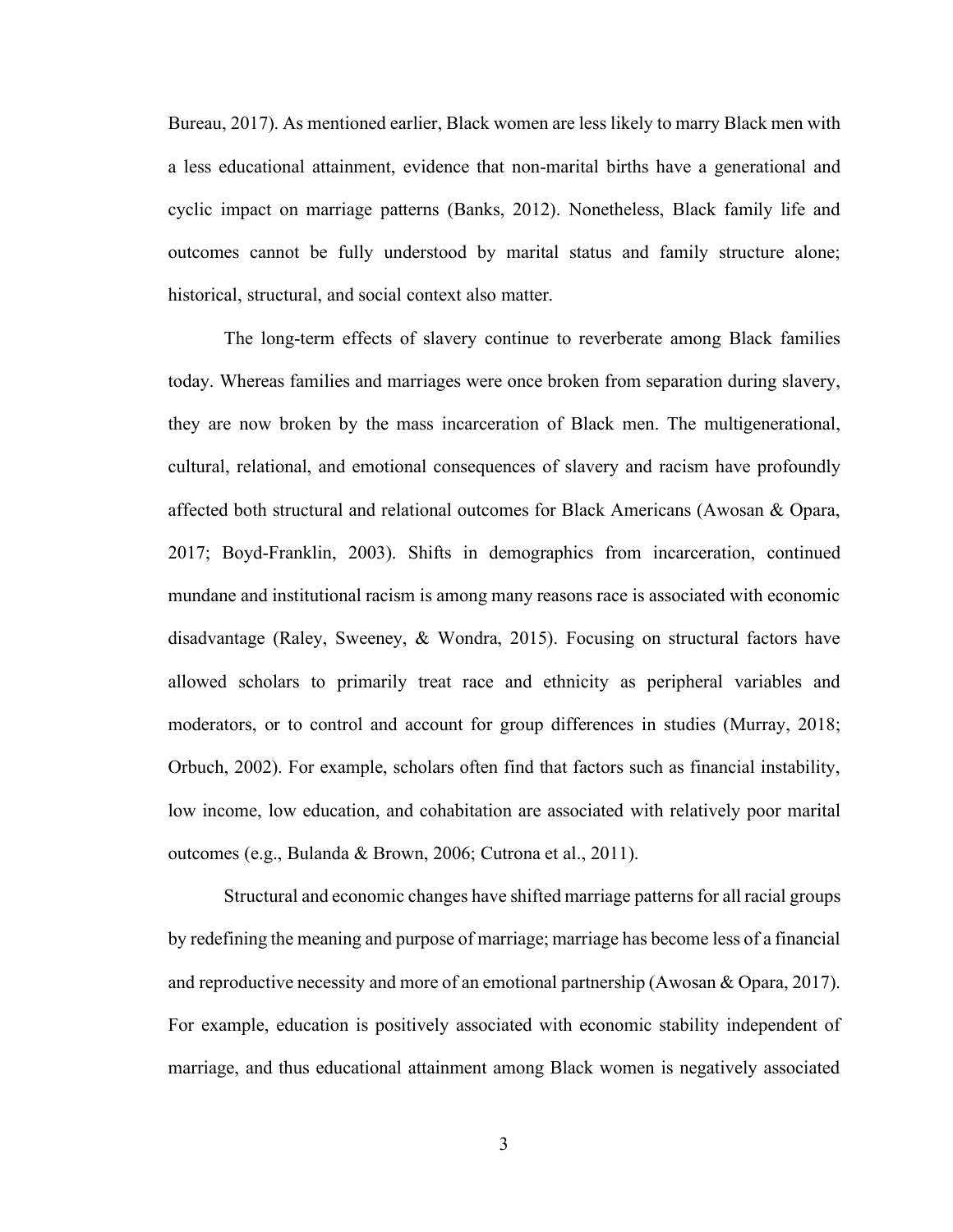with the likelihood of marriage (Banks, 2012; Raley, Sweeney, & Wondra, 2015). However, linking structural factors to marriage patterns only partially explains low marriage rates for Black Americans. Culture-specific factors, such as racial discrimination, also contribute to the marriage gap between Blacks and other racial groups by negatively impacting marital quality and well-being (Bryant et al., 2010; Richman & Leary, 2009). To understand how racial discrimination can contribute to marital discord and dissolution, race-related stress must be examined.

#### 1.2.2 Racism, Race-related Stress, and Racial Identity

<span id="page-13-0"></span>Racism can be either overt or covert, embedded in the social structure of institutions, such as the justice system, that perpetuate the oppression of minorities (Essed, 1991). Institutions that are oppressive are those that operate on distorted social values or views that become routine (Essed, 1991; Hernandez-Wolfe, 2014). As discriminatory beliefs remain unchallenged, whether out of ignorance or indifference, those who fail to challenge said beliefs no longer are potential agents of social change but now participants and beneficiaries of in institutional oppression. Racism at its core is an interpersonal rejection (Essed, 1991). Regardless if perceived or objectively experienced, racism has important implications for one's thoughts, emotions, motives, behaviors, and overall biopsychosocial health (Awosan & Opara, 2017; Richman & Leary, 2009). Racial discrimination is corrosive to well-being because it is; (a) interpersonal (b) cumulative and (c) accompanied with non-interpersonal stressors (e.g., Frans, Rimmo, Aberg, & Fredrikson, 2005), resulting in cascading effects on one's health overtime.

Race-related stress is a result of reoccurring experiences with discrimination that cause physiological (e.g., hypertension and immune deficiency), psychological (e.g.,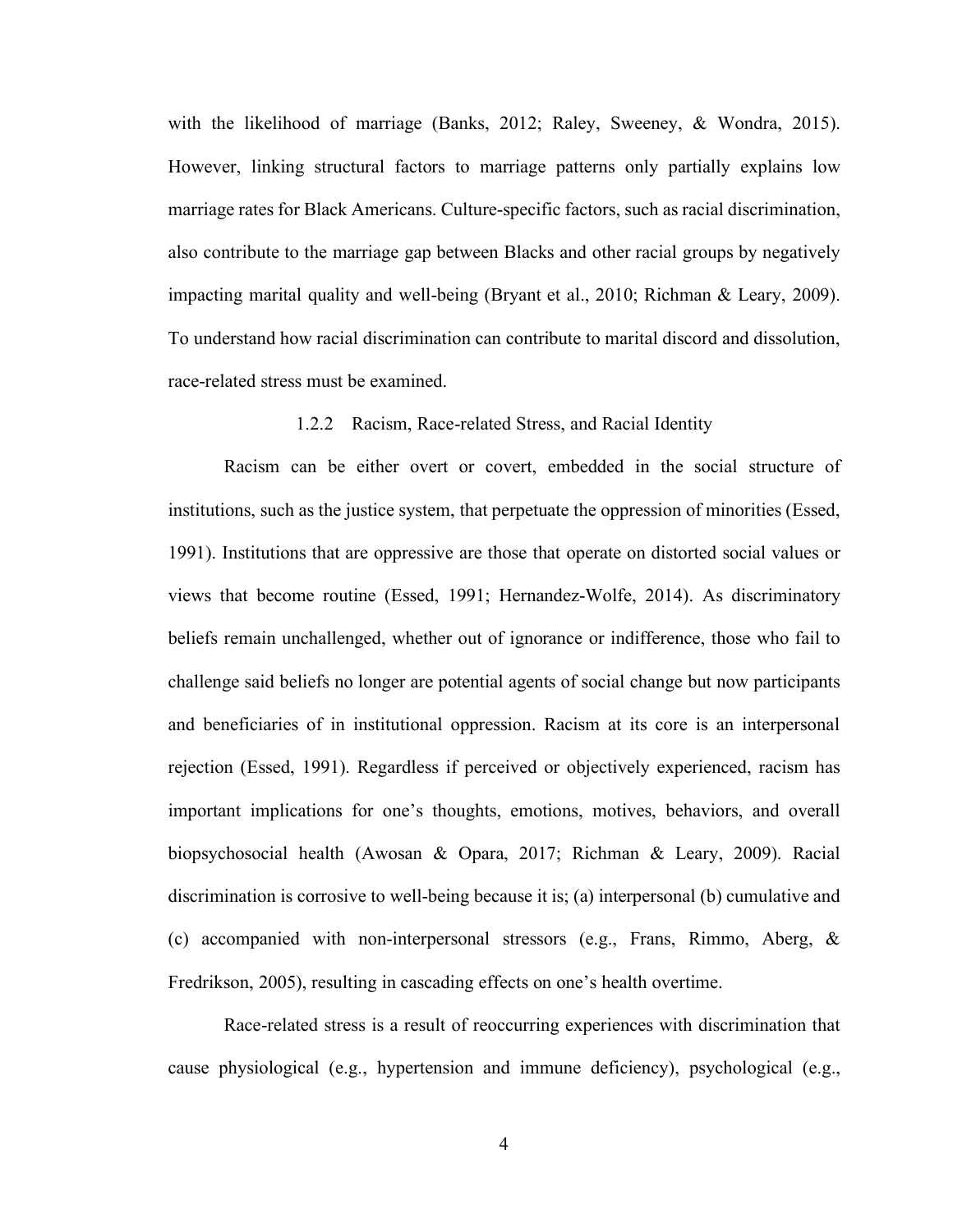depression and anxiety), and socioemotional harm (e.g., anger and withdrawal) to those who experience it (Awosan & Opara, 2017; Clark et al., 1999; Richman & Leary, 2009). How Black couples manage stress and adversity over time, is still a phenomena scholars are grappling to understand (Murray et al., 2018; Anderson, 2019). Lei et al. (2016) offer insight into how couples manage racial adversity through romantic relationship satisfaction as a mediator between contextual stress and physiological stress response. They found a negative and reciprocal association between contextual stress and romantic relationship satisfaction, demonstrating couple relationships act as a buffer to stressors through perceived satisfaction. Though the stressor variable examined in this study did not include minority or race-related stress, their findings suggest how couples cope in their relationship influences how they cope with outside stress.

Racial identity is an important factor regarding how Black couples manage racerelated stress and remain resilient overtime. Racial identity can be defined as an individual's conceptualization of self as it pertains to their racial group membership and their perception of that membership (Thomas, 2010). Racial identity is how an individual makes meaning of their identity, messages about race, culture, and experiences with racism. Racial discrimination has been found to be indirectly associated with racial identity (Seaton, Morgan-Lopez, Sellers, & Yip, 2012). For example, scholars have found that identity moderates the relationship between racial discrimination and mental health (Sellers, 2003). In other words, one's racial identity can buffer the adverse effects of racism on mental health, which may be a protective mechanism for Black couples. Other definitions describe racial identity as the extent to which members of an ethnic group place importance on their cultural heritage (Thompson, Anderson, & Bakeman, 2000). Cross and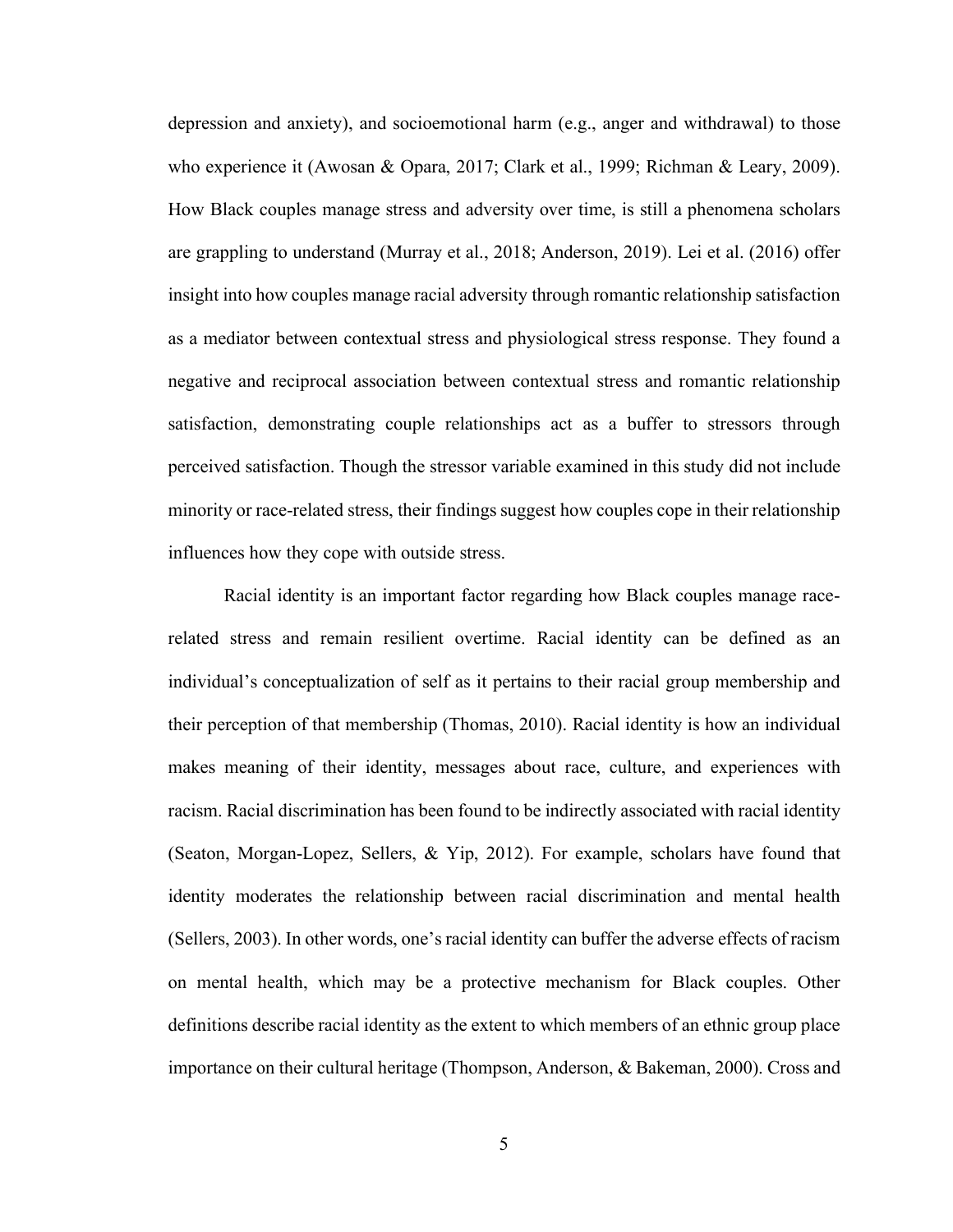Vandiver (2001) revised model of Nigresence explains how racial identity develops in four stages: pre-encounter, encounter, immersion-emersion, and internalization-commitment.

Pre-encounter is described as being largely unaware of race or implications associated with race, in addition to idealizing dominant White culture. Encounter is described as acknowledging race or the impact of racism in one's life and the beginning of the exploration of Black identity. Immersion-emersion is when one has an idealization of Black people, immerses themselves in Black history and culture, while also having an avoidance of whiteness by denigration of White people. Internalization is described as being secure in one's sense of racial identity, using Black as a primary reference group, and holding pluralistic, nonracist perspectives.

#### 1.2.3 An Integrative-sociocultural Framework of Couple Resiliency

<span id="page-15-0"></span>The following frameworks provide a lens for understanding how Black couples maintain relationship stability while experiencing race-related stress. A common theory used to examine stress on romantic relationships is the Vulnerability-Stress-Adaptation Model (VSA, Karney & Bradbury, 1995). The VSA model suggests couple relationship quality is contingent upon enduring vulnerabilities, stressors, and adaptive processes between partners. Relational-Cultural Theory (RCT, Baker, 1976) offers a culturally sensitive lens for treatment of Black couples in couple therapy. RCT extends the VSA model by explaining relational outcomes within the context of disconnection as a vulnerability, marginalization as a stressor, and mutual empathy as an adaptive process. RCT proposes: (a) oppression operates on an institutional level while marginalization occurs on an interpersonal level, (b) individuals have the need to connect with others; however, vulnerabilities of shame, isolation, and oppression from discrimination cause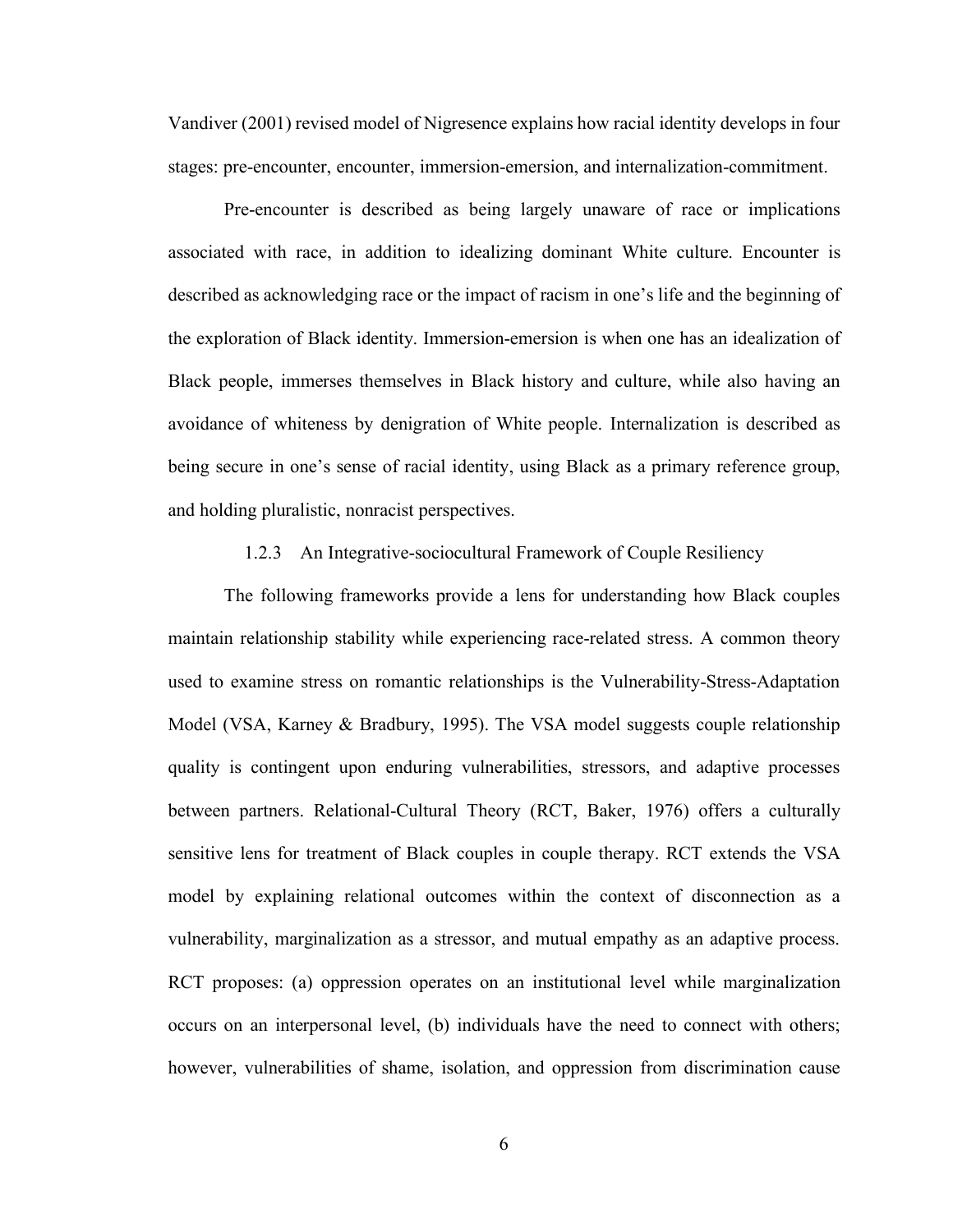disconnection, and (c) violations of connection can only be healed by new and empathic interpersonal connections (Clark et al., 2009; Comstock et al., 2008).

Healing for Black couples dealing with everyday discrimination becomes a matter of breaking the cycle of interpersonal rejection that leads to the withdrawal and avoidance of forming new healing connections. RCT refers to this cycle as the central relational paradox; disconnection that protects the individual but also inhibits them from reconnection (Duffey & Somody, 2011). Disconnection is a product of the stress caused by rejecting experiences of marginalization, which creates vulnerability and threatens relational self-efficacy. Empathy counters the stress response from rejection by reversing avoidance behaviors and fostering adaption through relational reconnection (Baker, 1976; Richman & Leary, 2009).

To further explain how couples adapt to their partner's stress and create reconnection through empathy, Galovan and Schram's (2018) theoretical concept of ethical relationality is introduced. Their model proposes we respond to others in two ways; I—it, which is to minimize others to their behaviors, traits, or characteristics or I—thou, to acknowledge others holistically as more than the labels we reduce them to. Factors that influence either response are partner stress, responsiveness, and relational-connectivity (Galovan & Schramm, 2018). Daily interpersonal rejections from others –either subtle or explicitly racist, are in nature I—It experiences. Therefore, this model is useful in understanding how Black couple relationships are a safe haven when: (a) the individual attributes their partner's race-related stress to an external threat, (b) empathically responds and reconnects, (c) healing is achieved through mitigation of marginalizing experiences. I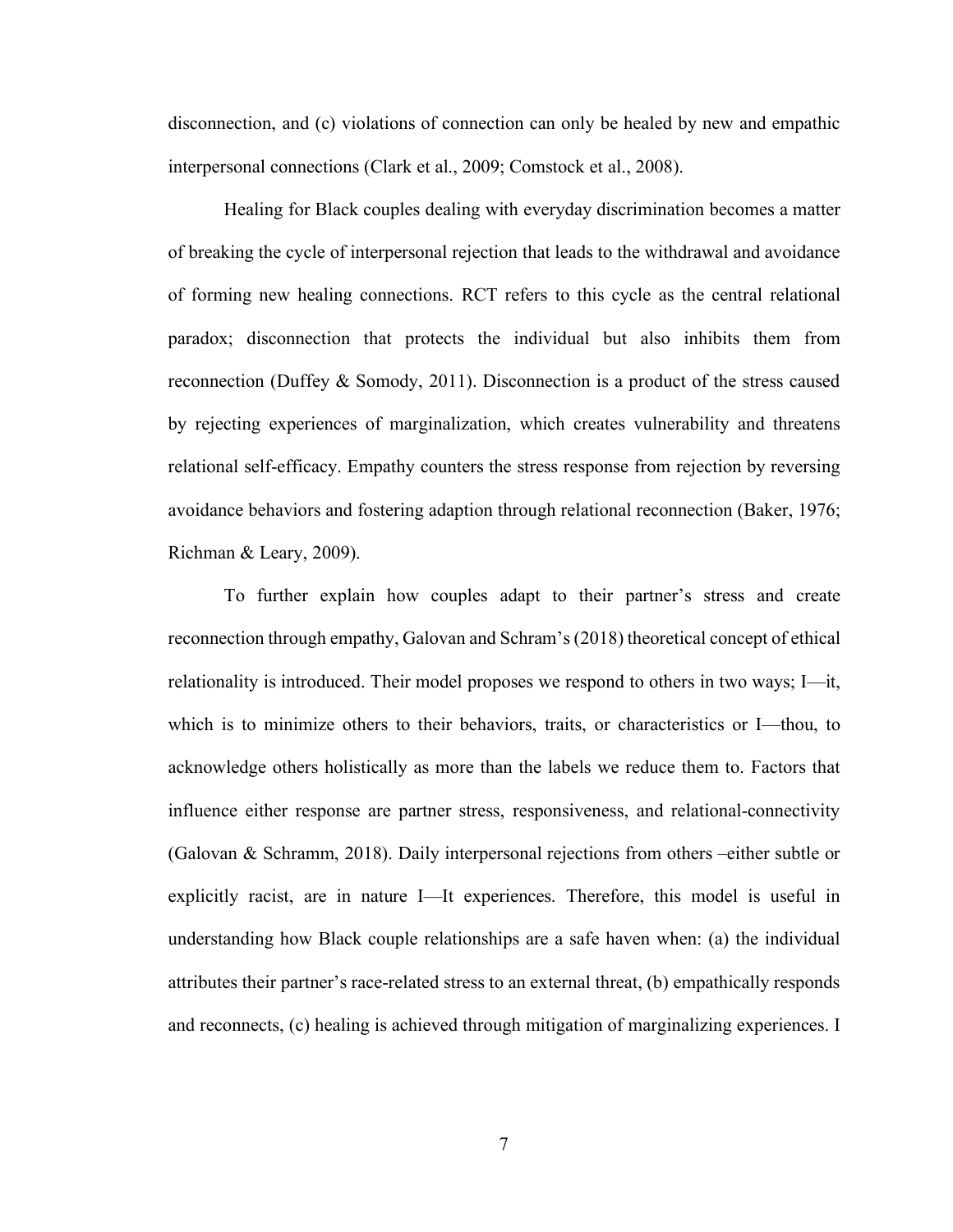propose that when couples accomplish this adaptive process, they demonstrate resiliency and enhance their relationship quality.

#### 1.2.4 A Review of the Literature on Black Marriage

<span id="page-17-0"></span>Much of the literature on Black relationships draw assumptions about marital quality using White, heteronormative middle-class samples. Excluding diverse groups does not consider variation in marital style or other influencing factors and risks generating inaccurate measurement and assessment of marital quality (Broman, 2005). Bryant et al. (2010) introduced A Model Depicting Factors Associated with African American Outcomes considering stressors and demographic characteristics (e.g., racial discrimination, minority status, and financial strain) that directly and indirectly influence couple relationships overtime. Scholars proposed the social effects from exposure to high levels of racial discrimination impact psychosocial resources (e.g., emotional distress, religiosity, and racial identity) and couple interactions (e.g., egalitarian, warm, and hostile behaviors) which mediate the relationship between marital quality and minority stress (Bryant et al., 2010). For example, religiosity and egalitarian behaviors mediate the relationship between financial strain and marital stability.

Studies that include racially and ethnically diverse samples frequently do not examine racial discrimination as an influencing factor on marital quality, leading scholars to arrive at conclusions of pathology and dysfunction about minority populations. Past scholars have focused on demonstrating differences between race, as opposed to exploring within-group differences (Bryant et al., 2010). For example, in a race-comparative study between Black and White couples Broman (2005) proposed race is a proxy for spouse behavior. Broman (2005) concluded Black couples were more likely to report negative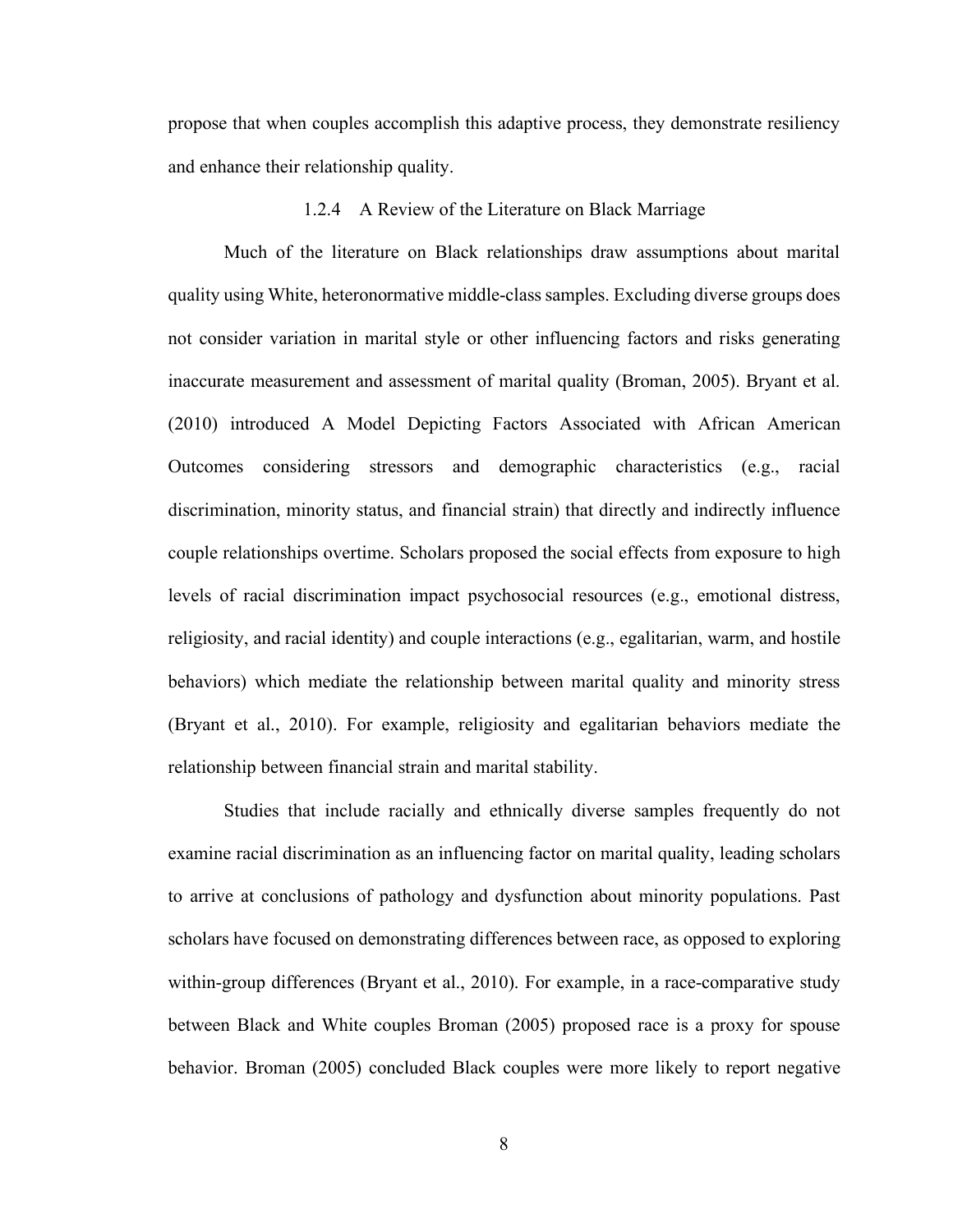spouse behaviors (e.g., having affairs, hitting, wasting money, and less likely to feel loved by spouse), explaining differences in marital quality between Black and White couples. This observation implies race determines one's tendency to be aggressive and disloyal in relationships. Contrarily, other scholars argue relational processes that determine marital quality are quite similar between Black and White couples, however, the interpretation and expectations of those interactions differ based on cultural, social, and structural context (Orbuch, 1999; 2002).

Recently, some scholars have studied diverse samples and examined racial discrimination to explain differences in Black couple relationships. Many of these studies have been deficiency-focused, maintaining a problem-saturated narrative around the patterns we see in Black marriage today. Lavner, Barton, Bryant, and Beach (2018) explored the relationship between racial discrimination and couple functioning by examining psychological and physical aggression in African American couples. It was found partners experiencing high levels of racial discrimination within the last six months self-reported more physical or psychological aggressive tendencies (i.e., threatening or insulting partner). Findings suggest stress developed by experiences with racial discrimination create maladaptive coping responses within couple interactions. Examining resiliency in Black couples allows us to study adaptive processes instead of maintaining a deficiency narrative around Blackness. Similarly, scholars have decided to approach relationship quality from this perspective; studying positive outcomes instead of assuming healthy relationship quality is the absence of negative outcomes.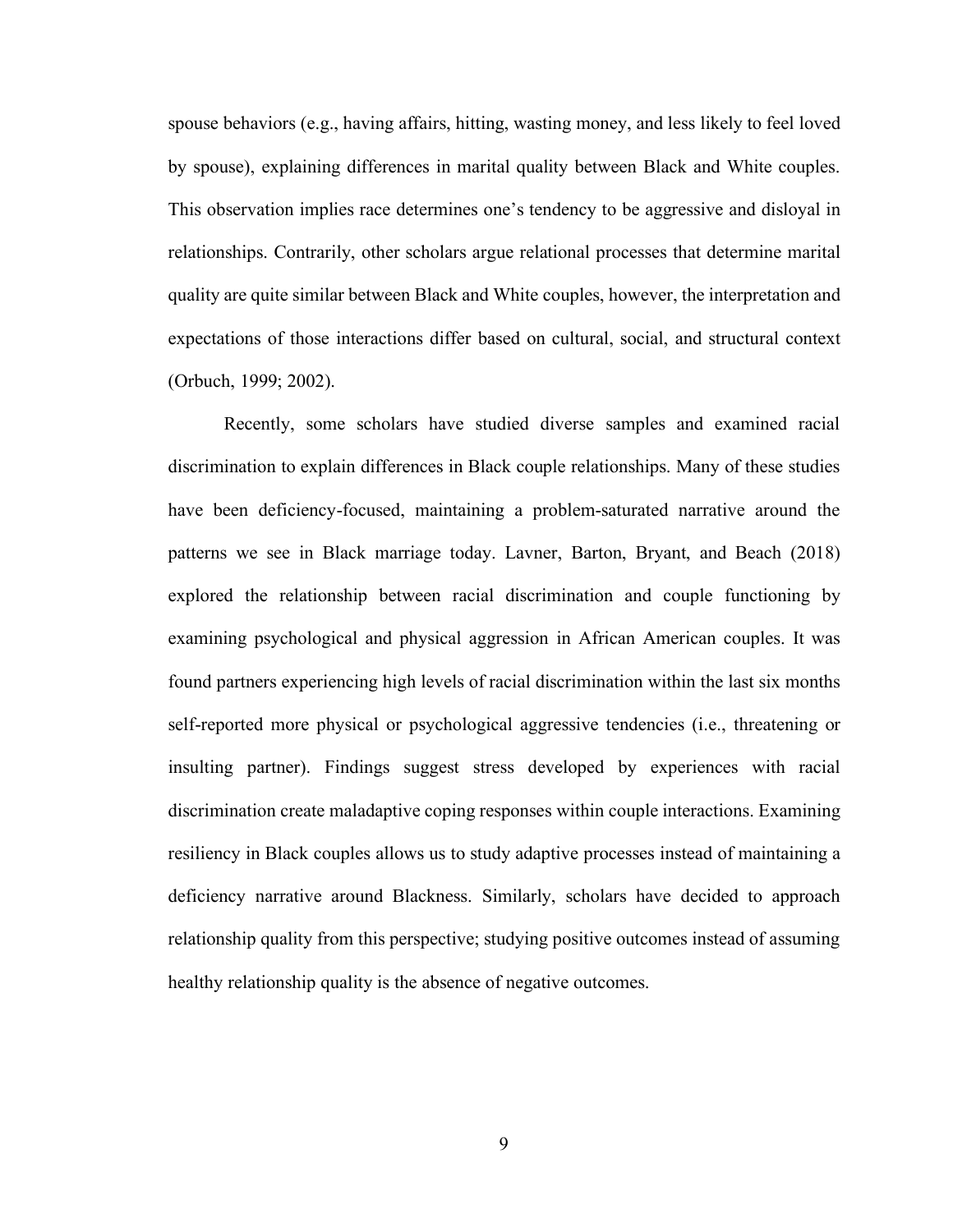#### 1.2.5 A Positive Approach to Romantic Relationships

<span id="page-19-0"></span>Marriage scholars are taking a positive approach to measuring relationship quality, satisfaction, and functioning (e.g., Fincham, 1992; Fowers, 2016; Ledermann Bodenmann, 2012; Mattson et al., 2012), introducing more effective ways to assess relationship quality. Previously marital quality has been measured; (a) assessing quality only as individual satisfaction, (b) defining the construct of satisfaction narrowly, and (c) examining relationship satisfaction as the absence of negative evaluations (Fowers, 2016; Mattson  $\&$ Rogge, 2012). Addressing these limitations, Fowers (2016) proposed the assessment of relationship flourishing. Relationship flourishing is when a partner's mutual interest is to further their partner's well-being through relational activities that have shared meaning, personal growth, goal sharing, and relational giving (Fowers, 2016). These four areas highlight meaningful activities that transcend individual satisfaction and emphasize partner-interested actions.

Mattson and Rogge (2012) also addressed criticisms of previous ways to assess relationship satisfaction, calling for the measurement of positive and negative dimensions of relationship quality. Assessing satisfaction as two-dimensional suggests positive and negative evaluations of the relationships are distinctly associated with relationship functioning (Mattson & Rogge, 2012). Typically, satisfaction measures are one dimensional and place responses on a single continuum (e.g., extremely happy to perfectly happy), assuming satisfaction and dissatisfaction are polar opposites (Mattson and Rogge, 2012). Similarly, scholars assess relationship processes as being uni-dimensional (Bodenmann and Ledermann et al., 2008; 2010). Dyadic coping is defined as a couples ability to respond positively or negatively to one another when under stress. Supportive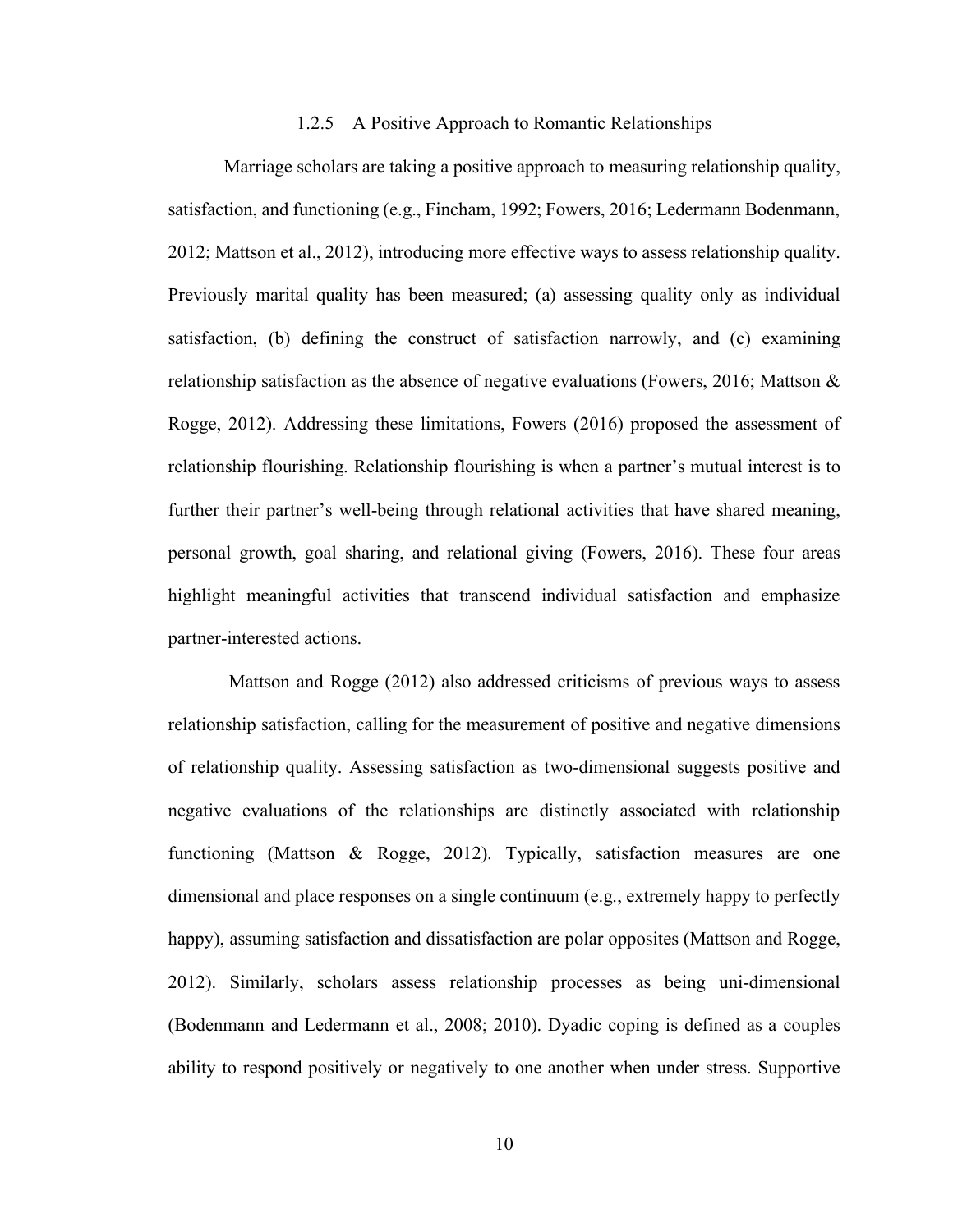dyadic coping involves helping with tasks, displaying empathy, problem solving, and sharing feelings. Negative dyadic coping is reflected by unwillingness to offer support (e.g., ambivalence, hostility, and superficial).

In addition to dyadic coping, Ogolsky et al. (2017) also found attribution to also be a salient strategy in relationship maintenance and mitigation of environmental stressors. Attribution in romantic relationships is the explanation a partner ascribes to their partner's behaviors and the extent to which their partner is responsible (Fincham 1992; Ogolsky et al., 2017). The cause of the behavior can either be located in the partner, in themselves, or by some other situational or external factor to the relationship (Fincham, 1992). I propose when couples externalize their partner's stress as being caused by race-related factors, they sucessfully use threat mitigation strategies. Threat mitigation is a concept introduced by Ogolsky et al. (2017) that describes a couple's ability to regulate forces that threaten relationship satisfaction and stability. Positive attributions have been found to be associated with higher levels of relationship satisfaction and happiness (e.g., Bradbury  $\&$  Fincham, 1990), therefore attribution and dyadic coping strategies can be protective and adaptive processes to race-related stress.

#### 1.2.6 Family Resilience: A Model for Couple Resiliency

<span id="page-20-0"></span>Research using a culture-specific lens to examine Black couple resiliency is scarce; therefore, it is useful to draw from models of family resilience (Bryant et al., 2010). Walsh (2016) defines resilience as family processes –depending on context, developmental phase, and risk and protective factors –that mediate stressful conditions before, after, and during crisis and prolonged hardship. Walsh's (2016) model proposes resiliency is when family processes become long-term adaptation to stressors, although pileup of stress can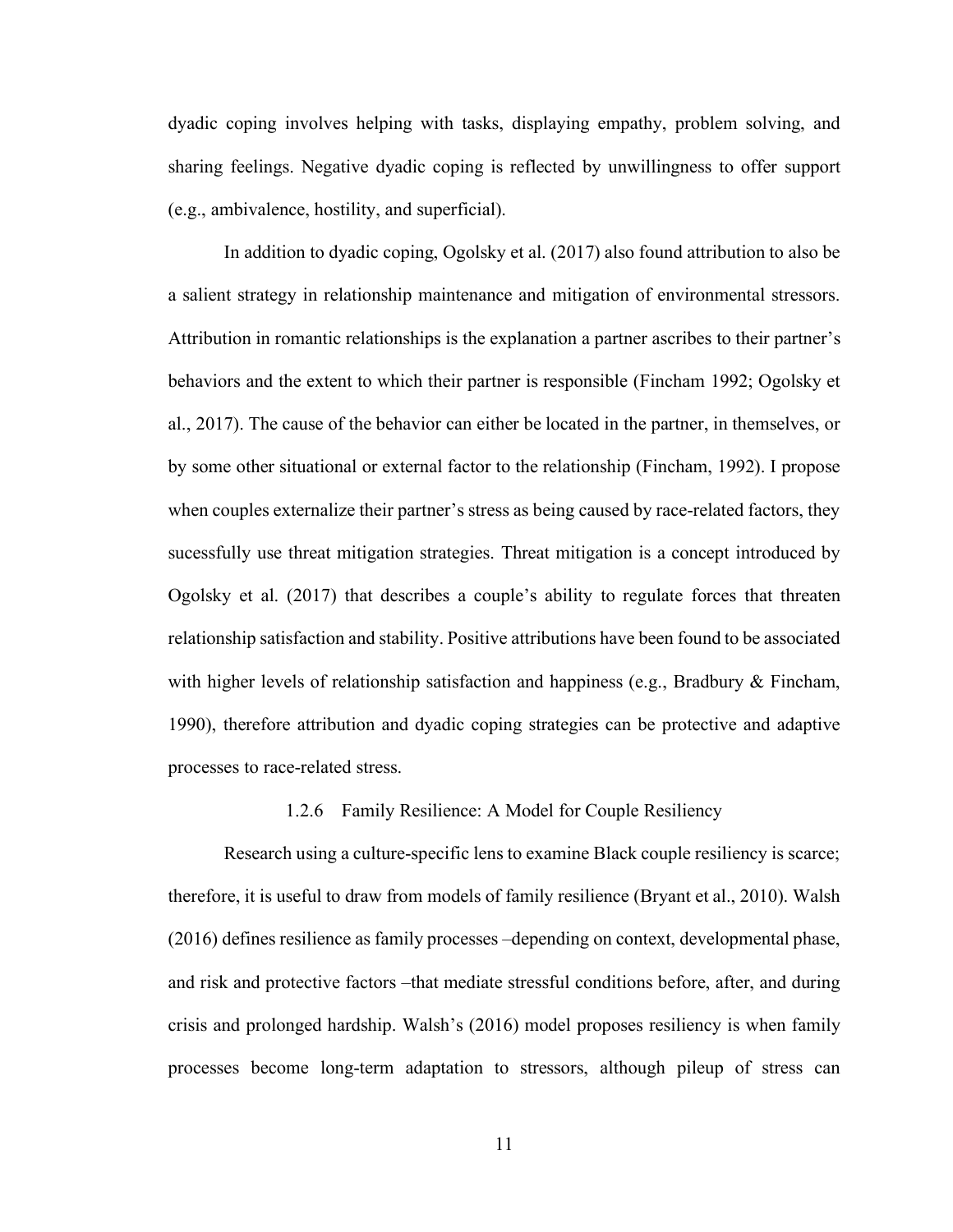counteract these processes (Walsh, 2016). This model is useful in understanding how families forge resilience in the wake of crisis, however, it offers few implications for how Black families maintain adaptive processes while often experiencing both crisis and ongoing hardships from sociocultural stressors.

Smith and Landor (2018) introduce the Sociocultural Family Stress (SFS) model which considers intersectional and sociocultural factors that influence African American families' ability to maintain and adapt to stress. Identified in this model are culture-specific resources and coping strategies such as; (i.e., spirituality and religion, racial identity and socialization, extended family and kin networks, egalitarianism, and family cohesion) that are integral to African American's stress response processes (Murray et al., 2018; Smith & Landor, 2018). Their model proposes that resiliency is dependent on (a) resources and coping strategies, (b) perceptions, and (c) degree of stress (Smith & Landor, 2018). The SFS model proves to be a useful framework for couple resiliency in that it demonstrates; (a) dyadic coping as a strategy, (b) attribution as perception of race-related stress, and (c) everyday racial discrimination as a measure of stress degree. All of which are pertinent factors to Black couple's ability to cope with stress, demonstrate resiliency, and maintain healthy relationship quality.

It is also important to mention Anderson's (2019) consideration of potential risks when assuming resiliency and long-term stability and viability for Black couple relationships. Family science scholars have traditionally glorified the Black community's ability to push forward in the face of historical and contextual adversity, without acknowledging the long-term physical and psychological damage that often accompanies resiliency (Anderson, 2019). Anderson (2019) argued family scientists fail to advocate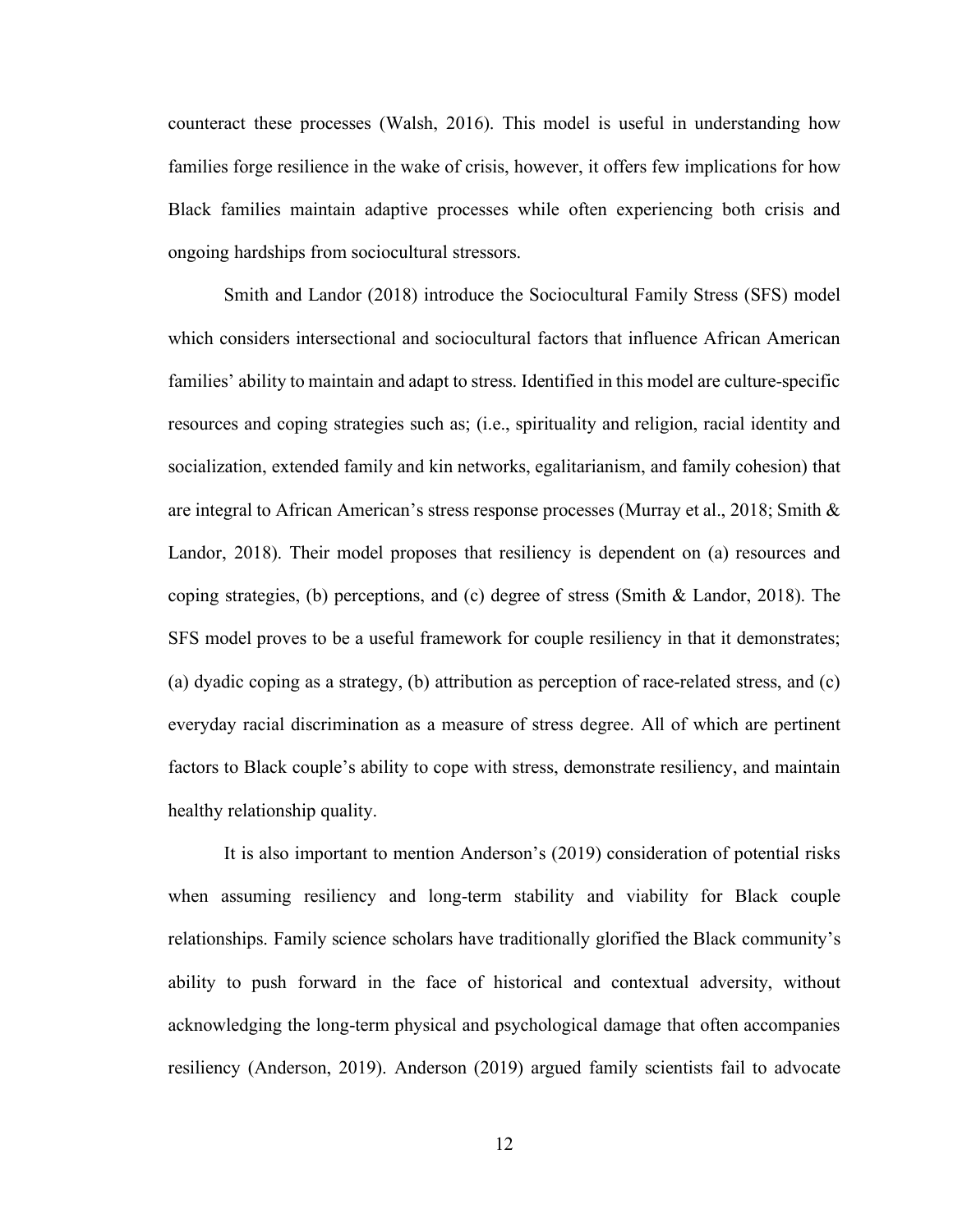second-order change; the need for social justice activism to counteract oppressive institutions. For Black couples this can mean, despite experiencing racial adversity, they may demonstrate resilience but overtime relational stability and viability is compromised. It would be irresponsible to explore protective relational processes without acknowledging the equally imperative need for structural change to occur in the environment these couples live.

#### <span id="page-22-0"></span>1.3 Hypotheses

The goal of this study was to analyze existing relationship strategies to identify couple processes that are salient to relationship quality for Black couples using a strengthsbased perspective. I predicted the following correlations based on hypothetical relationships between race-related stress, causal attribution, dyadic coping, and relationship quality (see Figure 1.1). I hypothesized (a) a positive relationship between race-related stress and attribution, (b) a positive relationship between causal attribution and supportive dyadic coping, (c) a positive relationship between responsible attribution and negative dyadic coping, (d) a positive relationship between dyadic coping and relationship quality, and (e) dyadic coping will mediate the relationship between race-related stress, causal attribution, and relationship quality (see Figure 2.1).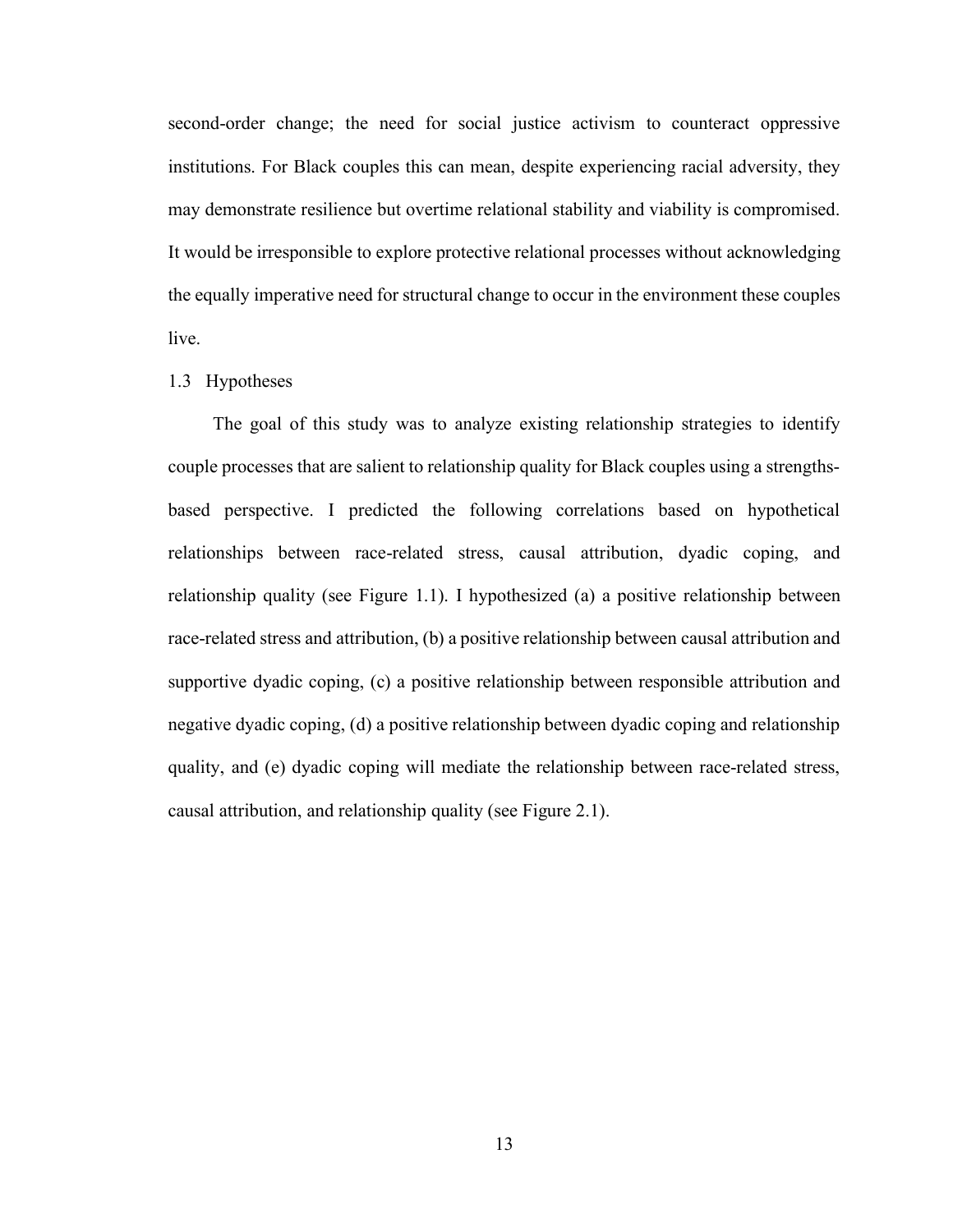

<span id="page-23-0"></span>Figure 1.1 The Hypothetical Relationship Between Race-related Stress, Causal Attribution, Dyadic Coping, and Relationship Quality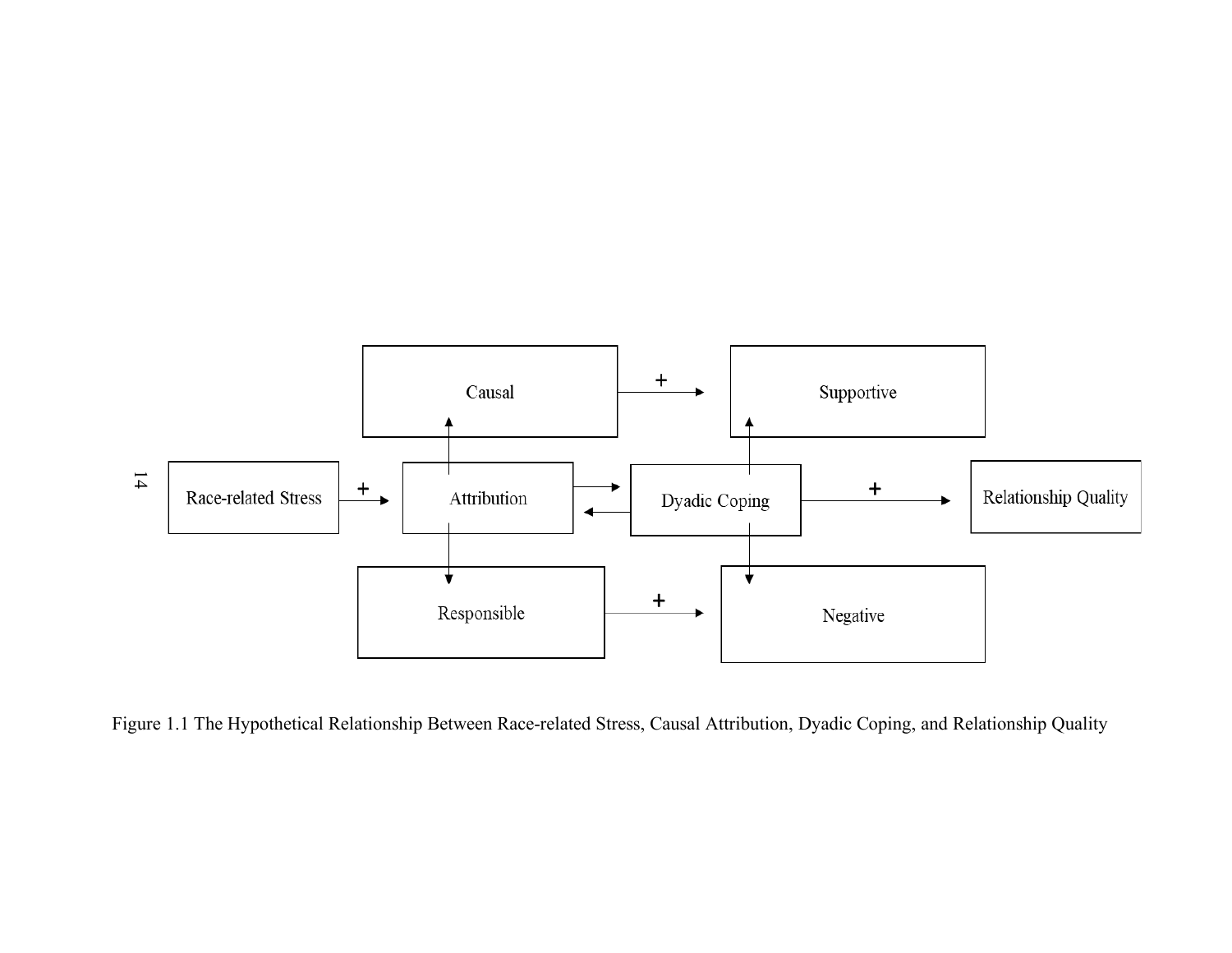

<span id="page-24-0"></span>Figure 2.1 Path Model for the Mediation of Causal Attribution and Dyadic Coping on Race-related Stress and Relationship Quality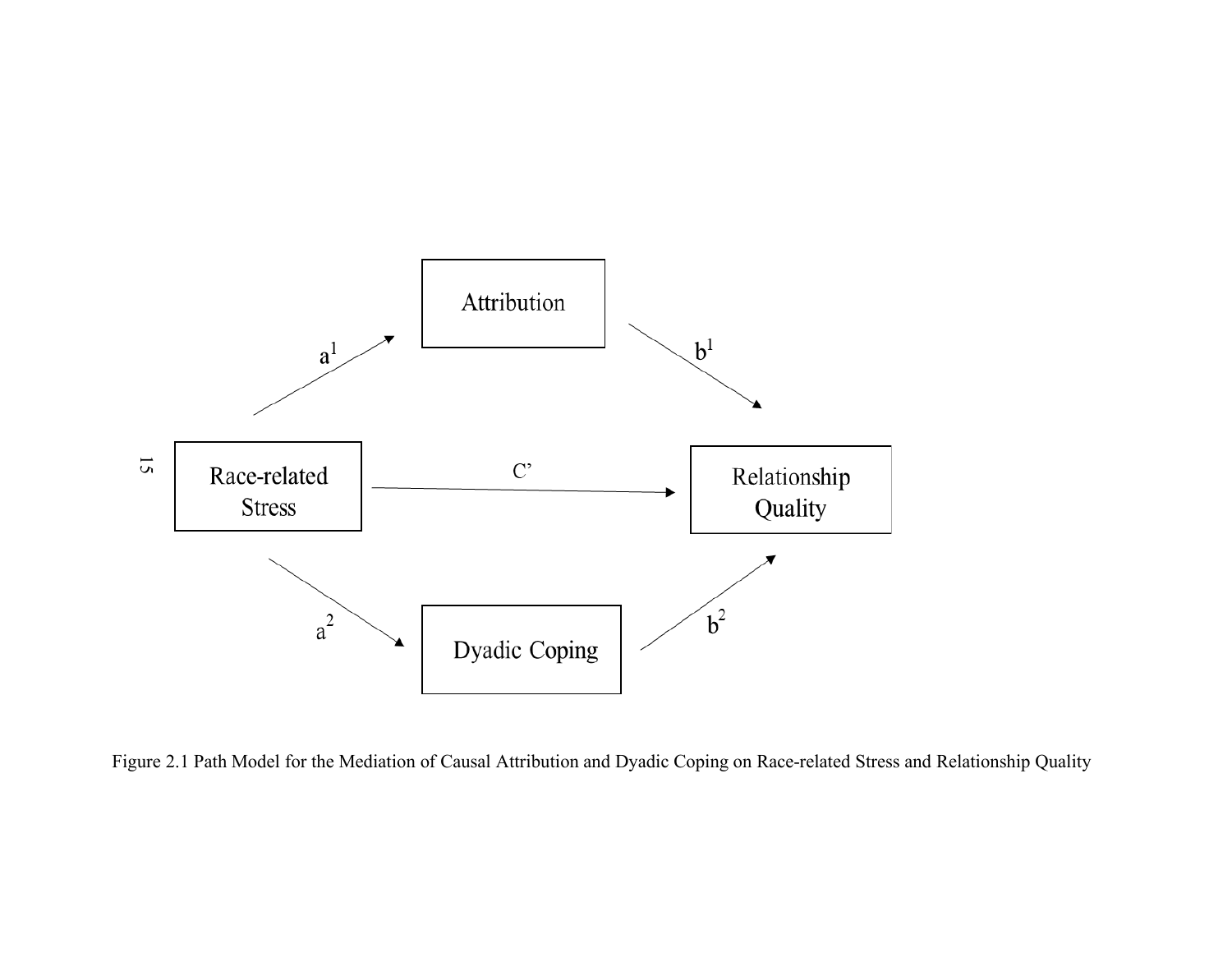#### CHAPTER 2. METHOD

#### <span id="page-25-1"></span><span id="page-25-0"></span>2.1 Participants

Participants in the study were 131 (100 female, 31 male) individuals who identified as Black or African American between 18 and 69 years of age who were in dating, engaged, or married relationships (95.4% had been in their current relationship a year or longer). A small majority of participants (55.7%) had a Bachelor's degree or higher, and 72.7% of participants resided in the Southern region of the United States. For more details on sample demographics, see Table 1.1. To meet the inclusion criteria, participants needed to identify as Black or African American, regardless of ethnicity, and at least 6 months into a committed heterosexual relationship with a partner who also identified as Black or African American.

### <span id="page-25-2"></span>2.2 Procedures

The research flyer advertisement received approval from UK Public Relations. Flyers were posted around the University of Kentucky campus, and included a brief description of the study, participant criteria, a survey link, and my contact information. Ads posted on social media platforms, such as; Facebook, Instagram, Twitter, and Snapchat, included a digital copy of the flyer. Advertisements were posted on profiles, timelines, and stories using hashtags and other key words. Before participants were recruited in-person, gatekeepers of community organizations, local churches, and student programs were contacted via email and provided with a description of the study, a copy of the complete survey, and the survey advertisement. Gatekeepers were asked to forward the email to their group members. Upon receiving approval from gatekeepers, I also distributed flyers in person to those within the organization. All flyers, advertisements,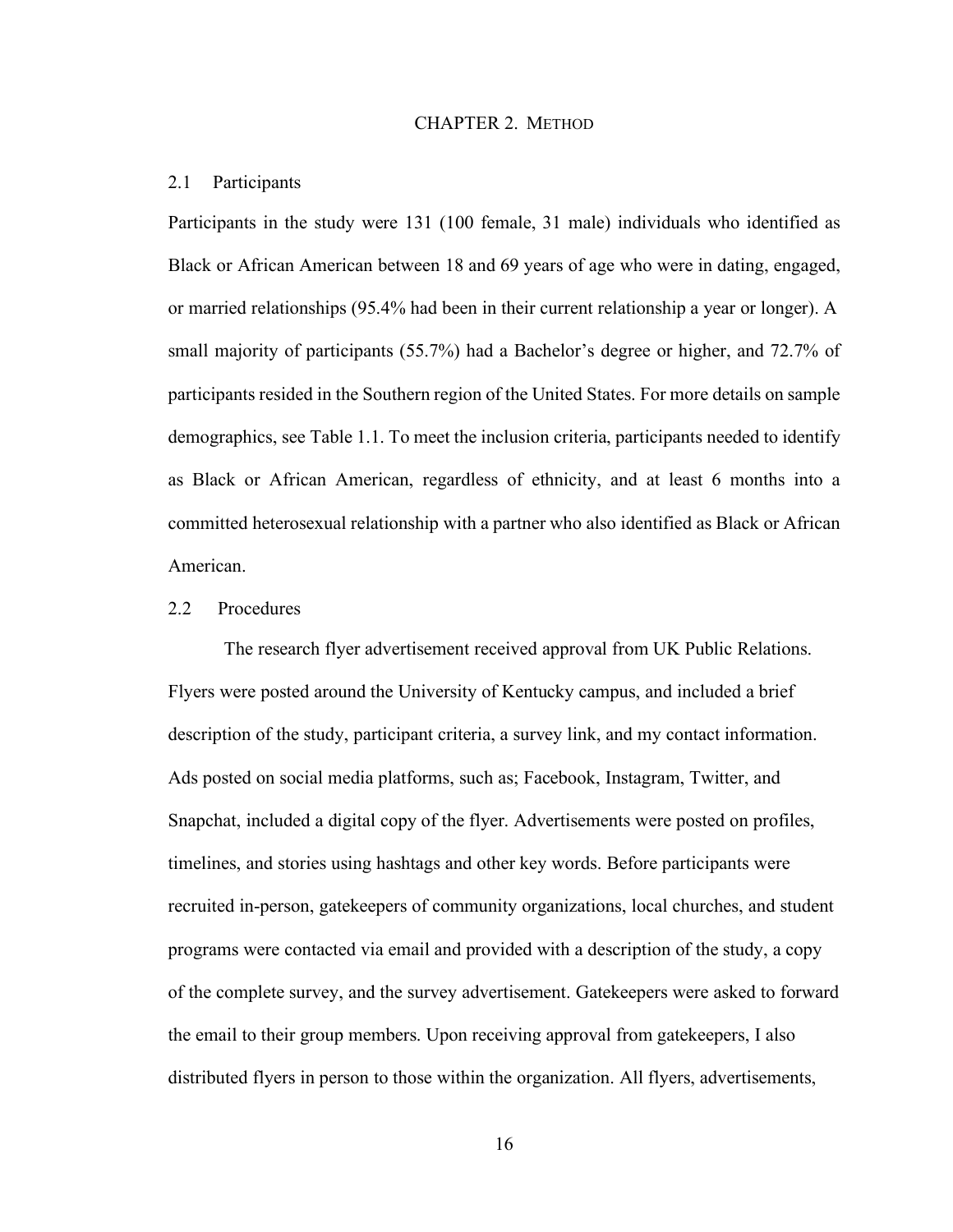# <span id="page-26-0"></span>Table 1.1 Sociodemographic Characteristics of Participants

Table 1<br>Sociodemographic Characteristics of Participants

|                                  | $\boldsymbol{n}$ | $\%$  |
|----------------------------------|------------------|-------|
| Gender                           |                  |       |
| Male                             | 31               | 23.7% |
| Female                           | 100              | 76.3% |
| <b>Sexual Orientation</b>        |                  |       |
| Heterosexual                     | 127              | 97.7% |
| <b>Bisexual</b>                  | 2                | 1.5%  |
| Race/Ethnicity                   |                  |       |
| Black/African American           | 124              | 95.4% |
| Biracial/Multiracial             | 6                | 4.6%  |
| <b>Highest Education Level</b>   |                  |       |
| High School Diploma/GED          | 12               | 9.2%  |
| Some college                     | 27               | 20.6% |
| Associates degree                | 19               | 14.5% |
| Bachelor's degree                | 35               | 26.7% |
| Masters degree                   | 31               | 23.7% |
| Doctorate or professional degree | 7                | 5.4%  |
| Income                           |                  |       |
| Low                              | 17               | 13.1% |
| Lower-middle                     | 19               | 14.6% |
| Middle                           | 71               | 54.6% |
| Upper middle                     | 20               | 15.4% |
| High                             | 3                | 2.3%  |
| Region of U.S.                   |                  |       |
| South                            | 93               | 72.7% |
| West                             | 5                | 3.9%  |
| Midwest                          | 12               | 9.4%  |
| Southeast                        | 17               | 13.3% |
| Northeast                        | $\mathbf{1}$     | 0.8%  |
| Relationship Status              |                  |       |
| Dating or engaged                | 41               | 36.9% |
| Married                          | 84               | 63.1% |
| Relationship Length              |                  |       |
| Less than a year                 | 5                | 3.8%  |
| A year or longer                 | 125              | 96.2% |
|                                  |                  |       |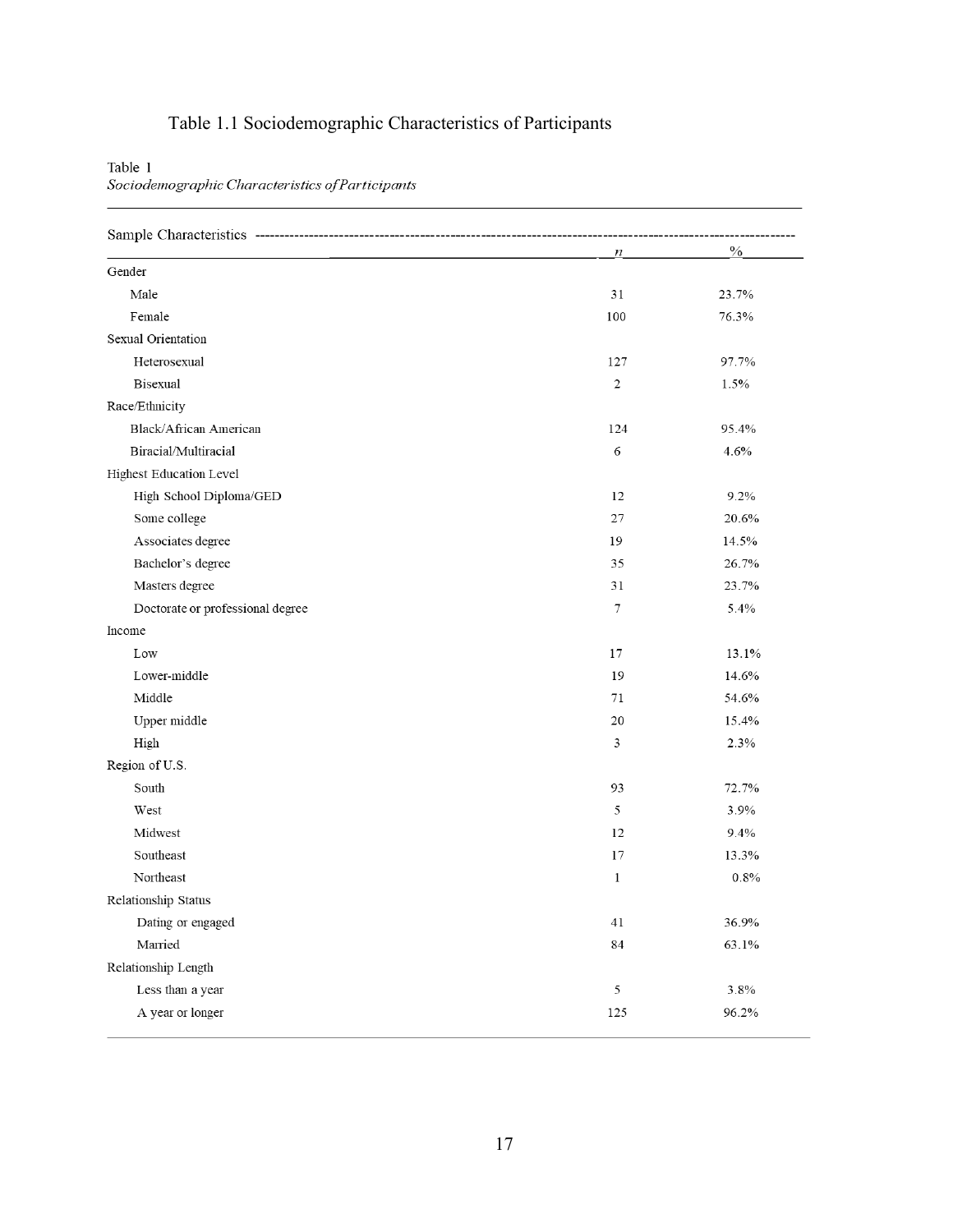and the survey itself included an invitation to forward the survey link to others interested in the study.

Using Qualtrics, participants were given the survey. Respondents provided informed consent to participate by continuing to screen questions that assessed for eligibility according to the aforementioned inclusion criteria. At the conclusion of each survey, participants were encouraged to forward the ad and survey link to those they believed would be interested and met the inclusion criteria. Participants were not compensated but were informed their responses contributed to research and were given information of where to find the study's results.

<span id="page-27-1"></span><span id="page-27-0"></span>2.3 Measures

#### 2.3.1 Demographic Questionnaire

A brief demographics questionnaire (see Appendix 1) included 13 questions assessing age, race, ethnicity, sexual orientation, educational level, income, work setting, geographical location, relationship status, and relationship length. Although individual responses were only included in the analysis, four questions were included which prompted respondents to provide both their own and their partner's date of birth and the last letter of the city they resided. This information made it possible to later match and identify each couple's responses without requiring identifiable information.

#### 2.3.2 Racial Identity

<span id="page-27-2"></span>Participants' racial identity was assessed using 30 items from the Racial Identity Attitude Scale (RIAS; Parham & Helms, 1985; see Appendix 2). The racial identity attitude scale was designed to assess Black identity on four dimensions that are associated theoretical stages of racial identity: pre-encounter, encounter, immersion–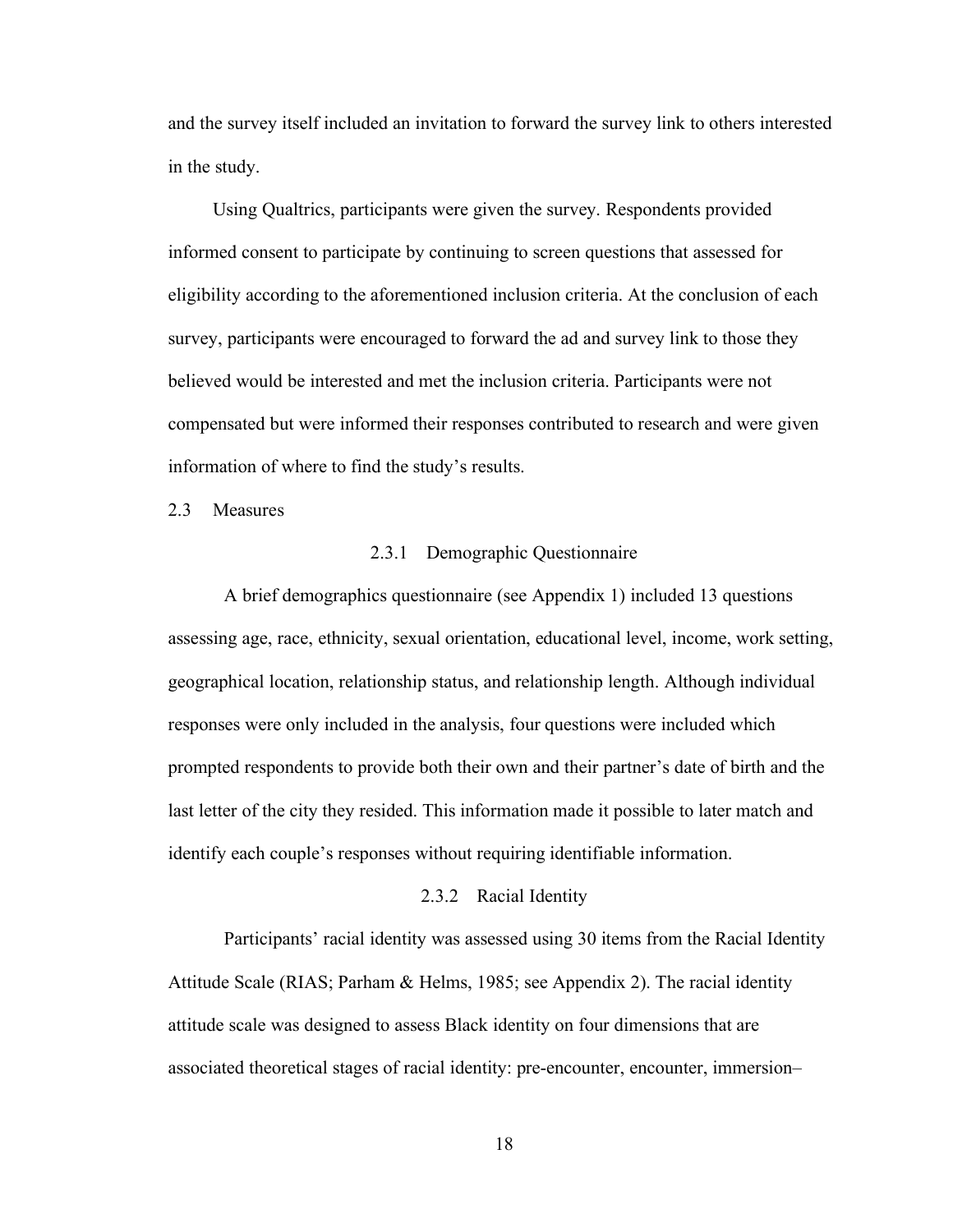emersion, and internalization. Pre-encounter stage describes attitudes that devalue one's blackness and idealize whiteness (e.g., "I believe that a large number of Blacks are untrustworthy"). Encounter stage describes personal or social events that lead one to question their identity (e.g., "I feel guilty and/or anxious about some of the things I believe about Black people"). Immersion–emersion stage explains attitudes that reflect as a sense of Black pride (e.g., "I am determined to find my Black identity"). Internalization stage describes inner security of one's Black identity that does not denigrate White people (e.g., "People regardless of their race have strengths and limitations").

Participants respond to each item using a 5-point Likert-type scale, with response options ranging from strongly disagree (scored as 1) to strongly agree (5). Higher scores indicate greater endorsement of attitudes associated with each stage. Yanico, Swanson, and Tokar (1994) reported the following psychometric properties: pre-encounter ( $M =$ 1.94, SD = 0.54,  $\alpha$ = .59), encounter (M = 3.10, SD = 0.72,  $\alpha$ = .45), immersion (M = 2.73, SD = 0.60,  $\alpha$ = .63), and internalization (M = 4.06, SD = 0.48,  $\alpha$ = .59). Mean scores for the present study were: pre-encounter ( $M = 1.60$ ,  $SD = 0.46$ ,  $\alpha = .75$ ), encounter ( $M =$ 2.90, SD = 0.91,  $\alpha$ = .62), immersion (M = 2.05, SD = 0.80,  $\alpha$ = .85), and internalization  $(M = 4.46, SD = 0.61, \alpha = .40).$ 

#### 2.3.3 Race-related Stress

<span id="page-28-0"></span>Stress from everyday experiences of racial discrimination was assessed using 9 items from the Everyday Discrimination Scale (EDS: Forman et al., 1997, See Appendix 3). Participants were asked to report the frequency of which they experienced racial stressors over the past six months (e.g., "Have you been threatened or harassed because of your race?") using a six-point Likert scale from 1 (Never) to 6 (Almost Every day); high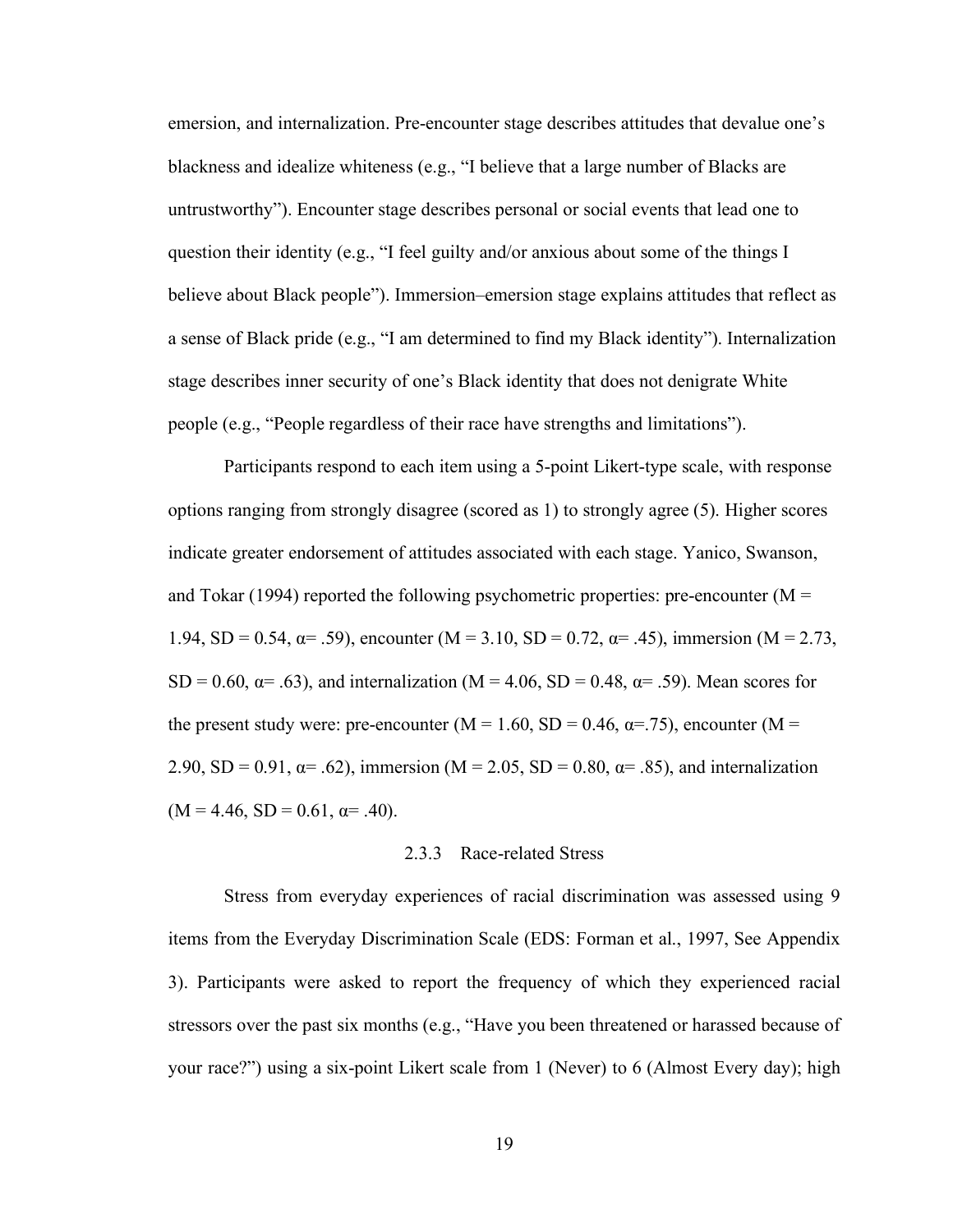scores reflect more race-related stress. Psychometrics for the EDS in previous studies (Clark, Coleman, & Novak, 2004) were (M = 25.17, SD = 9.73,  $\alpha$  = .87) while the current sample was  $(M = 26.94, SD = 8.94, \alpha = .931)$ .

#### 2.3.4 Dyadic Coping

<span id="page-29-0"></span>Couples ability to cope while under stress was assessed using 37 items from The Dyadic Coping Inventory (DCI: Ledermann et al., 2010, See Appendix 4). The DCI assesses coping to external stress on the relationship from three perspectives; self, partner, and we. "Self" is the respondent's perspective of their own attempts to reduce the stress of their partner. "Partner" is the respondent's perspective of their partner's attempts to reduce their stress. "We" is the perspective of the respondent's joint efforts with their partner to reduce each other's stress. Dyadic coping is measured on four dimensions: supportive, delegated, negative, and joint dyadic coping.

Supportive dyadic coping is when one partner offers solution-oriented or emotionally-focused support (e.g. "I show empathy and understanding to my partner"). Delegated dyadic coping is when one partner volunteers responsibilities to reduce their partners stress (e.g., "My partner takes on things that I normally do in order to help me out"). Negative dyadic coping assesses for hostile, ambivalent, and superficial actions/words that are harmful to support (e.g., "My partner blames me for not coping well enough with stress"). Joint dyadic coping is when both partners experience stress and work together simultaneously to reduce stress (e.g. "We try to cope with the problem together and search for ascertained solutions").

Items are rated on a 5-point Likert scale from 1 (very rarely) to 5 (very often) with higher scores reflecting greater endorsement of attitudes. Psychometric properties for DCI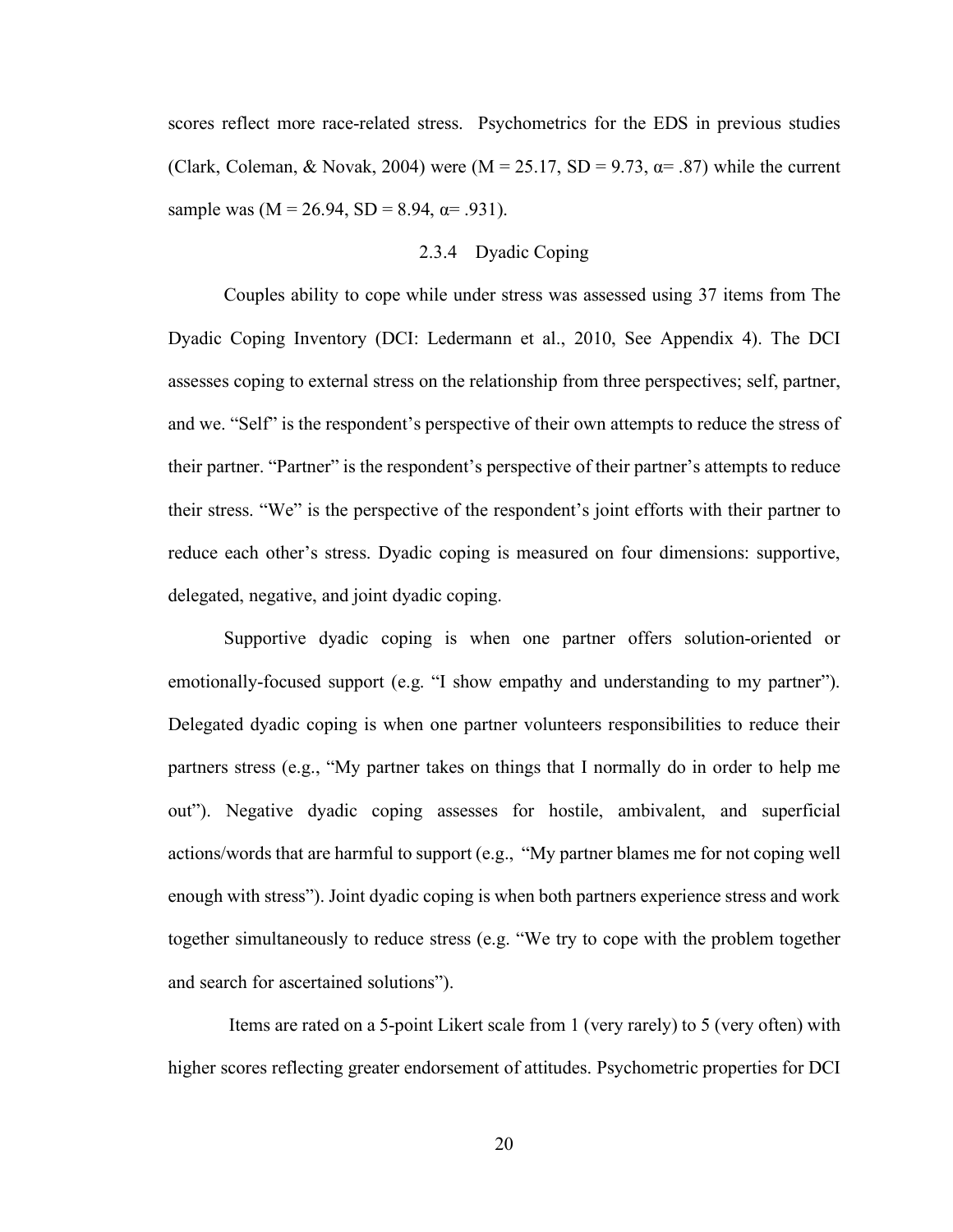in previous studies (Ledermann et al., 2010) were: joint ( $M = 3.28$ , SD = .63,  $\alpha = .68$ ), supportive by partner ( $M = 3.76$ ,  $SD = .76$ ,  $\alpha = .89$ ), supportive by oneself ( $M = 3.90$ , SD = .60,  $\alpha$ = .86), negative by partner (M = 1.30, SD = .49,  $\alpha$ = .67), negative by oneself (M = 1.35, SD = .48,  $\alpha$  = .73). Scores for the current sample were: joint (M = 3.61, SD = .95,  $\alpha$  = .892), supportive by partner (M = 3.83, SD = 1.01,  $\alpha$  = .885), supportive by oneself (M = 3.87, SD = .66,  $\alpha$  = .724), negative by partner (M = 2.04, SD = .82,  $\alpha$  = .720), negative by oneself (M = 1.8, SD = .69,  $\alpha$  = .675).

#### 2.3.5 Attribution

<span id="page-30-0"></span>Couples Partners tendency to make causal attributions for negative events were assessed using 8 items from the Relationship Attribution Measure (RAM: Fincham & Bradbury, 1992, See Appendix 5). RAM assesses for distressed and non-distressed partners who make causal attributions for negative events that either exacerbate or minimize impact on the relationship. Three types of statements are used to assess causal attributions (i.e., locus, stability, and globality). Attribution locus is whether the cause rests in oneself, the partner, or outside circumstances (e.g., "My husband's behavior was due to the mood he was in"). Attribution stability is if the cause of the act was likely to change (e.g., "The reason my husband criticizes me is not likely to change"). Attribution globality is if the cause affects other areas of the relationship (e.g., "The reason my husband criticizes me is something that affects other areas of our marriage"). Three types of statements are used to assess responsible attributions (i.e., intentionality, motivation, and blame). Attribution intentionality assesses intention of the act (e.g., "My husband criticizes me on purpose rather than unintentionally"). Attribution motivation assesses motive behind act (e.g., "My husband's behavior was motivated by selfish rather than unselfish concerns"). Attribution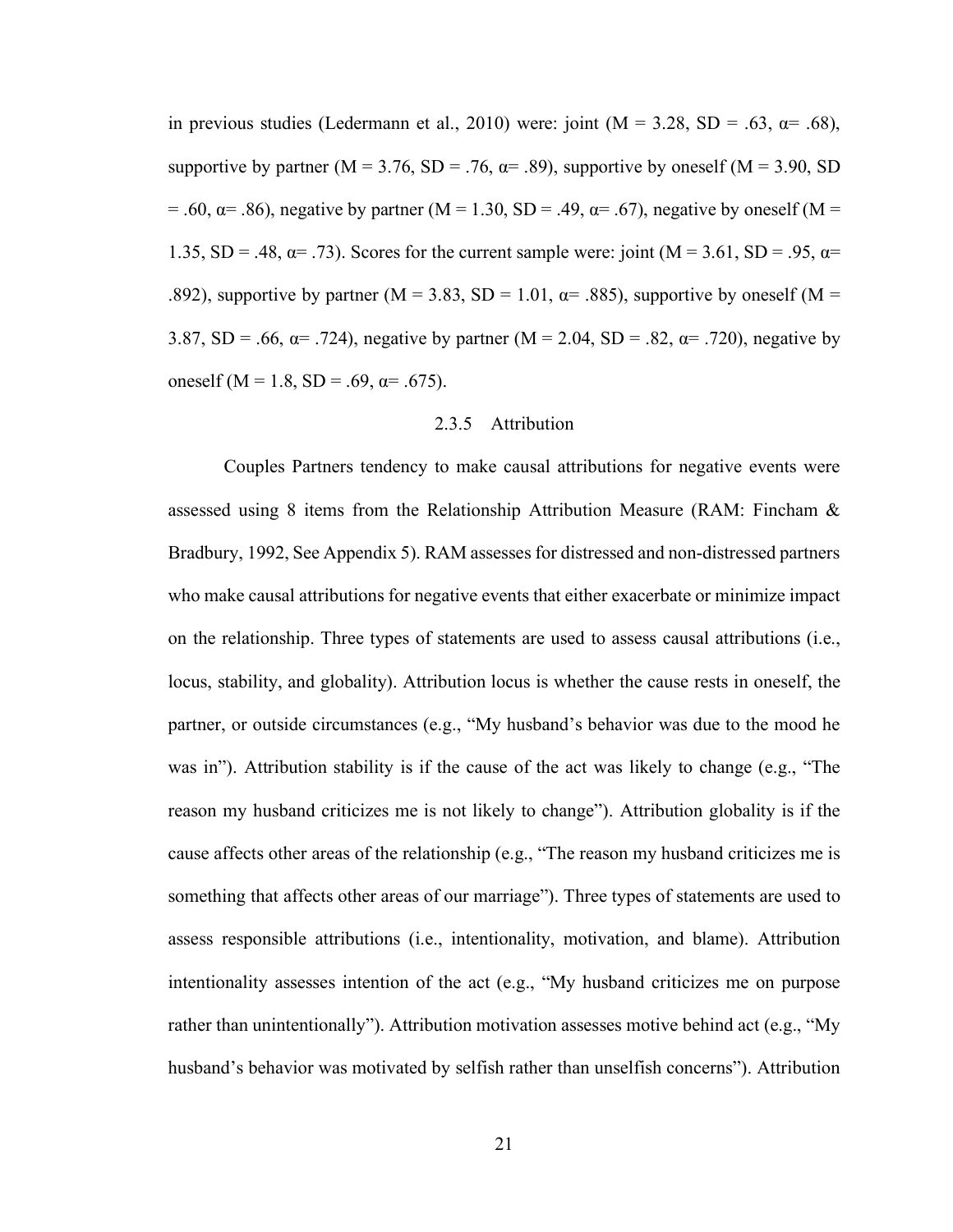blame assesses whether the partner is at fault (e.g., "My husband deserves to be blamed for criticizing me").

Respondents are given eight negative hypothetical partner behaviors (e.g., "Your husband criticizes something you say") using a 6-point Likert scale from 1 (disagree strongly) to 6 (agree strongly). Higher scores on causal attribution indicated spouses were more likely to locate the cause in the partner, while higher scores on the responsibility attribution indicated more intentional, selfishly motivated and blame-worthy attributions. Means, standard deviations, and reliability statistics for the present study were; causal attribution (M = 56.95, SD = 9.92,  $\alpha$  = .755), and responsible attribution (M = 47.97, SD =  $11.92$ ,  $\alpha$ = .855).

#### 2.3.6 Relationship Quality

<span id="page-31-0"></span>Couple relationship quality was assessed using 7 items from the Positive and Negative Semantic Differential (PN-SMD: Mattson et al., 2012, See Appendix 6). The PN-SMD assesses relationship satisfaction across positive and negative dimensions (e.g. "Considering only the positive/negative qualities of your relationship and ignoring positive/negative ones, evaluate your relationship on the following qualities…"). Respondents are given seven pairs of antonyms describing their relationship negatively and positively (e.g. empty, full) using a 7-point response scale from 0 (not at all) to 7 (completely). Higher scores reflected more positive or negative relationship evaluations. Previous studies (Mattson et al., 2012) reported positive ( $M = 40.4$ , SD = 7.4,  $\alpha = .94$ ) and negative ( $M = 5.7$ ,  $SD = 6.7$ ,  $\alpha = .88$ ) evaluations of relationship quality, while the current study reported positive ( $M = 40.60$ ,  $SD = 11.0$ ,  $\alpha = .958$ ) and negative ( $M = 14.75$ ,  $SD =$ 8.75,  $\alpha$ = .917) evaluations of relationship quality.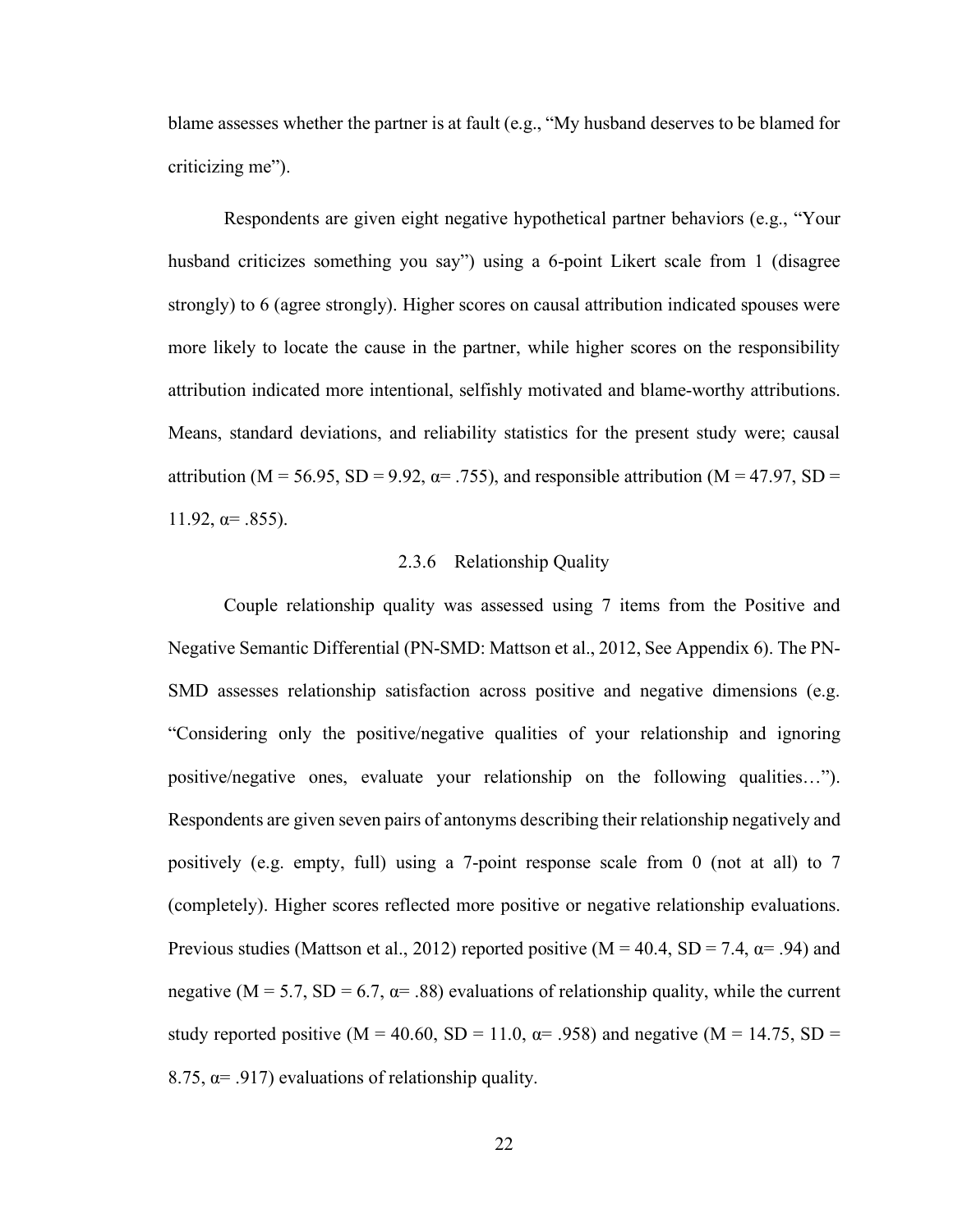Couple relationship quality was also assessed using 12 items from the Relationship Flourish Scale (RFS: Fowers et al., 2016, See Appendix 7). The RFS assesses relationship quality across four dimensions; meaning, personal growth, goal sharing, and relational giving. Respondents are given examples of relational actions that demonstrate personal growth and goal sharing (e.g., "We look for activities that help us grow as a couple") using a 5-point Likert scale from 1 (strongly disagree) to 5 (strongly agree). Respondents are given examples of relational actions that demonstrate goal sharing and relational giving (e.g., "We do things that are deeply meaningful to us as a couple") using a 5-point Likert scale from 1 (never) to 5 (always). High scores reflect greater relationship flourishing with previous studies (Fowers et al., 2016) reporting ( $M = 46.36$ , SD = 7.60,  $\alpha = .93$ ), and the current study reporting ( $M = 40.11$ ,  $SD = 7.74$ ,  $\alpha = .937$ ).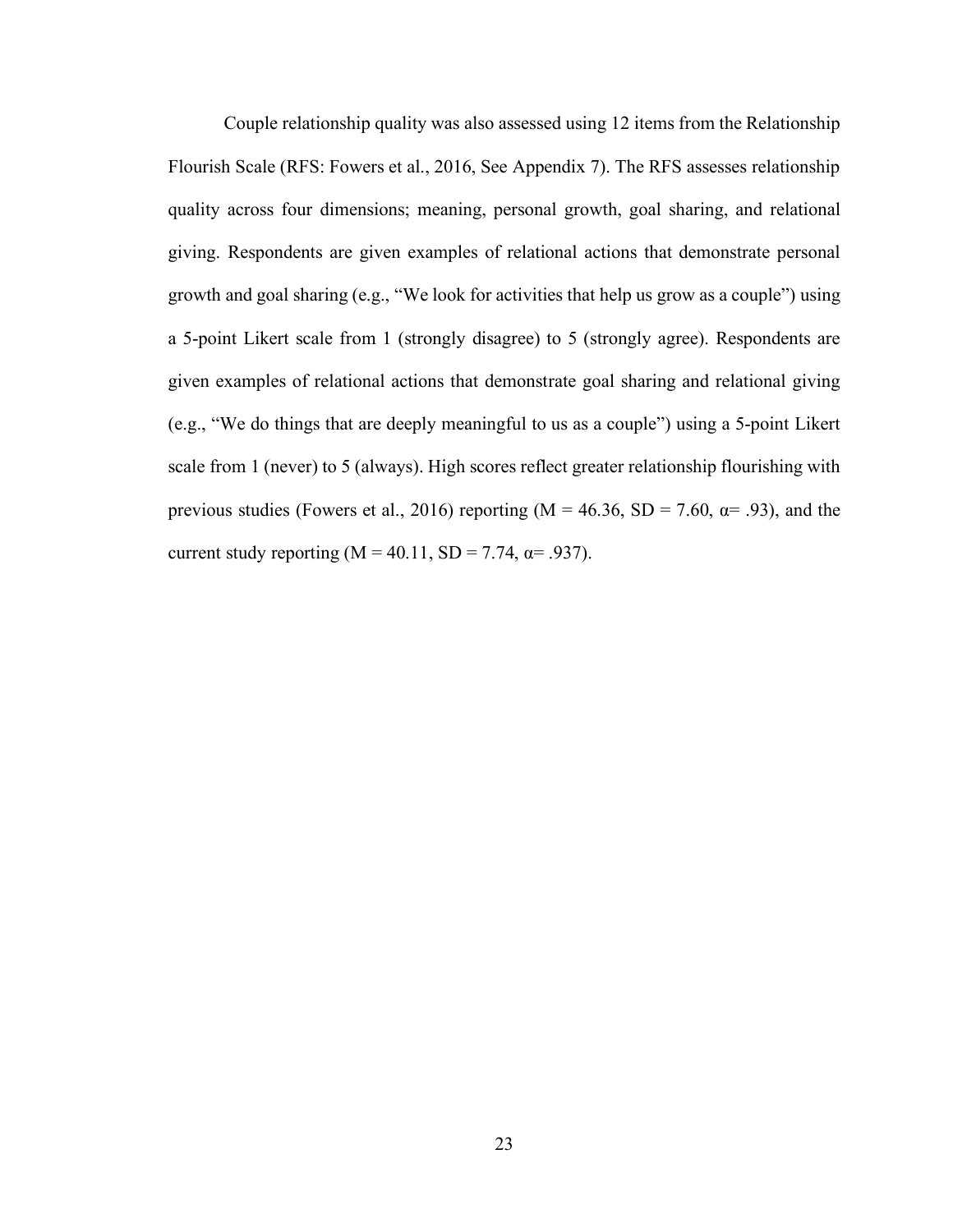#### CHAPTER 3. FINDINGS

#### <span id="page-33-1"></span><span id="page-33-0"></span>3.1 Results

The first four hypotheses were tested using Pearson correlations (see Table 2.1). The first hypotheses predicted a positive correlation between Race-related Stress and Attribution. Contrary to the hypothesis, the correlations between Race-related Stress and Causal Attribution ( $r = .06$ ,  $p = .541$ ,  $n = 105$ ) and between Race-related Stress and Responsible Attribution ( $r = -0.05$ ,  $p = 0.611$ ,  $n = 106$ ) were not statistically significant.

The second hypothesis predicted there would be a positive relationship between Causal Attribution and Supportive Dyadic Coping. Correlation results between Causal Attribution and Supportive Dyadic Coping by oneself were statistically significant, but not in the predicted direction ( $r = -.24$ ,  $p = .014$ ,  $n = 105$ ). Causal Attribution and Supportive Dyadic Coping by partner ( $r = -0.24$ ,  $p = 0.014$ ,  $n = 105$ ) and Joint Dyadic Coping ( $r = -0.25$ ,  $p =$ .009, n= 105) were also negatively associated contrary to the hypothesis.

The third hypothesis predicted that there would be a positive relationship between Responsible Attribution and Negative Dyadic Coping. Correlation results were in the predicted direction, revealing a positive significant relationship between Responsible Attribution and Negative Dyadic Coping by oneself ( $r = .230$ ,  $p = .018$ ,  $n = 106$ ). Correlation results between Responsible Attribution and Negative Dyadic Coping by partner (r= .441,  $p=$  .000,  $n=106$ ) were also significant and in the predicted direction of the hypothesis. The fourth hypothesis predicted that there would be positive relationship between Dyadic Coping and Relationship Quality. Correlation results between Relationship Flourishing Scale and Supportive Dyadic Coping by partner ( $r = .753$ ,  $p = .000$ ,  $n = 106$ ), and Supportive Dyadic Coping by oneself ( $r=$  -4.15,  $p=$  .000,  $n=106$ ) were significant in the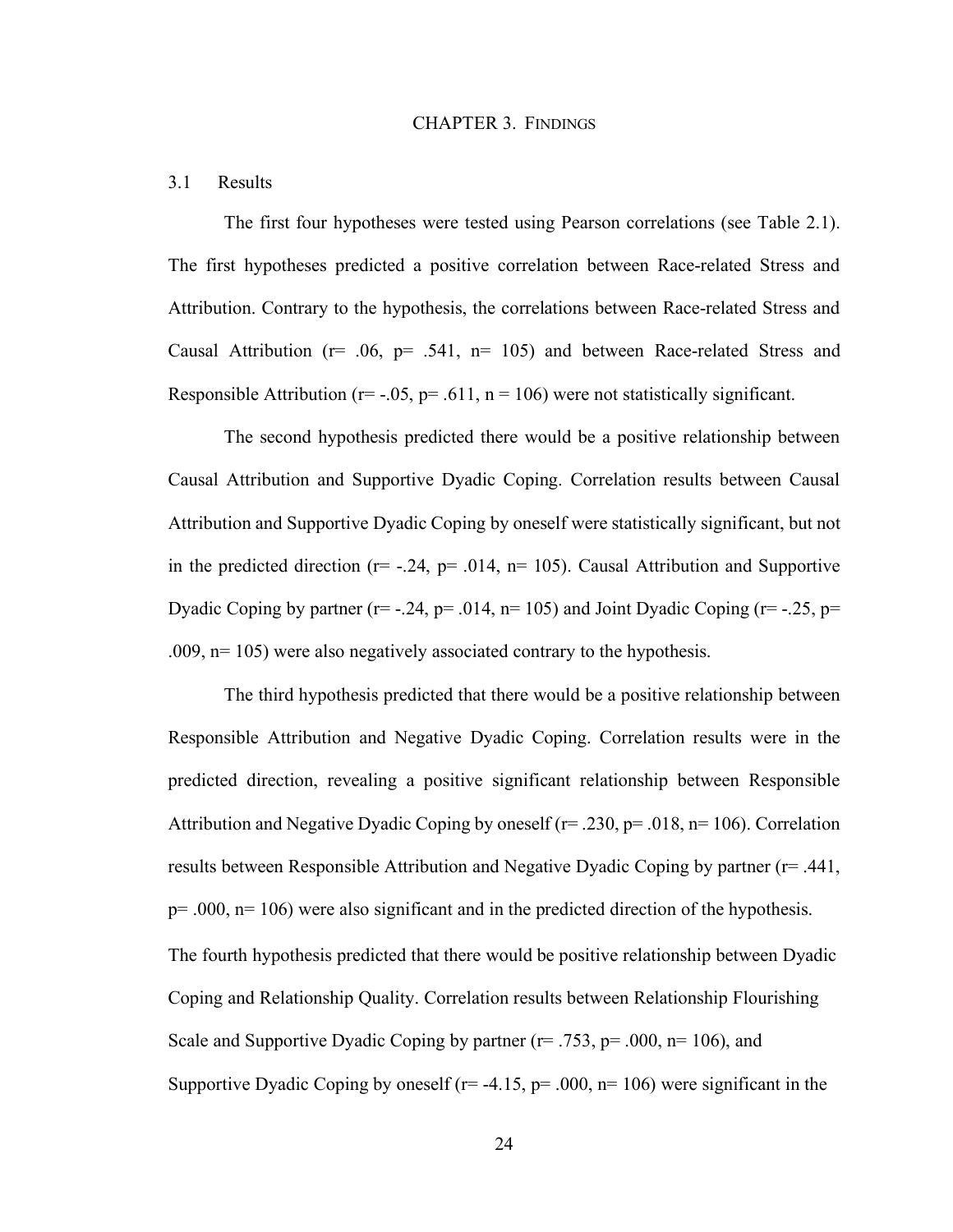<span id="page-34-0"></span>

| Variables             | 1          | 2              | 3      | 4      | 5          | 6                                                     | 7 | 8 | 9                                     | 10 | 11     | 12            | 13      | 14                       | 15 | М     | SD    |
|-----------------------|------------|----------------|--------|--------|------------|-------------------------------------------------------|---|---|---------------------------------------|----|--------|---------------|---------|--------------------------|----|-------|-------|
| 1. EDS                |            |                |        |        |            |                                                       |   |   |                                       |    |        |               |         |                          |    | 26.94 | 8.94  |
| <b>RIAS</b>           |            |                |        |        |            |                                                       |   |   |                                       |    |        |               |         |                          |    |       |       |
| 2. Internalization    | $.24*$     |                |        |        |            |                                                       |   |   |                                       |    |        |               |         |                          |    | 4.46  | .61   |
| 3. Immersion          | $.40*$     | $.42*$         |        |        |            |                                                       |   |   |                                       |    |        |               |         |                          |    | 2.05  | .80   |
| 4. Encounter          | $.32*$     | $.41*$         | $.77*$ |        |            |                                                       |   |   |                                       |    |        |               |         |                          |    | 2.90  | .91   |
| 5. Pre-encounter      |            | $-.05-.17-.18$ |        | .06    |            |                                                       |   |   |                                       |    |        |               |         |                          |    | 1.60  | .46   |
| RAM                   |            |                |        |        |            |                                                       |   |   |                                       |    |        |               |         |                          |    |       |       |
| 6. Causal             | .06        | $-.04$         | .08    | .20    | .13        |                                                       |   |   |                                       |    |        |               |         |                          |    | 56.95 | 9.92  |
| 7. Responsible        | $-.05-.01$ |                | $-.01$ | $-.04$ | .12        | $.58*$                                                |   |   |                                       |    |        |               |         |                          |    | 47.97 | 11.92 |
| DCI                   |            |                |        |        |            |                                                       |   |   |                                       |    |        |               |         |                          |    |       |       |
| 8. Joint              | .12        | $23*$          | .06    |        |            | $-.04$ $-.20*$ $-.25*$ $-.36*$                        |   |   |                                       |    |        |               |         |                          |    | 3.61  | .95   |
| 9. Supportive-Partner | .00.       | $.22*$         | .07    |        |            | $.04$ -.07 -.24* -.35* .77*                           |   |   |                                       |    |        |               |         |                          |    | 3.83  | 1.01  |
| 10. Supportive-Self   | .06        | $.22*$         | $-.03$ |        | $-.12-.13$ | $-.10-.13-.63*$                                       |   |   | $.64*$                                |    |        |               |         |                          |    | 3.87  | .66   |
| 11. Negative-Partner  | $.20*-.03$ |                | $-.01$ | $-.02$ | .04        |                                                       |   |   | $.34*$ $.44*$ $-47*$ $-.54*$ $-20*$   |    |        |               |         |                          |    | 2.04  | .82   |
| 12. Negative-Self     | .10        | .02            | .07    | $.24*$ | .10        |                                                       |   |   | $.22*$ $.23*$ -.50* -.50* -.44*       |    | $.41*$ |               |         |                          |    | 1.8   | .69   |
| PN-SMD                |            |                |        |        |            |                                                       |   |   |                                       |    |        |               |         |                          |    |       |       |
| 13. Positive          | .10        | $.30*$         | .80    | .15    |            | $-2.0$ $-27^*$ $-40^*$ $74^*$ $77^*$ $54^*$           |   |   |                                       |    |        | $-.53*-.42*$  |         |                          |    | 40.60 | 11.0  |
| 14. Negative          | $-.03-.20$ |                | -.06   | $-.12$ | .13        |                                                       |   |   | $.27*$ $.40*$ $-.60*$ $-.66*$ $-.39*$ |    | $.48*$ | $.38*$        | $-.71*$ | $\overline{\phantom{a}}$ |    | 14.75 | 8.75  |
| 15. RFS               | .14        | $.31*$         | .03    | .08    |            | $-0.08$ $-0.22$ * $-0.43$ * $0.82$ * $0.75$ * $0.1$ * |   |   |                                       |    |        | $-42^* -42^*$ | $.73*$  | $-.70*$                  |    | 40.11 | 7.74  |

#### Table 2.1 Summary of Intercorrelations, Means, and Standard Deviations for EDS, RIAS, RAM, DCI, PN-SMD, and RFS

Summary of Intercorrelations, Means, and Standard Deviations for Scores on EDS, RIAS, RAM, DCI, PN-SMD, and RFS (N = 105)

*Note*. Intercorrelations for participants ( $n = 100$ ) are presented above. Means and standard deviations for Black couples are presented in vertical columns. For all scales, higher scores are indicative of responses in the direction of the construct assessed. EDS = Everyday Discrimination Scale, RIAS = Racial Identity Attitude Scale, RAM = Relationship Attribution Measure, DCI = Dyadic Coping Inventory, PN-SMD = Positive and Negative Semantic Differential, RFS = Relationship Flourishing Scale.  $* p < .05$ 

Table 2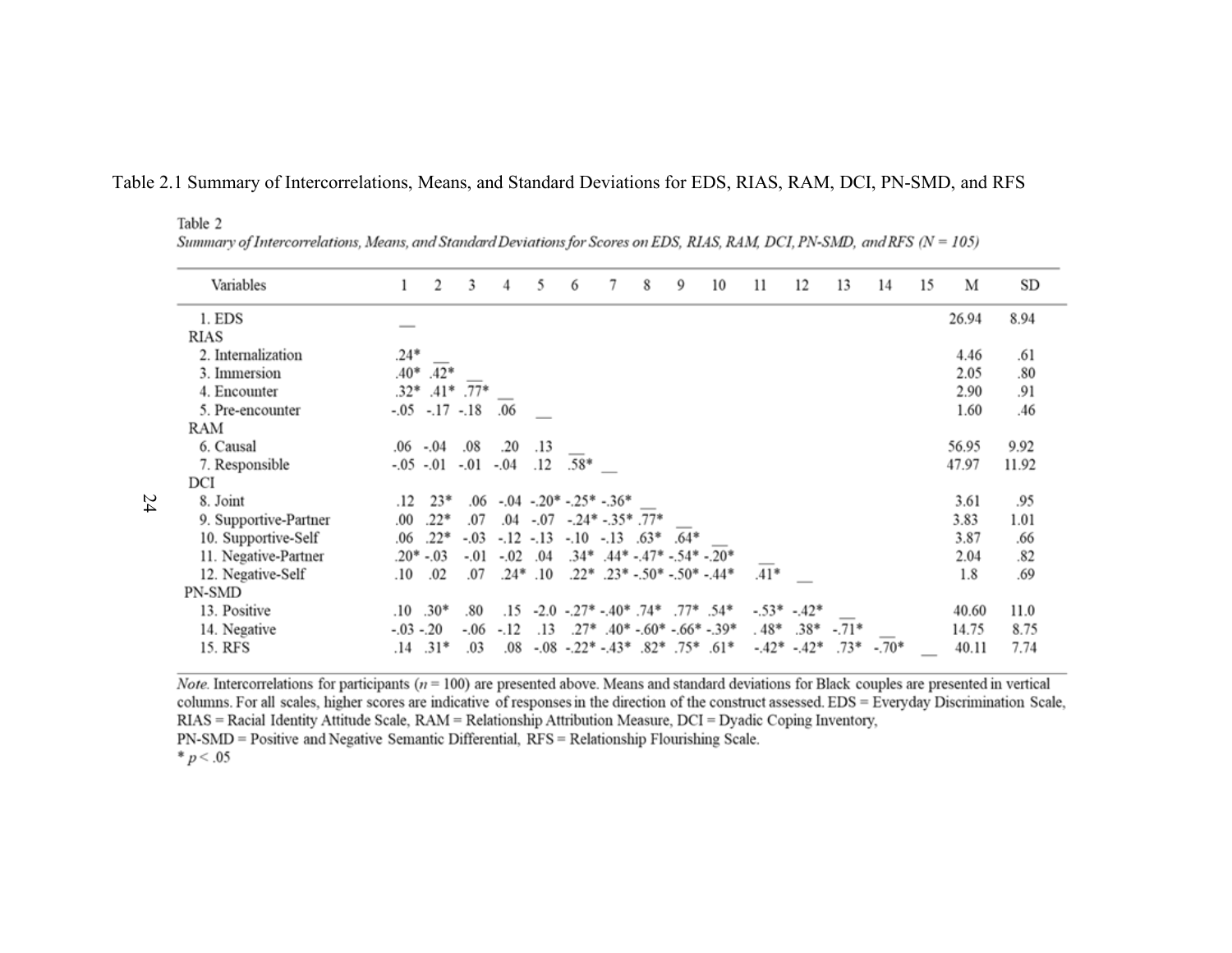expected direction. Correlation results between Relationship Flourishing Scale and Joint Dyadic Coping were significant ( $r = .823$ ,  $p = .000$ ,  $n = 106$ ) as predicted. Additionally, correlation results between positive Positive-Negative Semantic Differential and Supportive Dyadic Coping by partner were significant in the predicted direction  $(r= .772, )$  $p= .000$ ,  $p= 110$ ) and Supportive Dyadic Coping by oneself ( $r= .536$ ,  $p= .000$ ,  $p= 110$ ). Lastly, positive Positive-Negative Semantic Differential and Joint Dyadic Coping were positively correlated ( $r = .743$ ,  $p = .000$ ,  $n = 110$ ) as expected.

Finally, I hypothesized Dyadic Coping would mediate the relationship between Racerelated Stress, Causal Attribution, and Relationship Quality. Based on the correlations presented above, several path models were tested with the final model presented in Figure 3.1. Following Hu and Bentler (1998, 1999), the following fit criteria were used to determine good model fit: non-significant model  $\chi$ 2, CFI > .95, RMSEA < .06. The model in Figure 3.1 was an excellent fit to the data ( $\chi$ 2 = 1.83, p = .177, CFI = .99, RMSEA = .08).

As predicted, the results of the final path model suggest that the relationship between Race-related Stress and Negative Relationship Quality was mediated by Negative Dyadic Coping. As Figure 3 illustrates, Race-related Stress was positively associated with Negative Dyadic Coping ( $\beta$  = .20, p= .02). Negative Dyadic Coping was negatively correlated with Positive Relationship Quality ( $β = -.58, p < .001$ ) and positively correlated with Negative Relationship Quality ( $\beta = .50$ ,  $p < .001$ ). The path between Race-related Stress and Negative Dyadic Coping was statistically significant, as was path between Negative Dyadic Coping and Negative and Positive Relationship Quality. However, the path between Race-related stress and Positive Relationship Quality was not significant (β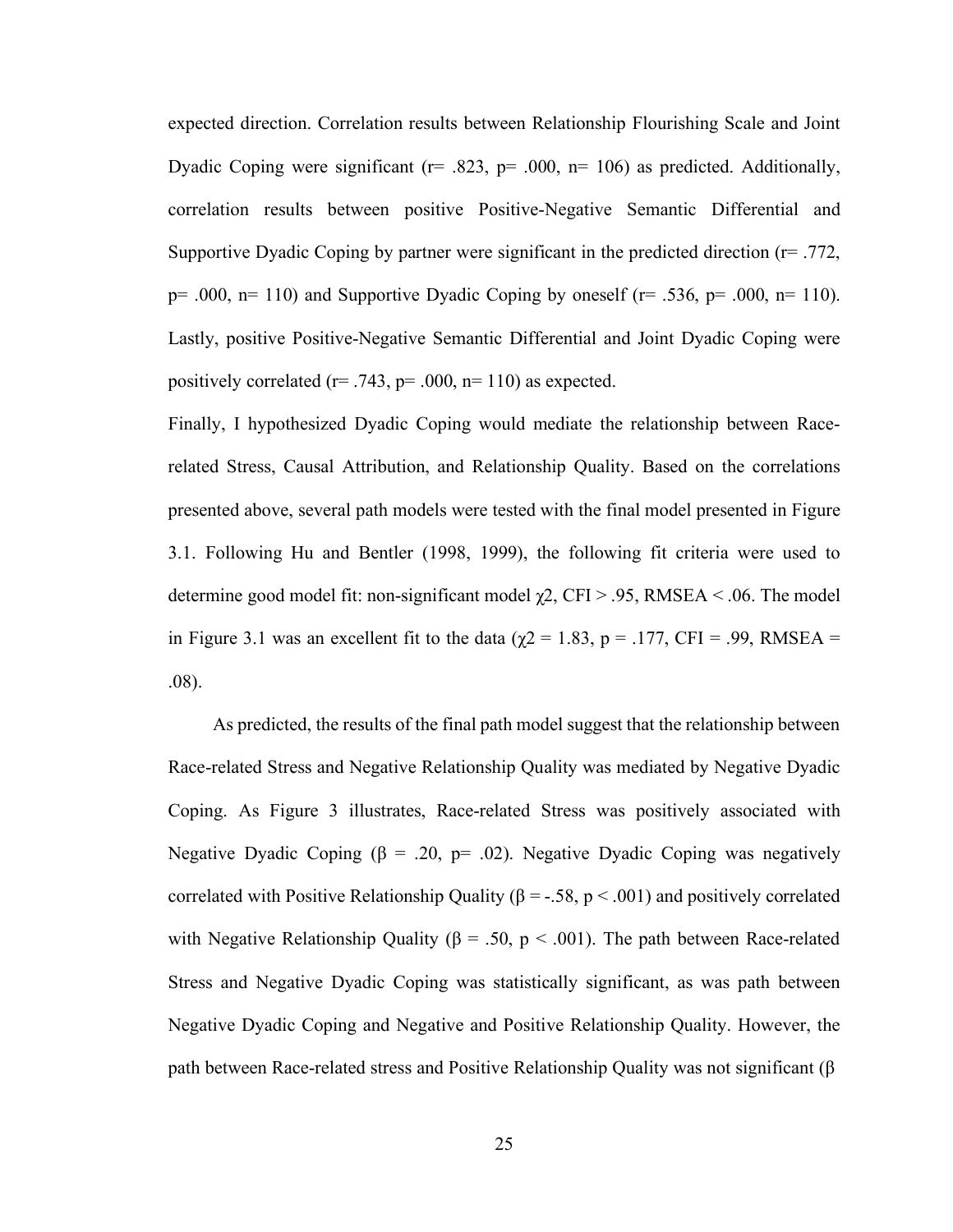

Figure 3.1 Standard Regression Coefficients for the Relationship Between Race-related Stress and Positive and Negative Relationship Quality as mediated by Negative Supportive Dyadic Coping. Standardized estimates were reported. \**p* < .05.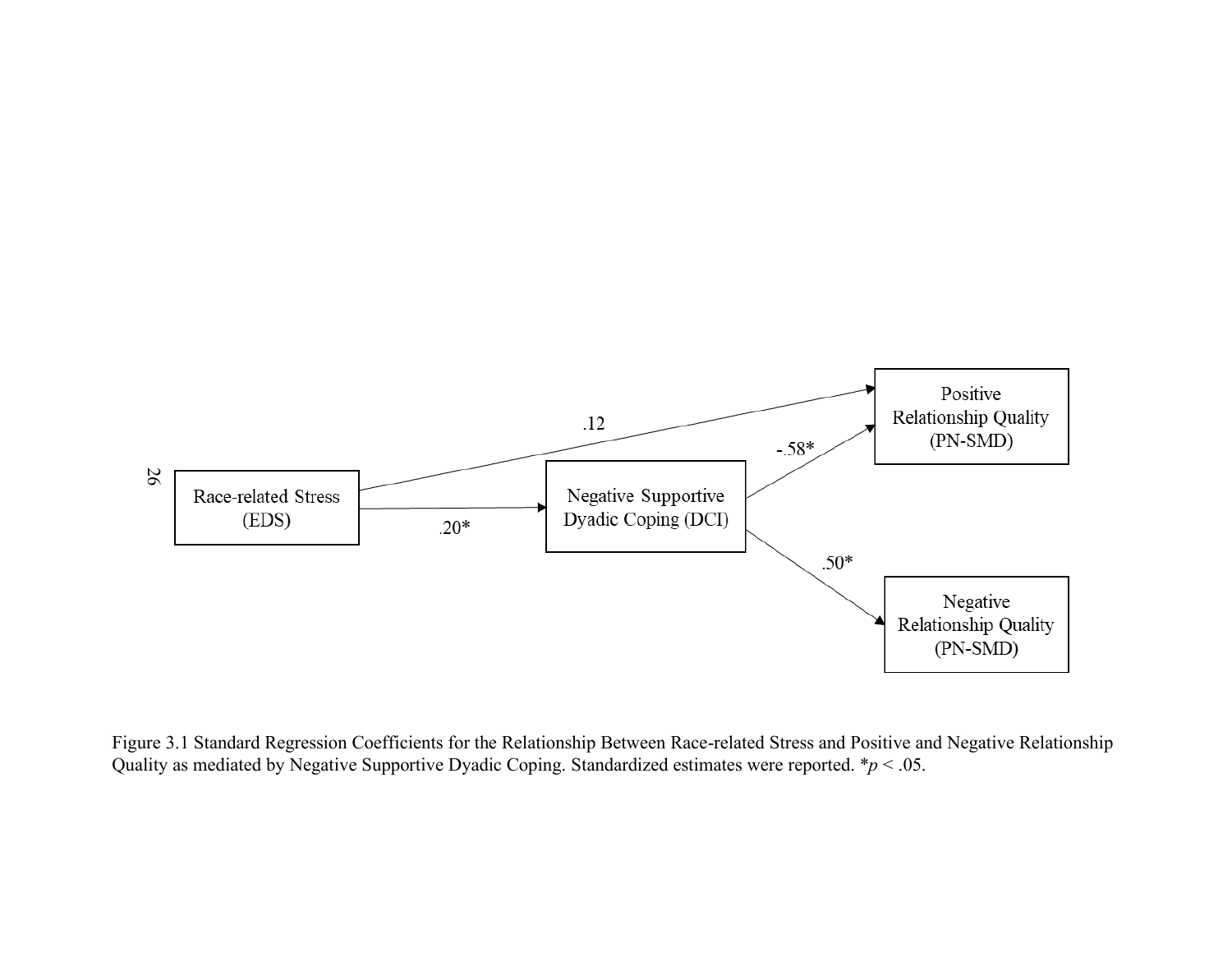$=$  .12,  $p = .059$ ). Notably, the predicted correlation between Race-related Stress and Negative Relationship Quality was removed from the model due to a lack of statistical significance.

## 3.2 Discussion

.

The present study was designed to identify couple processes that buffer the effects of race-related stress on Black couple relationships. No direct correlation was found between race-related stress and relationship quality, in contrast to prior studies in which links between racial discrimination and relationship instability had been reported (e.g., Lavner et al., 2018). However, scholars have argued that stressors have indirect effects on marital outcomes, moderated by factors such as emotional distress, religiosity, social networks, and warm and hostile couple interactions (e.g., Bryant et al., 2010). The present study supports that supposition in that race-related stress is associated with relationship quality via negative dyadic coping.

Specifically, individuals experiencing increased race-related stress are associated with perceiving unsupportive behaviors from their partner such as, "My partner blames me for not coping well enough with stress". Consistent with Hardy's (2016) concept of invisible wounds of sociocultural oppression, findings echo the greater narrative Black Americans are often blamed for how they respond to experiences of injustices and told to quietly cope with the stress those experiences create. Supporting Awosan and Opara's (2018) argument these invisible wounds are detrimental to Black relationship quality, participants that perceived unsupportive behaviors from their partner were associated with reporting less positive and more negative relationship qualities. The present study provides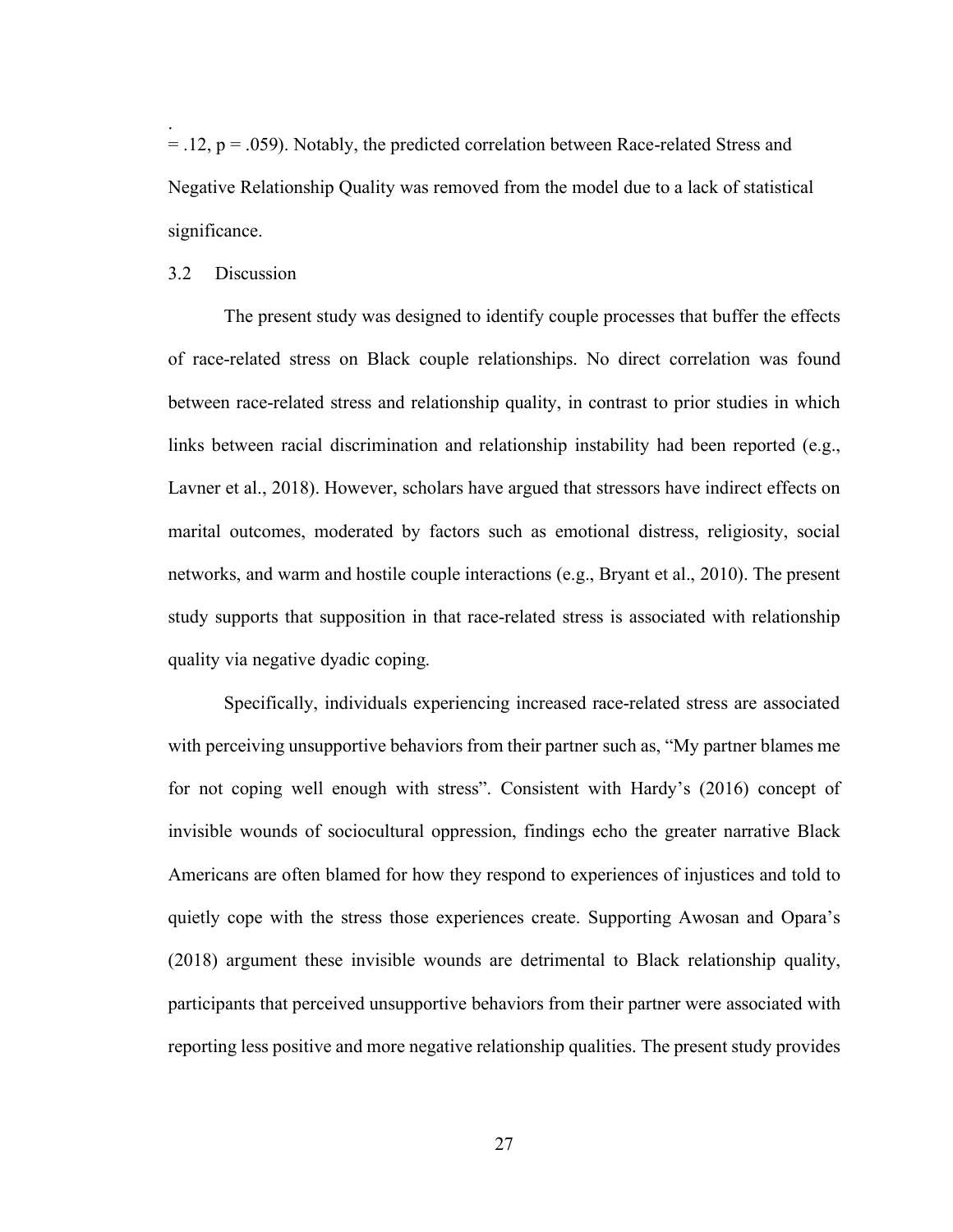support to the question of how everyday experiences of discrimination interrupt relationship processes between Black couples.

It is important to note that the present study also advances the literature by utilizing measures that assess for multiple forms of dyadic coping in addition to measures of relational quality that are sensitive to both positive and negative dimensions rather than assuming relational quality as a uni-dimensional (i.e., positive-negative) construct. It is imperative scholars continue to use measures and analytical strategies that allow for an equal narrative of vulnerability and resiliency of Black couples. Previous race-comparative studies have measured marital quality of Black couples using total scores (e.g., Broman, 2005), combining both positive and negative dimensions of relationship quality. Consistent with efforts to take a positive approach in examining marital quality, scholars should focus on strengths and cultural factors rather than the deficiency of Black couple relationships to understand differences in marital patterns between racial groups.

#### 3.2.1 Clinical Implications

Clinically, it is important for therapists to consider how race-related stressors affect client's lives and invite clients to discuss these experiences. Since there is evidence a flourishing relationship can be protective to race-related stressors, marriage and family therapists can encourage clients to bring their partners to therapy. As demonstrated in the current study, racial stressors experienced outside the home can impact how the client perceives their partner's support and ultimately impact their relationship quality. Clinicians would be wise to have an explicit conversation surrounding racial stress, ideally with both partners present. Assessments such as Cultural Formation Interview (e.g., Lewis-Fernandez et al., 2015) can be utilized by therapists to explore client's experiences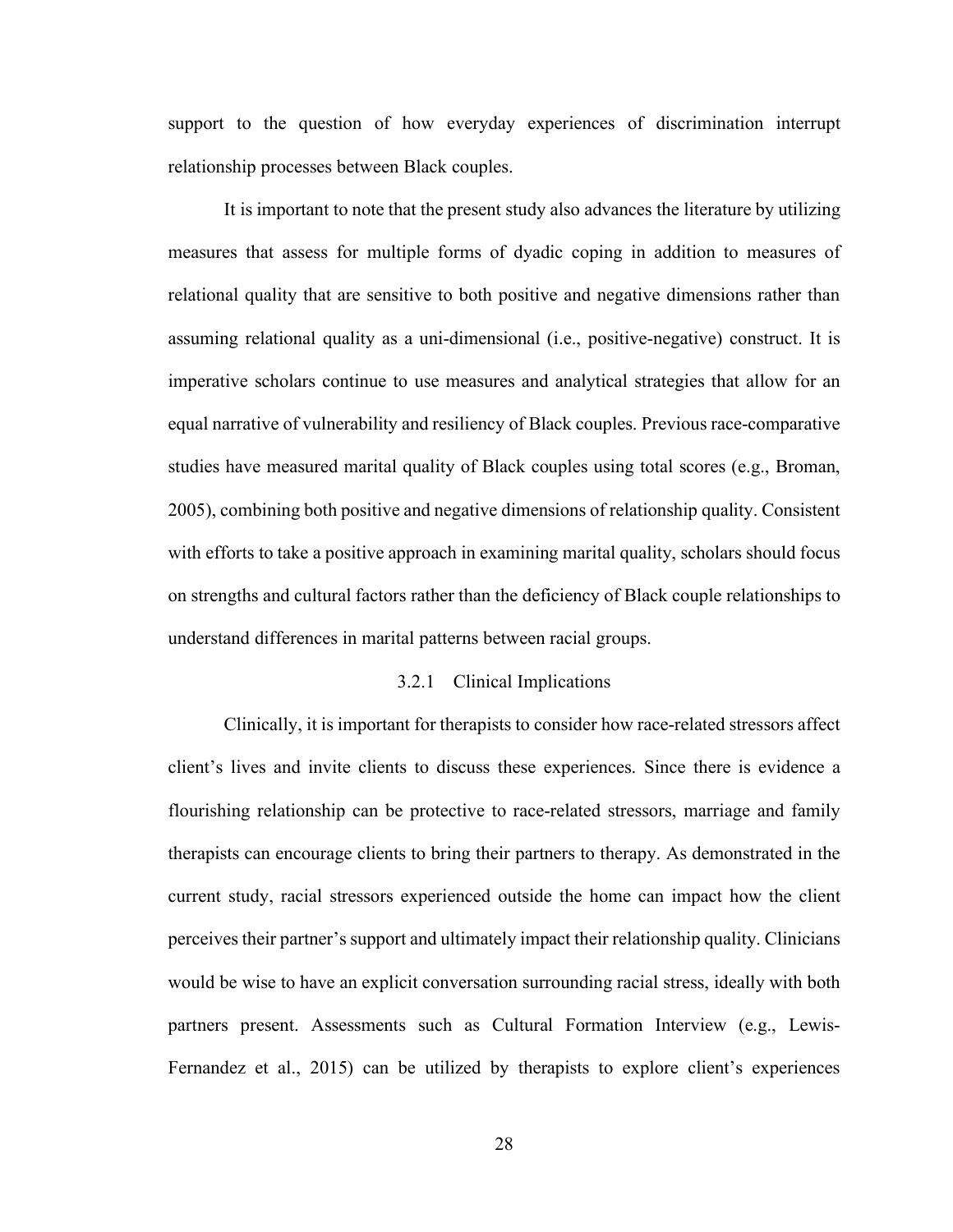centering race, culture, identity, and experiences with discrimination. These assessments can be learning tools for couples as they become more aware of their partner's experiences and how impact their response to stress.

Through couples therapy clients will be able to increase their supportive and joint dyadic coping behaviors, which is correlated with more positive relationship evaluations of relationship satisfaction. Couple and family therapy can be extremely beneficial to those experiencing racial stress or racial trauma. Therapy modalities such as Emotionally Focused Therapy (EFT) and Gottman Method offer useful strategies for couples to increase support of one another and perceptions of each other's stress. For example, EFT guides couples to reconnect experientially by exploring underlying emotions that drive behaviors in the couple's cycle. For Black couples identifying how race-related stress can influences relationship processes is an important part of Stage II of EFT.

Additionally, Gottman Method would suggest couples focus less on decreasing negative dyadic behaviors and increasing positive sentiment-override. Positive sentimentoverride gives partners the ability to make more positive evaluations of each other and the relationship. For Black couples this may be key in externalizing stress caused by everyday experiences with discrimination and replacing harmful societal narratives about Black stress. Therapy provides an environment for Black couples to find healing and foster reconnection, however, even more integral to Black relational health is the need for structural and societal change. Couples therapy can provide the space for healing in Black relationships, nonetheless couples have to return to the familiar and threatening environment in which they live every day. This is why clinicians must reinforce the relationship itself as a safe-haven to threats of racism. Clinicians should build on cultural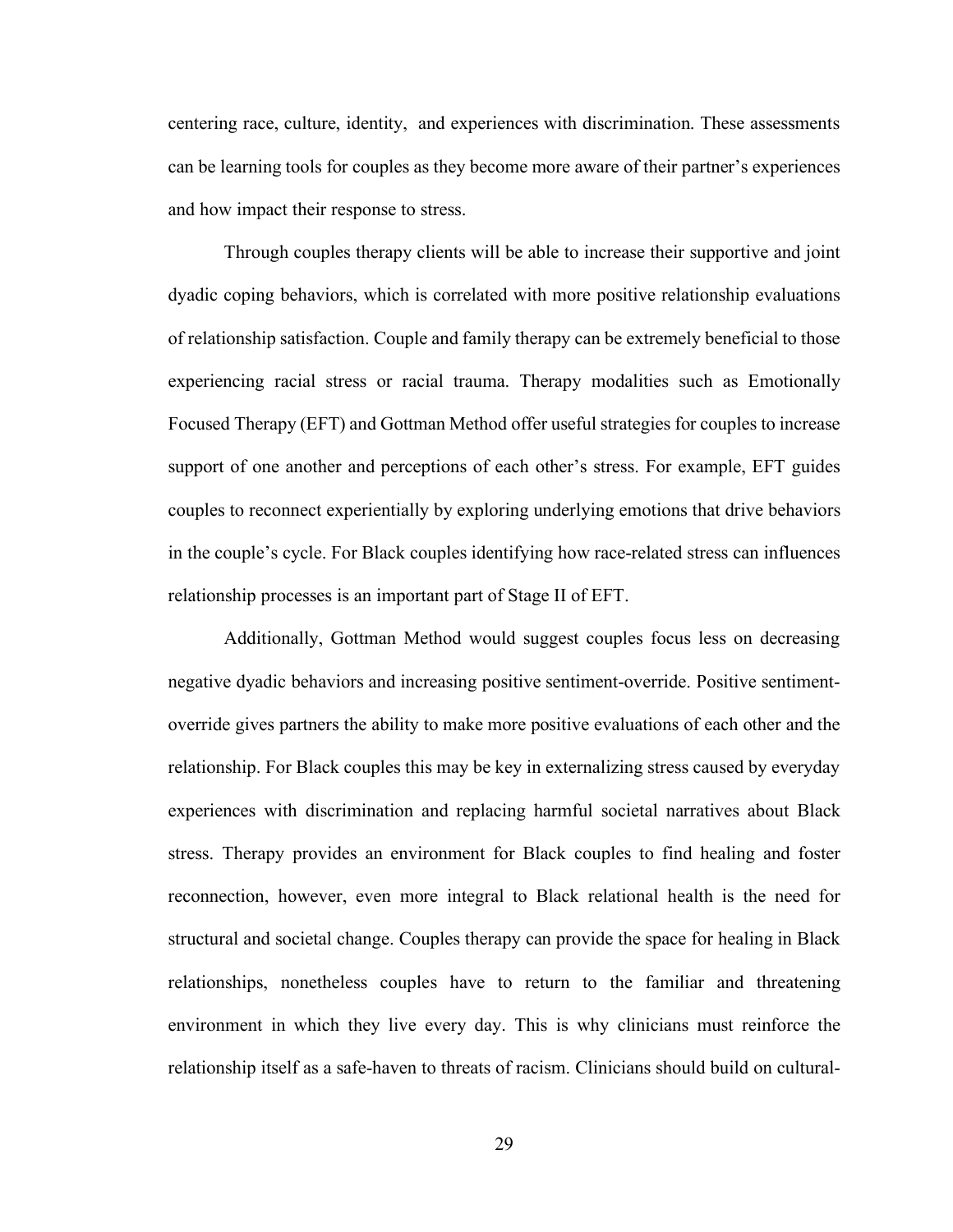strengths Black couples already possess. Finally, clinicians must be ready at all times to advocate for social justice reform within and outside the therapy room.

### 3.2.2 Research Implications

Though the goal of this study was to bring forward the strengths of Black couple relationships, results clearly demonstrated the detrimental impact of racism on romantic relationships. A negative relationship was not found between supportive coping and stress, meaning; participants did not report less race-related stress when they perceived more support from their partners –failing to support an argument for resiliency. Nevertheless, resilience cannot be separate from adversity. When we focus on any one narrative too much we begin to deviate from the truth. Therefore, one cannot exist without the other – vulnerability and strength. Future studies should continue to use measures and analytical strategies that capture the Black experience in its entirety.

Further, results of adverse outcomes on relationship quality from racial discrimination may explain why racial identity was salient in the perception of supportive behaviors for this sample. It was found that those in the internalization stage perceived more positive support from their partners, consistent with claims racial identity moderates stressors and marital quality (Bryant et al., 2010). Exploring and developing one's racial identity can contribute significantly to Black mental and relational health and should be encouraged by clinicians in therapy. Positive perceptions of oneself and identity can strengthen relationship processes and buffer the effects of race-related stressors. Future studies should explore how Black couples perceptions of their own identity influence their ability to empathically respond to their partner when under stress.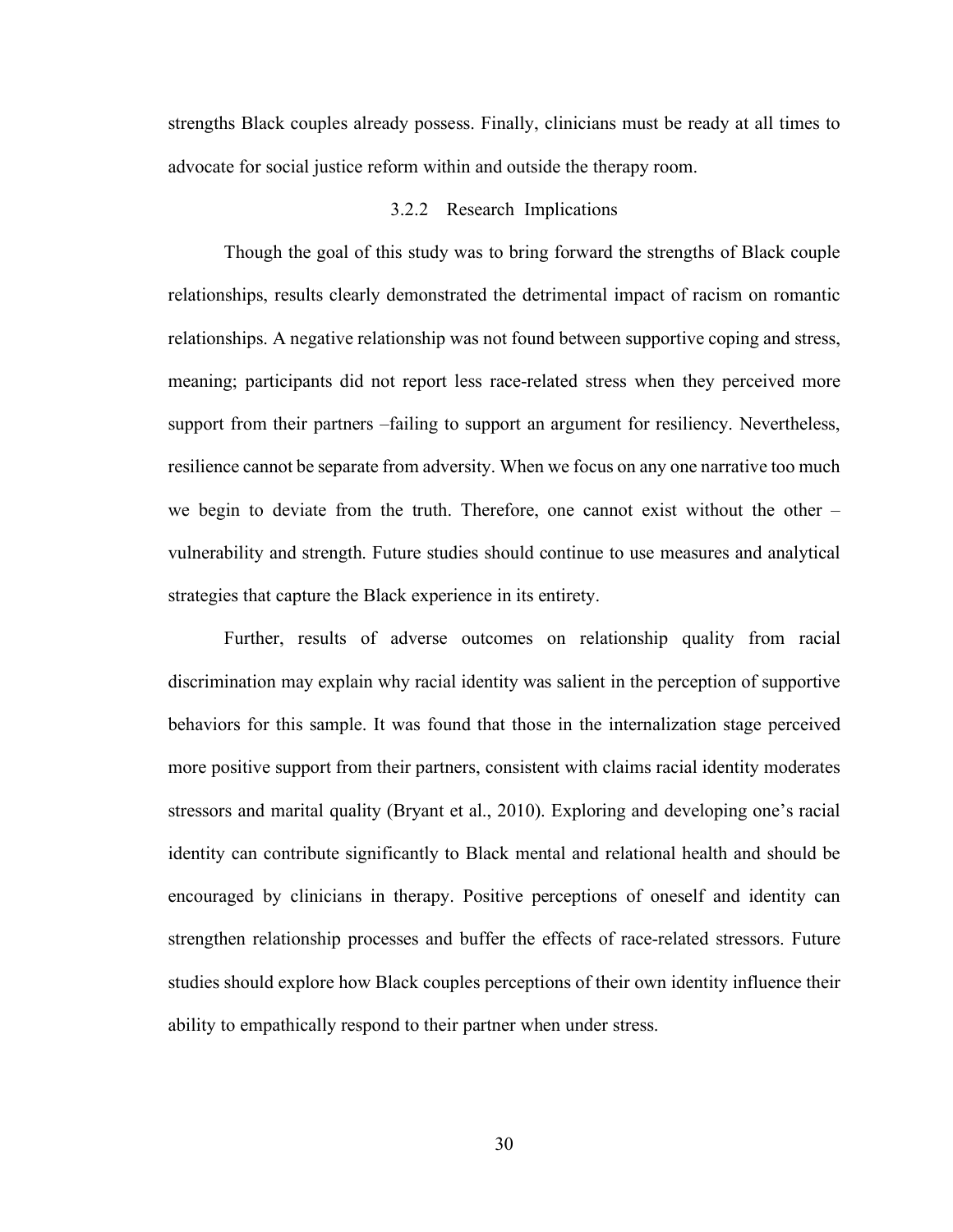# 3.2 Conclusion

The present study is the first designed to examine the mediating factors of dyadic coping and attribution on race-related stress. It is novel to consider how individual and dyadic factors work interchangeably to minimize race-related stress and maximize relationship quality. I extend the limited literature on how racial discrimination impacts Black relationships and how couples foster resiliency to combat stress these experiences create. How Black couples maintain connection while experiencing interpersonal rejection and disconnection from experiences with racism is a resiliency process not yet sufficiently understood by researchers. This study begins to address this very question, providing a foundation for future research of this phenomena.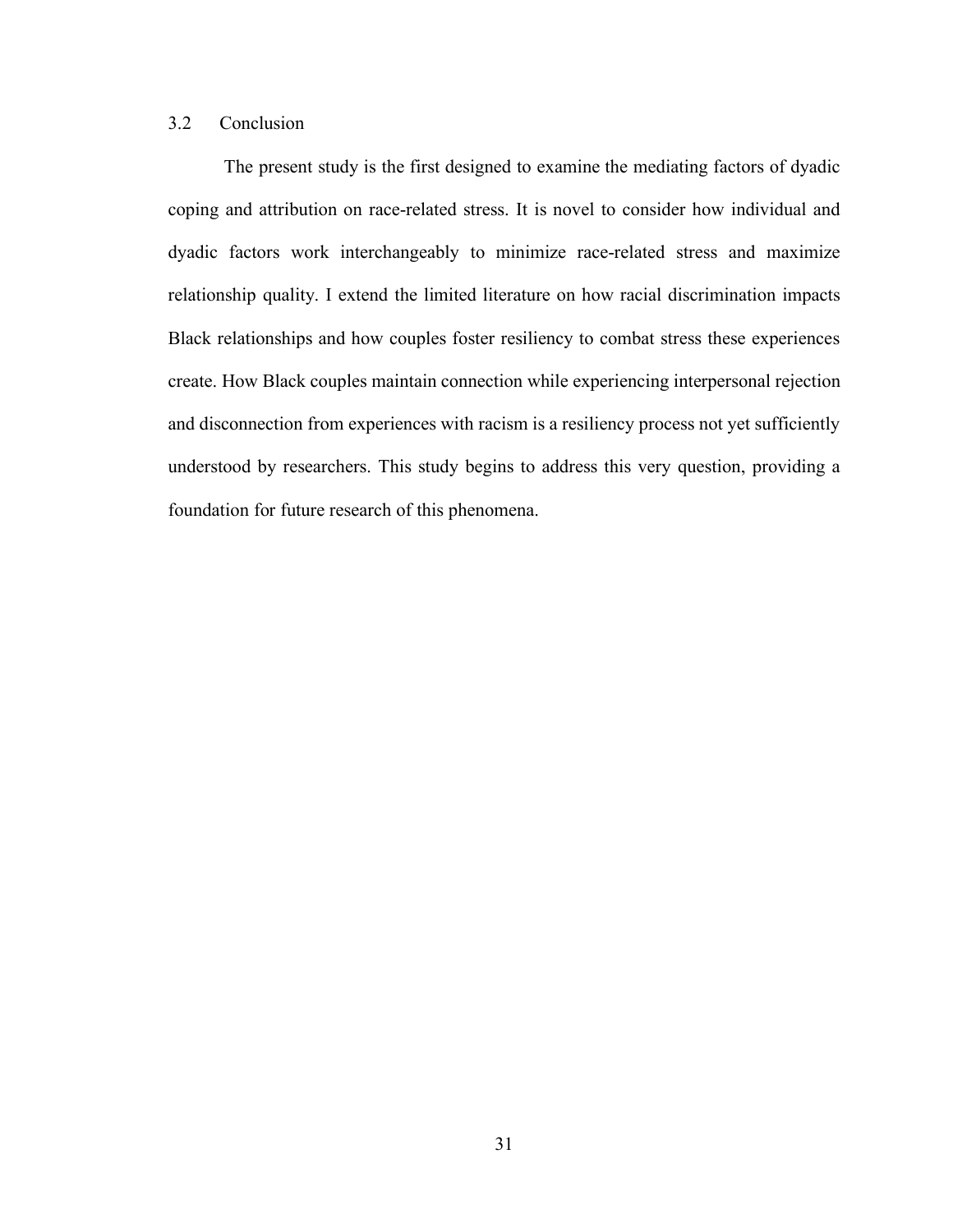### APPENDICES

## APPENDIX 1. DEMOGRAPHIC QUESTIONNAIRE

\_\_\_\_\_\_\_\_\_\_\_\_\_\_\_\_\_\_\_\_\_\_\_\_

 $\frac{1}{2}$ 

 $\frac{1}{2}$ 

- 1. What is your date of birth? For example: (01/01/2020)
- 2. What is your partner's date of birth? For example: (01/01/2020)
- 3. What is the last letter of the city you live in?
- 4. What is the last letter of the city your partner lives in?
- 5. What is your gender identity?
	- a. Male
	- b. Female
	- c. Transgender
	- d. Gender fluid
	- e. Other
- 6. What is your sexual orientation?
	- a. Heterosexual
	- b. Lesbian
	- c. Gay
	- d. Bisexual
	- e. Queer
	- f. Pansexual
	- g. Other\_\_\_\_\_\_\_\_\_\_\_\_\_\_\_\_\_\_\_
- 7. Which race do you primarily identify as?
	- a. Black
	- b. Bi/multiracial
- 8. What is your ethnicity? Check all that apply:
	- a. African American
	- b. African
	- c. Afro-Caribbean
	- d. Caucasian
	- e. Other
- 9. Indicate your highest level of education:
	- a. Less than high school
	- b. High school diploma/GED
	- c. Some college
	- d. Associate degree
	- e. Master's degree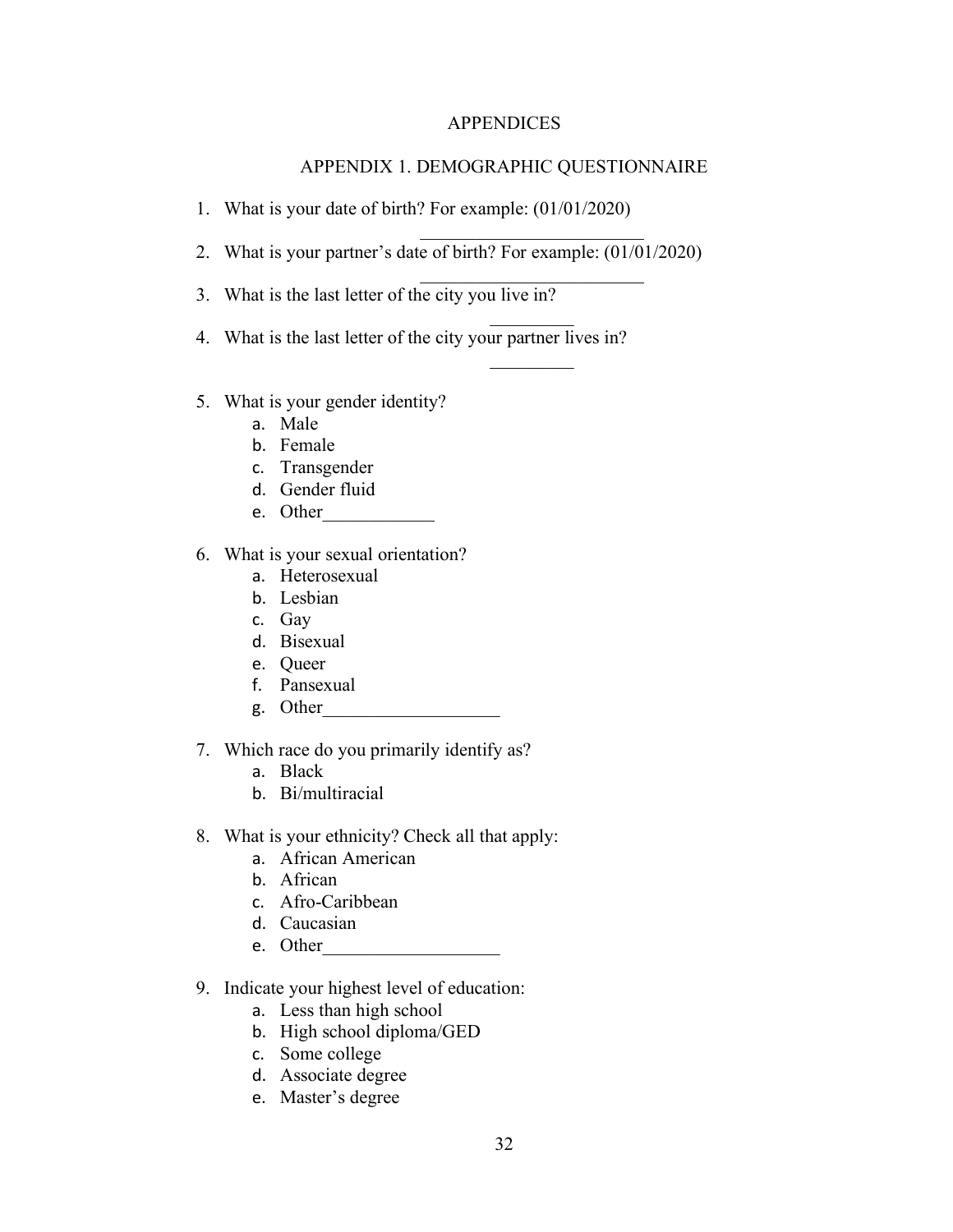- f. Professional degree
- g. Doctorate degree

10. How would you describe you and your partner's income?

Your individual income:

- a. Low income
- b. Lower-middle income
- c. Middle Income
- d. Upper-middle income
- e. High income

Combined income of you and your partner:

- f. Low income
- g. Lower-middle income
- h. Middle Income
- i. Upper-middle income
- j. High income
- 11. Briefly describe your work setting.
- 12. Which region of the U.S. do you live in?
	- a. South
	- b. West
	- c. Midwest
	- d. Southeast
- 13. What is your relationship status? Check all that apply:
	- a. Single
	- b. In a committed relationship
	- c. Engaged
	- d. Married
	- e. Living together
	- f. Living separately
	- g. Previously divorced/separated
- 14. How many years and months have you been in your current committed relationship vears months

 $\mathcal{L}_\mathcal{L}$  , and the contribution of the contribution of the contribution of the contribution of the contribution of the contribution of the contribution of the contribution of the contribution of the contribution of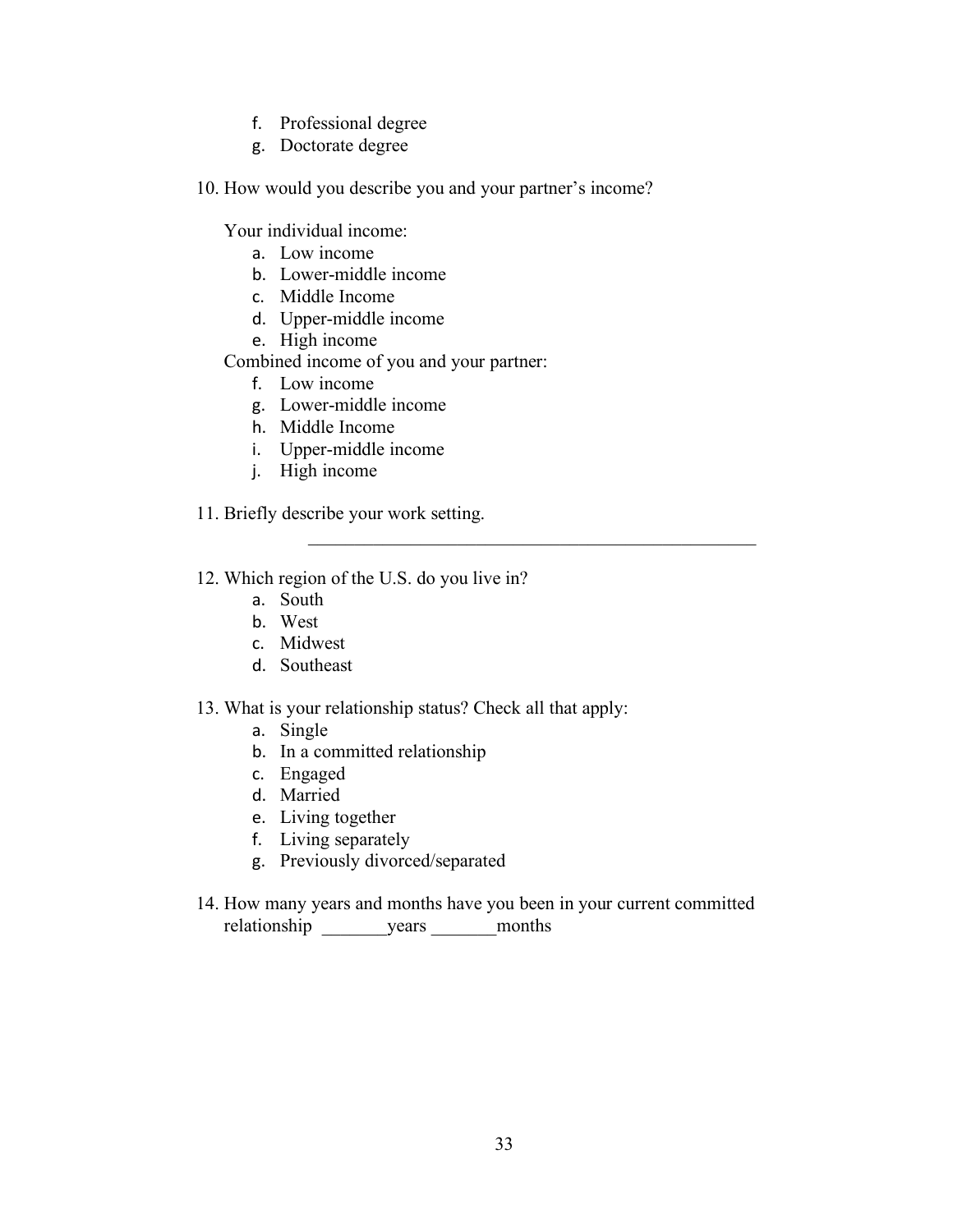## APPENDIX 2. RACIAL IDENTITY ATTITUDES SCALE

- 1. I feel excitement and joy in Black surroundings
	- a. Strongly agree
	- b. Agree
	- c. Neutral
	- d. Disagree
	- e. Strongly disagree

### 2. I believe that a large number of Blacks are untrustworthy

- a. Strongly agree
- b. Agree
- c. Neutral
- d. Disagree
- e. Strongly disagree
- 3. I believe that White people look and express themselves better than Blacks
	- a. Strongly agree
	- b. Agree
	- c. Neutral
	- d. Disagree
	- e. Strongly disagree
- 4. I feel very uncomfortable around Black people
	- a. Strongly agree
	- b. Agree
	- c. Neutral
	- d. Disagree
	- e. Strongly disagree
- 5. I believe that to be Black is not necessarily good
	- a. Strongly agree
	- b. Agree
	- c. Neutral
	- d. Disagree
	- e. Strongly disagree
- 6. I believe that Black people should learn to think and experience life in ways that are similar to White people
	- a. Strongly agree
	- b. Agree
	- c. Neutral
	- d. Disagree
	- e. Strongly disagree
- 7. I believe that Black people came from a strange, dark, and uncivilized continent
	- a. Strongly agree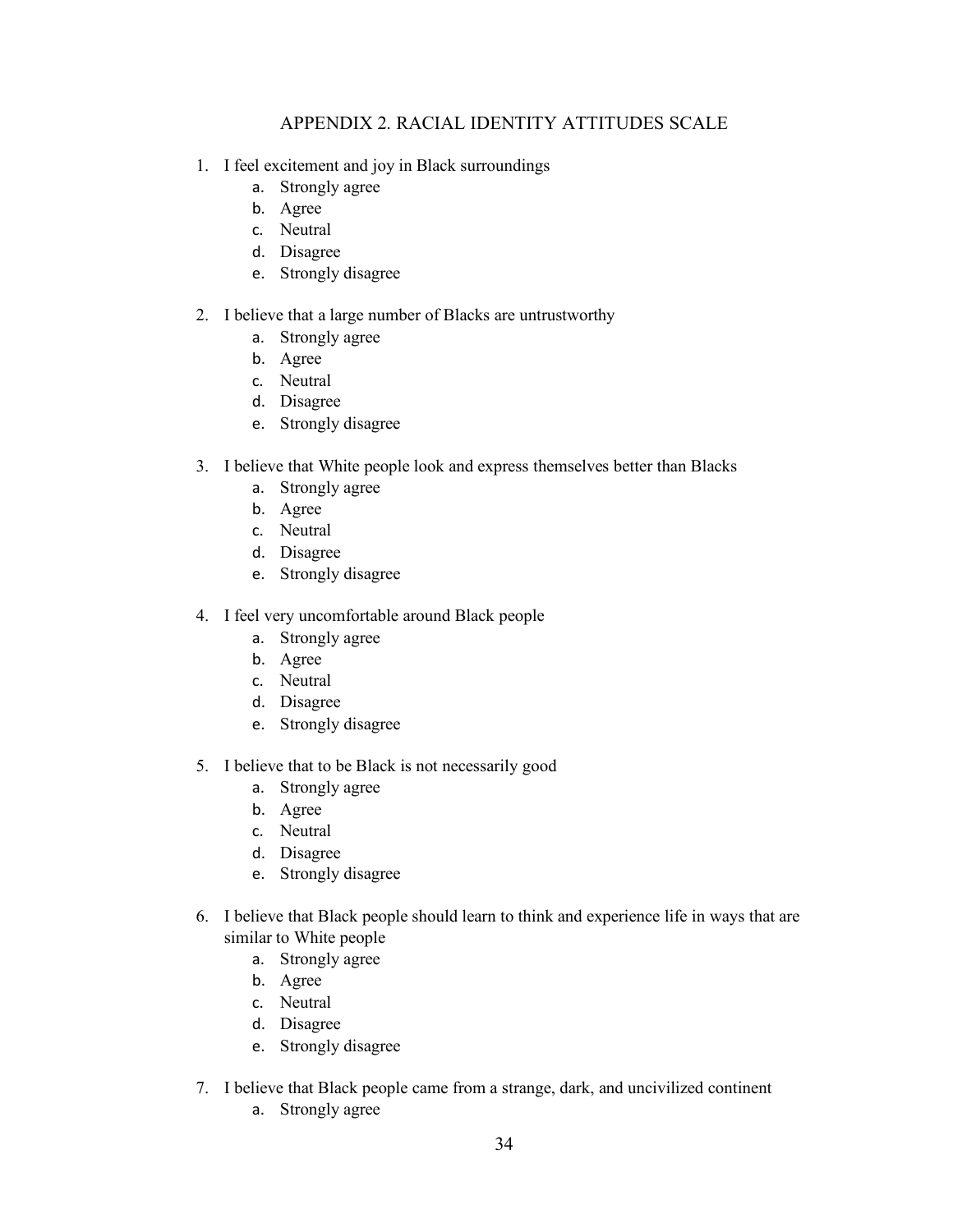- b. Agree
- c. Neutral
- d. Disagree
- e. Strongly disagree
- 8. I feel guilty and/or anxious about some of the things I believe about Black people
	- a. Strongly agree
	- a. Agree
	- b. Neutral
	- c. Disagree
	- d. Strongly disagree
- 9. I believe that a Black person's most effective weapon for solving problems is to become a part of the White person's world
	- a. Strongly agree
	- b. Agree
	- c. Neutral
	- d. Disagree
	- e. Strongly disagree
- 10. I believe White people are intellectually superior to Blacks
	- a. Strongly agree
	- b. Agree
	- c. Neutral
	- d. Disagree
	- e. Strongly disagree
- 11. I feel unable to involve myself in White experiences and am increasing my involvement in Black experiences
	- a. Strongly agree
	- b. Agree
	- c. Neutral
	- d. Disagree
	- e. Strongly disagree
- 12. I find myself reading a lot of Black literature and thinking about being Black
	- a. Strongly agree
	- b. Agree
	- c. Neutral
	- d. Disagree
	- e. Strongly disagree
- 13. I often find myself referring to White people as honkies, devils, and pigs
	- a. Strongly agree
	- b. Agree
	- c. Neutral
	- d. Disagree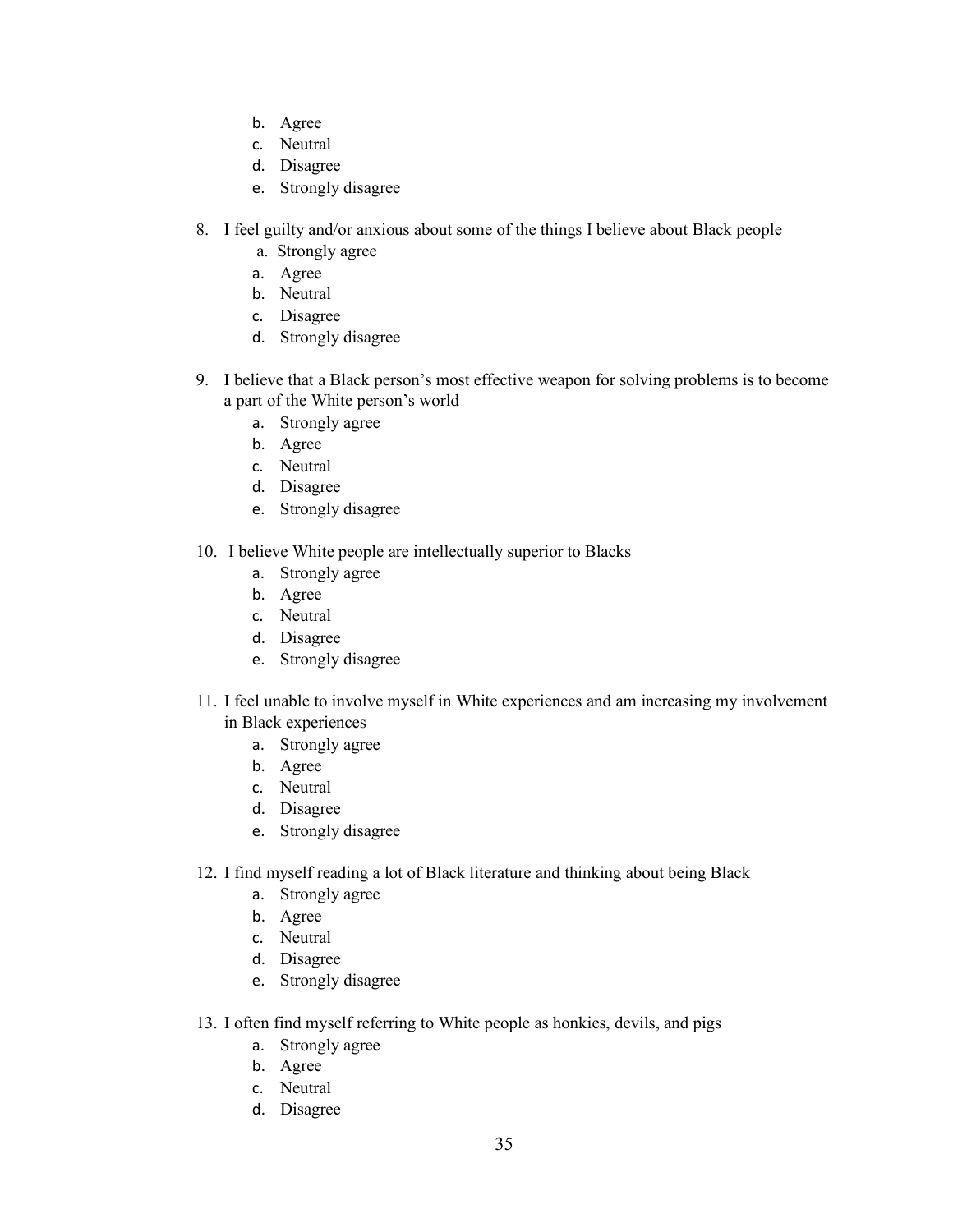- e. Strongly disagree
- 14. I frequently confront the system and the man
	- a. Strongly agree
	- b. Agree
	- c. Neutral
	- d. Disagree
	- e. Strongly disagree

### 15. I believe the world should be interpreted from a Black perspective

- a. Strongly agree
- b. Agree
- c. Neutral
- d. Disagree
- e. Strongly disagree

### 16. I have changed my style of life to fit my beliefs about Black people

- a. Strongly agree
- b. Agree
- c. Neutral
- d. Disagree
- e. Strongly disagree

### 17. I speak my mind regardless of the consequences

- a. Strongly agree
- b. Agree
- c. Neutral
- d. Disagree
- e. Strongly disagree

## 18. I believe that everything Black is good and consequently I limit myself to Black activities

- a. Strongly agree
- b. Agree
- c. Neutral
- d. Disagree
- e. Strongly disagree

### 19. I am determined to find my Black identity

- a. Strongly agree
- b. Agree
- c. Neutral
- d. Disagree
- e. Strongly disagree

### 20. I believe that because I am Black, I have many strengths

- a. Strongly agree
- b. Agree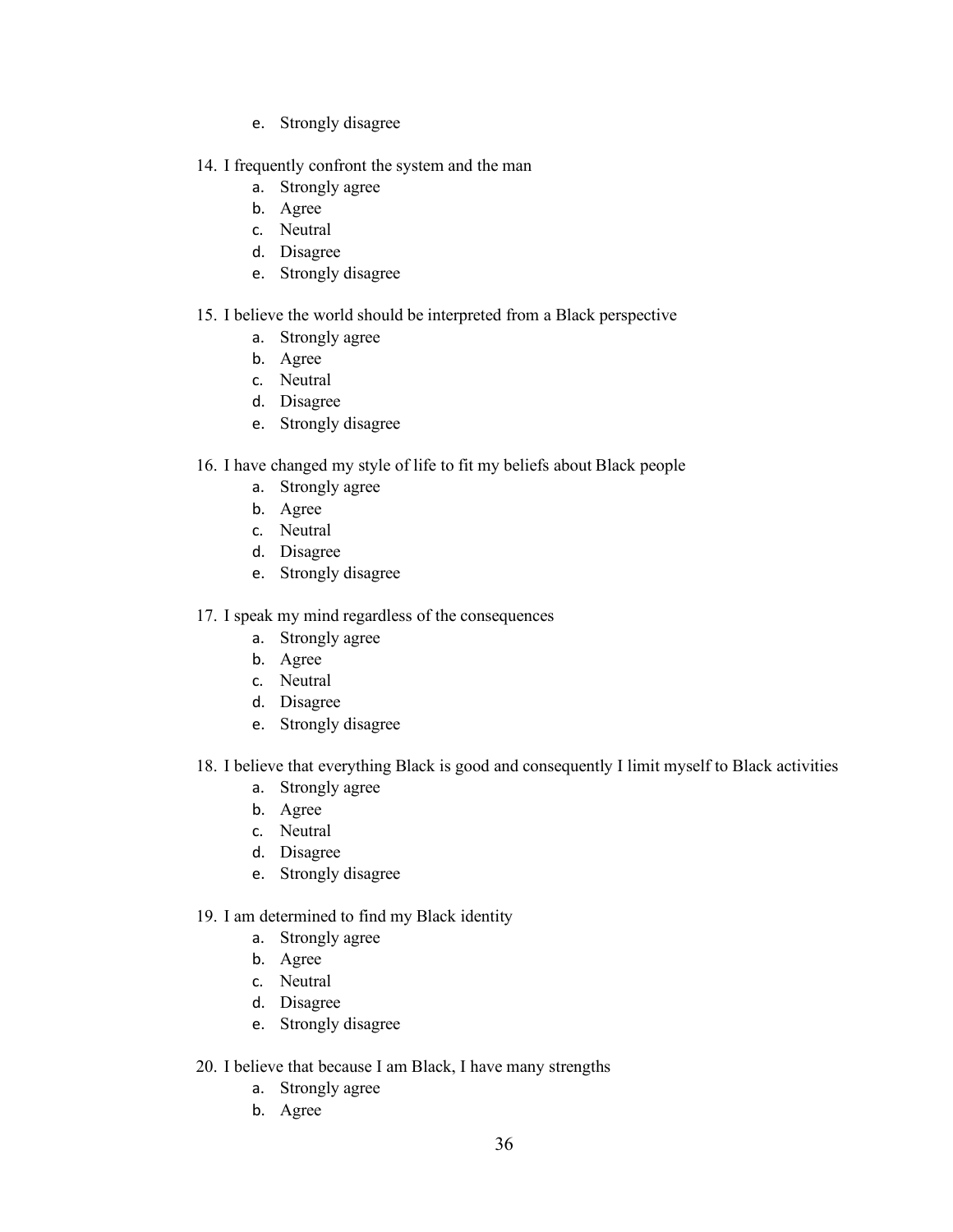- c. Neutral
- d. Disagree
- e. Strongly disagree
- 21. I feel comfortable wherever I am
	- a. Strongly agree
	- b. Agree
	- c. Neutral
	- d. Disagree
	- e. Strongly disagree
- 22. I believe certain aspects of the Black experience apply to me, others do not
	- a. Strongly agree
	- b. Agree
	- c. Neutral
	- d. Disagree
	- e. Strongly disagree
- 23. I constantly involve myself in Black political and social activities
	- a. Strongly agree
	- b. Agree
	- c. Neutral
	- d. Disagree
	- e. Strongly disagree
- 24. I involve myself in social action and political groups even if there are no other Blacks involved
	- a. Strongly agree
	- b. Agree
	- c. Neutral
	- d. Disagree
	- e. Strongly disagree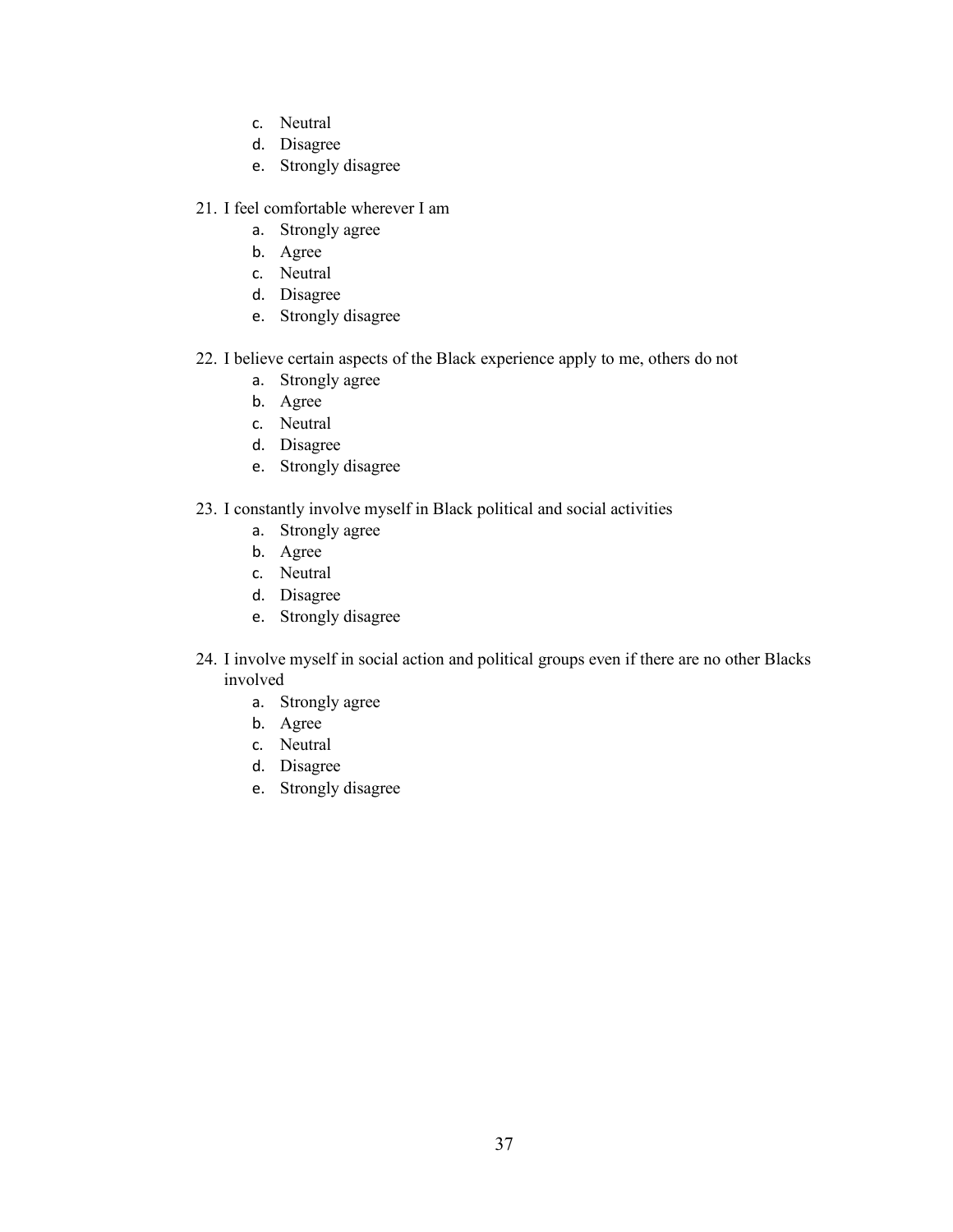## APPENDIX 3. EVERYDAY DISCRIMINATION SCALE

In your day-to-day life how often have the following things happened to you because of your race?

- 1. Treated with less courtesy
	- a. Almost everyday
	- b. Most days
	- c. Occasionally
	- d. Sometimes
	- e. Rarely
	- f. Never
- 2. Treated with less respect
	- a. Almost everyday
	- b. Most days
	- c. Occasionally
	- d. Sometimes
	- e. Rarely
	- f. Never
- 3. Receive poorer service
	- a. Almost everyday
	- b. Most days
	- c. Occasionally
	- d. Sometimes
	- e. Rarely
	- f. Never
- 4. People act as if you are not as smart
	- a. Almost everyday
	- b. Most days
	- c. Occasionally
	- d. Sometimes
	- e. Rarely
	- f. Never
- 5. People act as if they are afraid of you
	- a. Almost everyday
	- b. Most days
	- c. Occasionally
	- d. Sometimes
	- e. Rarely
	- f. Never
- 6. People act as if you are dishonest
	- a. Almost everyday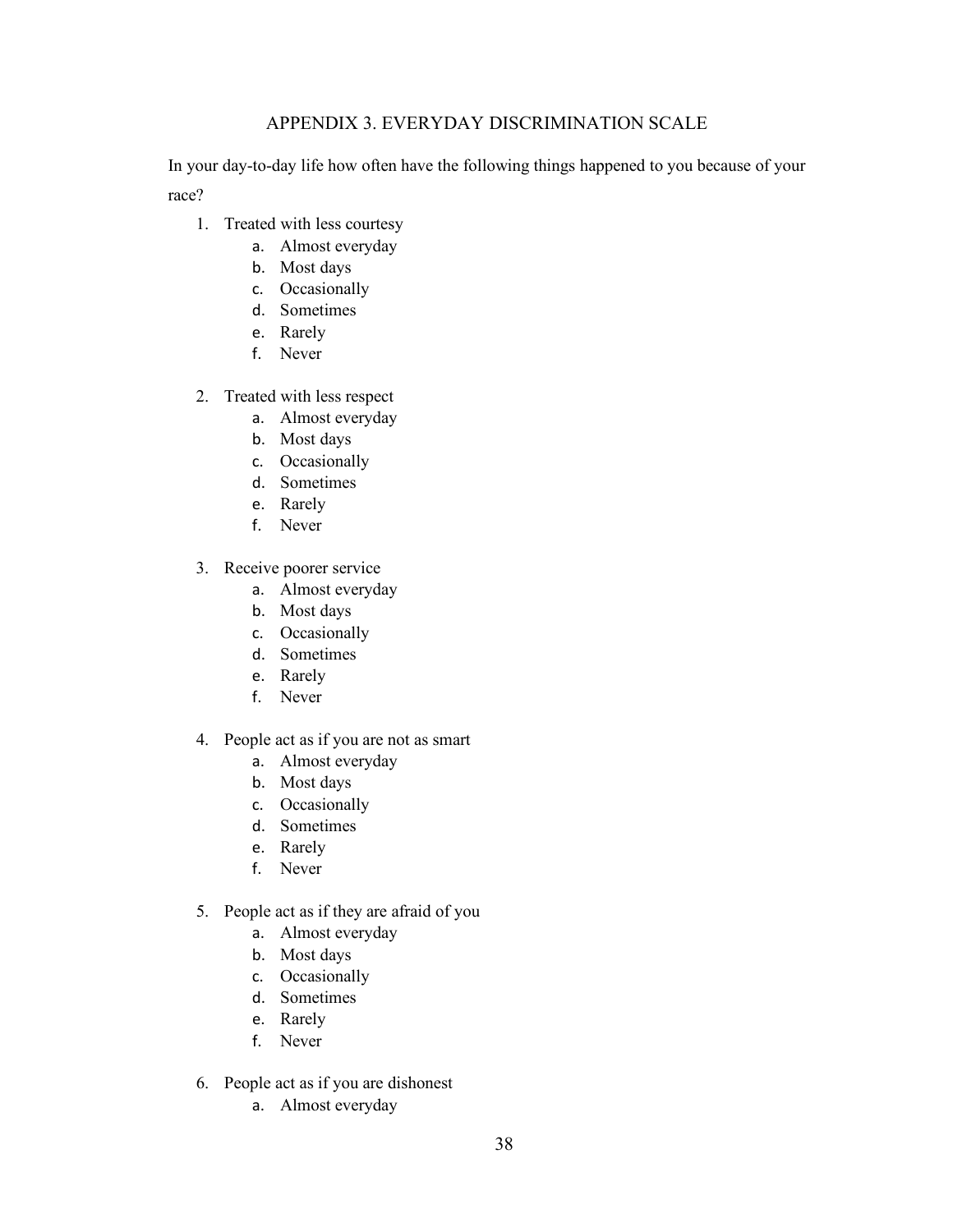- b. Most days
- c. Occasionally
- d. Sometimes
- e. Rarely
- f. Never
- 7. People act as if they are better
	- a. Almost everyday
	- b. Most days
	- c. Occasionally
	- d. Sometimes
	- e. Rarely
	- f. Never
- 8. Called names
	- a. Almost everyday
	- b. Most days
	- c. Occasionally
	- d. Sometimes
	- e. Rarely
	- f. Never
- 9. Threatened or harassed
	- a. Almost everyday
	- b. Most days
	- c. Occasionally
	- d. Sometimes
	- e. Rarely
	- f. Never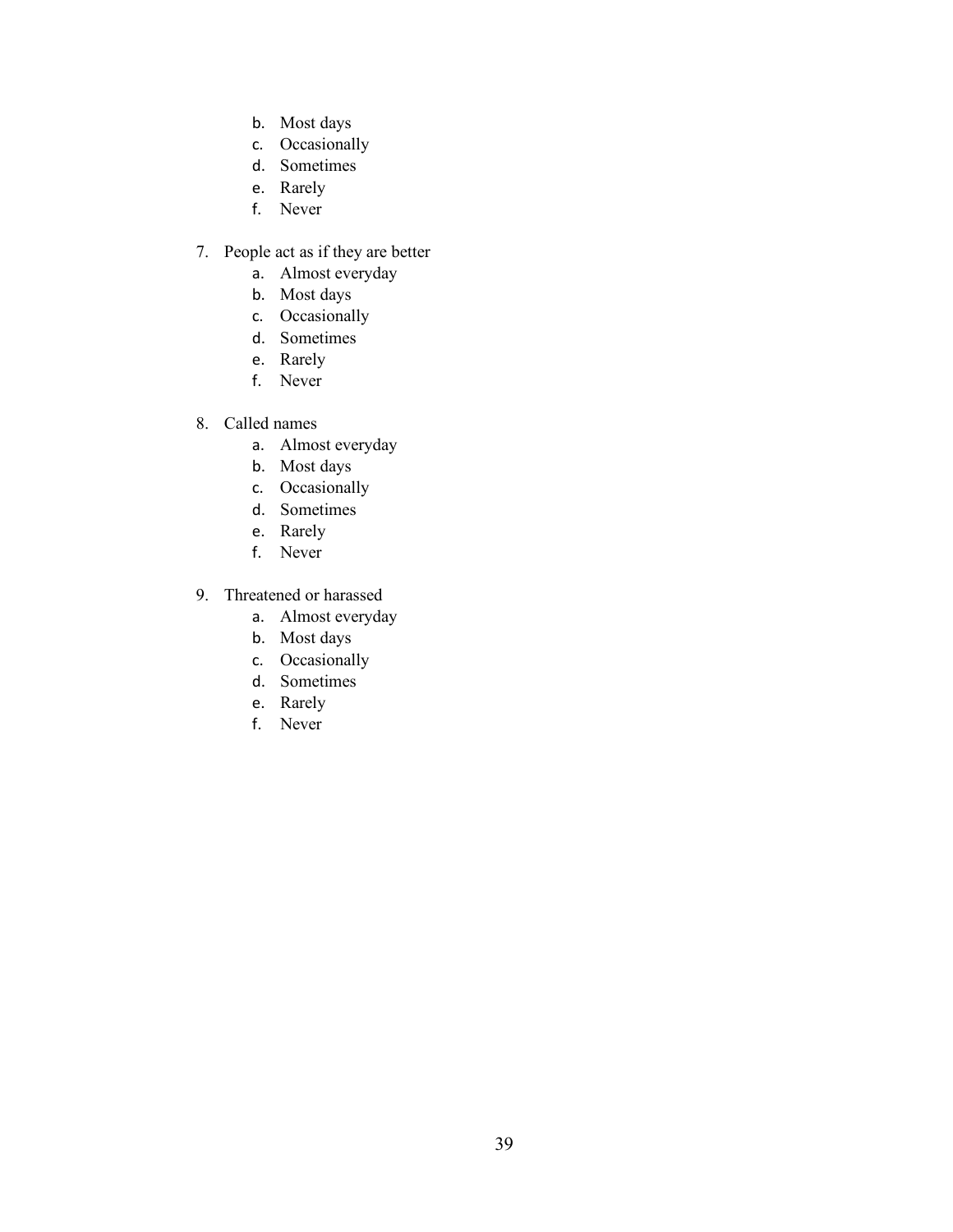## APPENDIX 4. DYADIC COPING INVENTORY

- 1. I let my partner know that I appreciate his/her practical support, advice, or help.
	- a. Very rarely
	- b. Rarely
	- c. Sometimes
	- d. Often
	- e. Very Often
- 2. I ask my partner to do things for me when I have too much to do.
	- a. Very rarely
	- b. Rarely
	- c. Sometimes
	- d. Often
	- e. Very Often
- 3. I show my partner through my behavior when I am not doing well or when I have problems.
	- a. Very rarely
	- b. Rarely
	- c. Sometimes
	- d. Often
	- e. Very Often
- 4. I tell my partner openly how I feel and that I would appreciate his/her support.
	- a. Very rarely
	- b. Rarely
	- c. Sometimes
	- d. Often
	- e. Very Often
- 5. My partner shows empathy and understanding to me
	- a. Very rarely
	- b. Rarely
	- c. Sometimes
	- d. Often
	- e. Very Often
- 6. My partner expresses that he/she is on my side.
	- a. Very rarely
	- b. Rarely
	- c. Sometimes
	- d. Often
	- e. Very Often
- 7. My partner blames me for not coping well enough with stress.
	- a. Very rarely
	- b. Rarely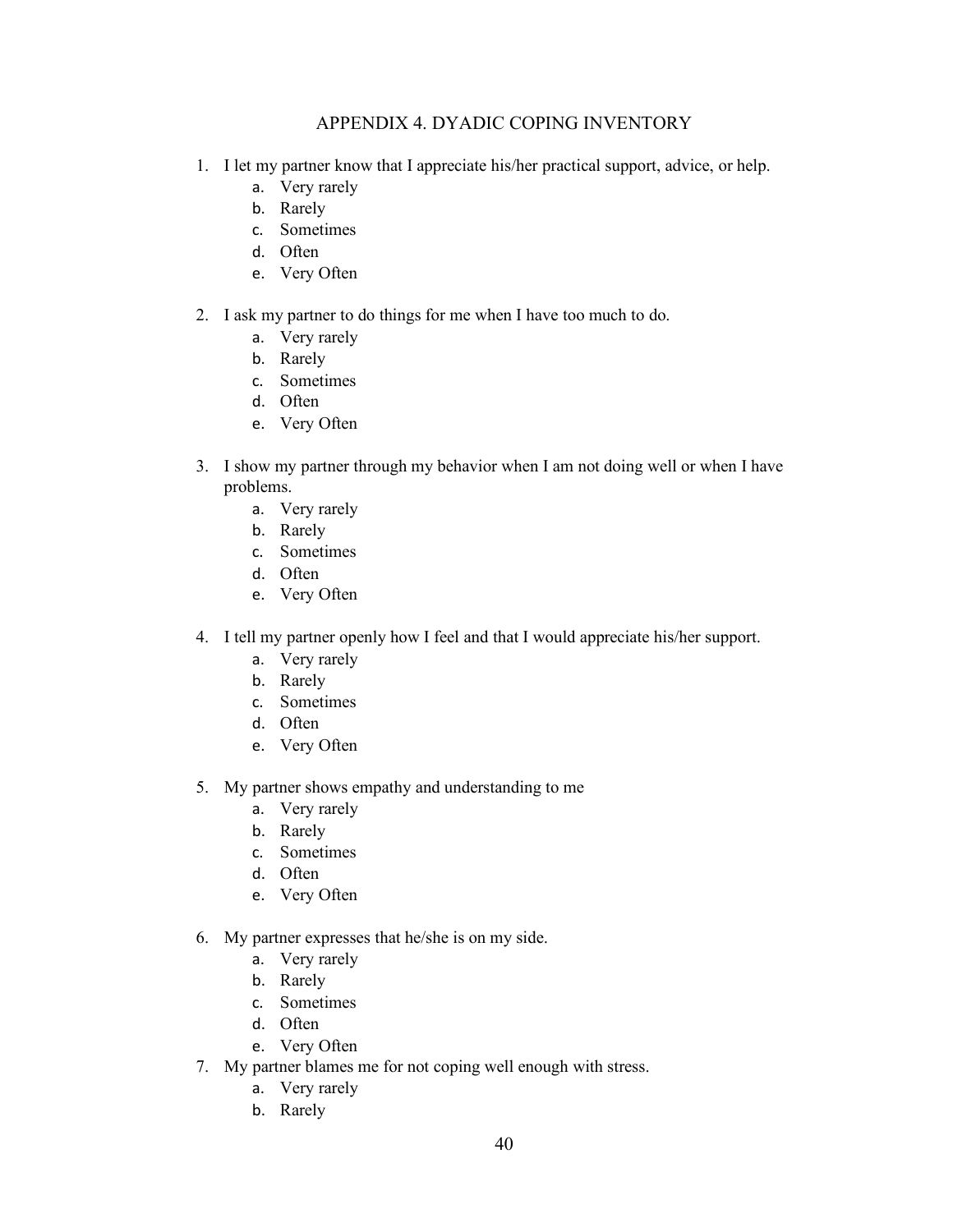- c. Sometimes
- d. Often
- e. Very Often
- 8. My partner helps me to see stressful situations in a different light.
	- a. Very rarely
	- b. Rarely
	- c. Sometimes
	- d. Often
	- e. Very Often
- 9. My partner listens to me and gives me the opportunity to communicate what really bothers me.
	- a. Very rarely
	- b. Rarely
	- c. Sometimes
	- d. Often
	- e. Very Often
- 10. My partner does not take my stress seriously.
	- a. Very rarely
	- b. Rarely
	- c. Sometimes
	- d. Often
	- e. Very Often
- 11. My partner provides support but does so unwillingly and unmotivated.
	- a. Very rarely
	- b. Rarely
	- c. Sometimes
	- d. Often
	- e. Very Often
- 12. My partner takes on things that I normally do in order to help me out.
	- a. Very rarely
	- b. Rarely
	- c. Sometimes
	- d. Often
	- e. Very Often
- 13. My partner helps me analyze the situations so that I can better face the problem.
	- a. Very rarely
	- b. Rarely
	- c. Sometimes
	- d. Often
	- e. Very Often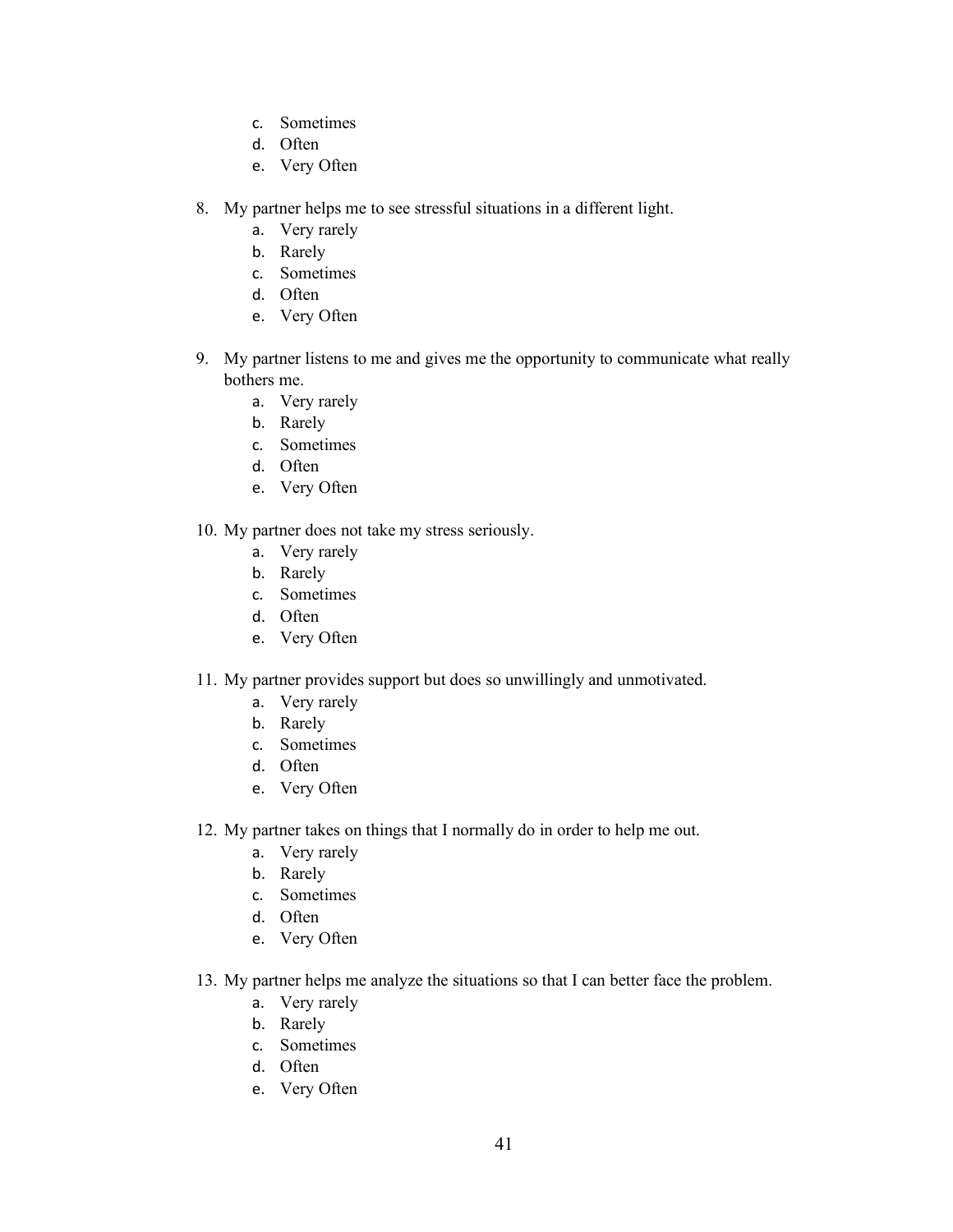- 14. When I am too busy, my partner helps me out.
	- a. Very rarely
	- b. Rarely
	- c. Sometimes
	- d. Often
	- e. Very Often

#### 15. When I am stressed, my partner tends to withdraw.

- a. Very rarely
- b. Rarely
- c. Sometimes
- d. Often
- e. Very Often
- 16. My partner lets me know that he/she appreciated my practical support, advice, or help.
	- a. a. Very rarely
	- b. Rarely
	- c. Sometimes
	- d. Often
	- e. Very Often
- 17. My partner asks me to do things for him/her when he/she has too much to do.
	- a. Very rarely
	- b. Rarely
	- c. Sometimes
	- d. Often
	- e. Very Often
- 18. My partner shows me through his/her behavior that he/she is not doing well or when he/she has problems.
	- a. Very rarely
	- b. Rarely
	- c. Sometimes
	- d. Often
	- e. Very Often
- 19. My partner tells me openly how he/she feels and that he/she would appreciate my support.
	- a. Very rarely
	- b. Rarely
	- c. Sometimes
	- d. Often
	- e. Very Often
- 20. I show empathy and understanding to my partner.
	- a. Very rarely
	- b. Rarely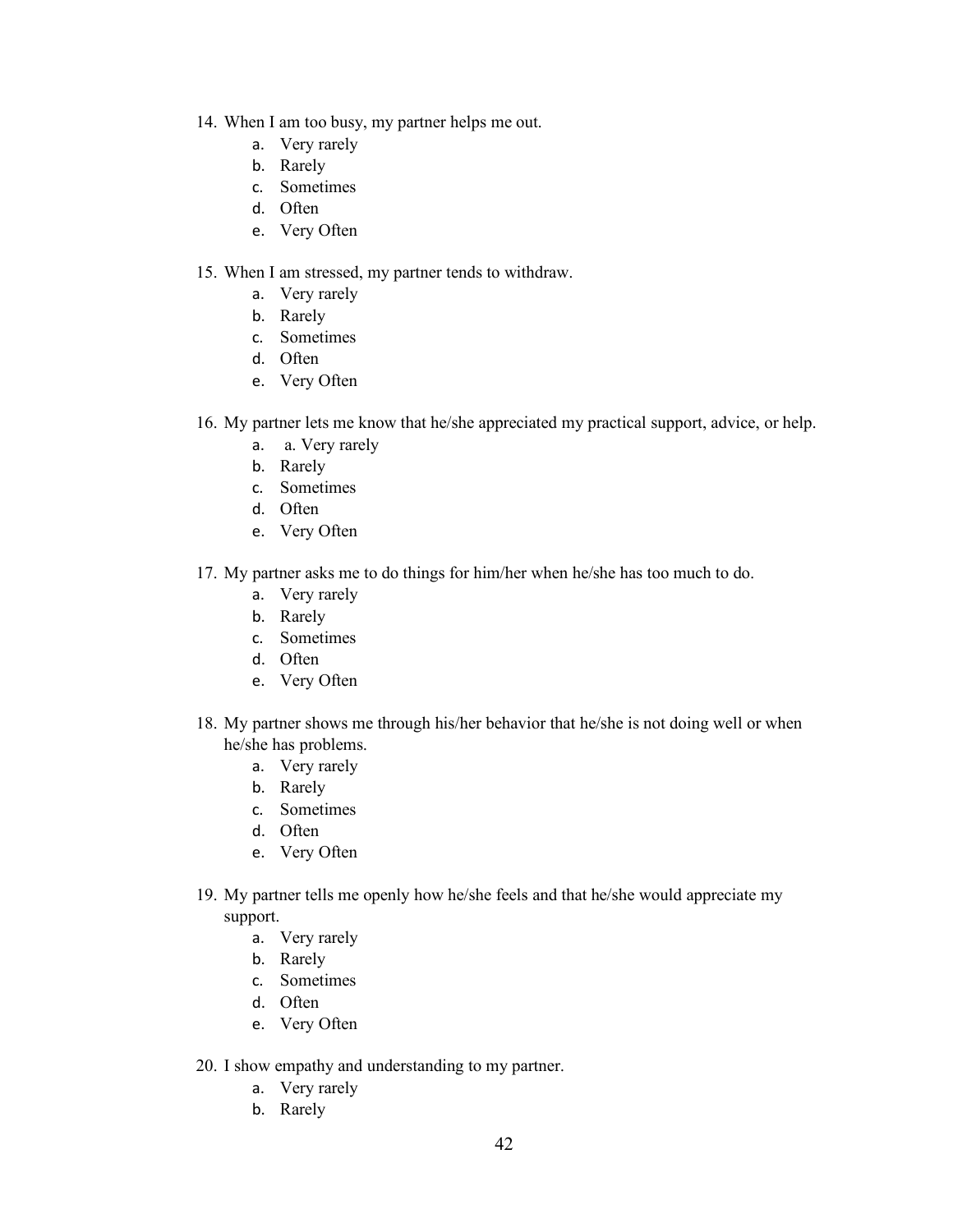- c. Sometimes
- d. Often
- e. Very Often
- 21. I express to my partner that I am on his/her side.
	- a. Very rarely
	- b. Rarely
	- c. Sometimes
	- d. Often
	- e. Very Often
- 22. I blame my partner for not coping well enough with stress
	- a. Very rarely
	- b. Rarely
	- c. Sometimes
	- d. Often
	- e. Very Often
- 23. I tell my partner that his/her stress is not that bad and help him/her to see the situation in a different light.
	- a. Very rarely
	- b. Rarely
	- c. Sometimes
	- d. Often
	- e. Very Often
- 24. I listen to my partner and give him/her space and time to communicate what really bothers him/her.
	- a. Very rarely
	- b. Rarely
	- c. Sometimes
	- d. Often
	- e. Very Often
- 25. I do not take my partner's stress seriously.
	- a. Very rarely
	- b. Rarely
	- c. Sometimes
	- d. Often
	- e. Very Often
- 26. When my partner is stressed, I tend to withdraw.
	- a. Very rarely
	- b. Rarely
	- c. Sometimes
	- d. Often
	- e. Very Often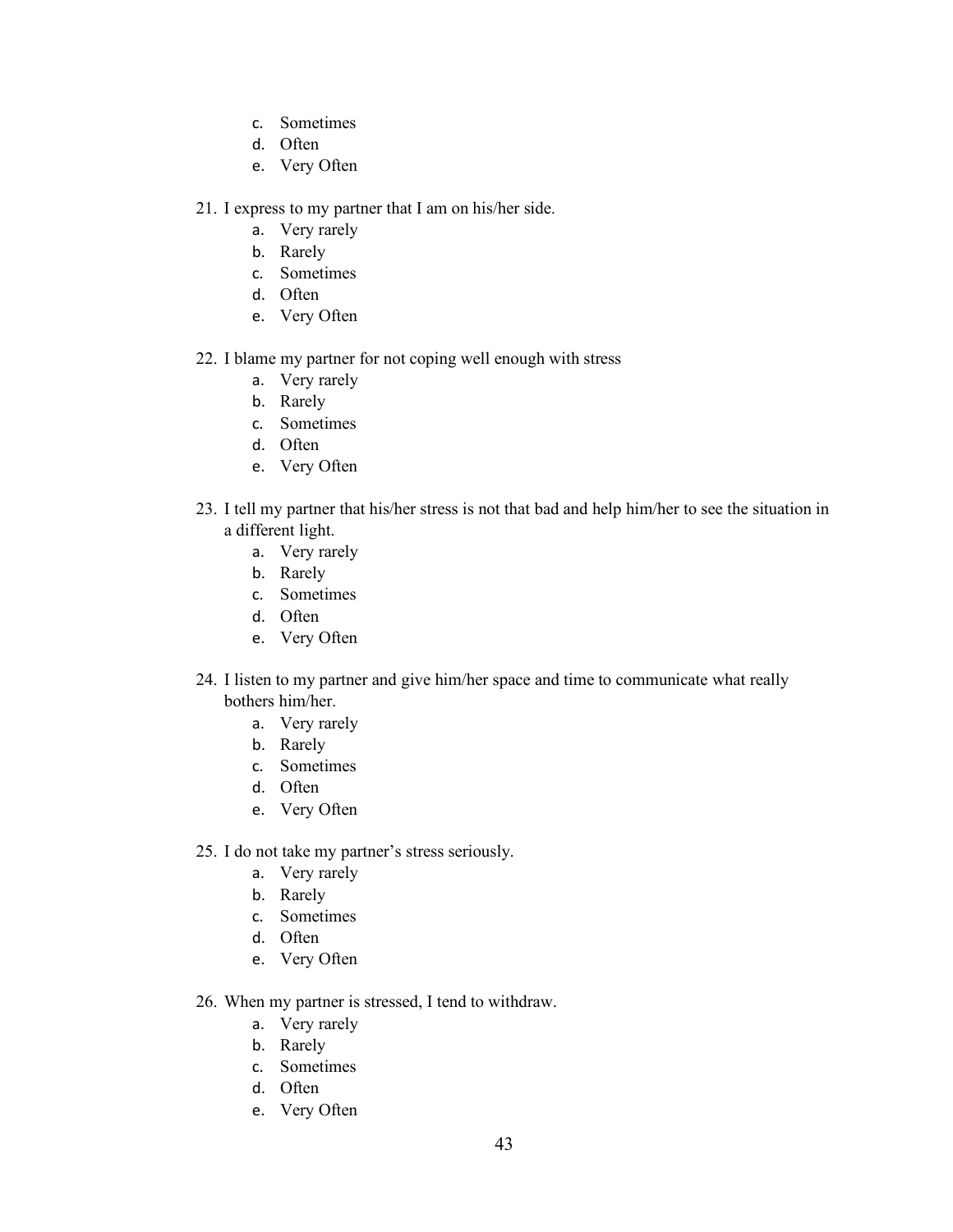- 27. I provide support but do it so unwillingly and unmotivated because I think that he/she should cope with his/her problems on his/her own.
	- a. Very rarely
	- b. Rarely
	- c. Sometimes
	- d. Often
	- e. Very Often
- 28. I take on things that my partner would normally do in order to help him/her out.\
	- a. Very rarely
	- b. Rarely
	- c. Sometimes
	- d. Often
	- e. Very Often
- 29. I try to analyze the situation together with my partner in an objective manner and help him/her to understand and change the problem.
	- a. Very rarely
	- b. Rarely
	- c. Sometimes
	- d. Often
	- e. Very Often
- 30. When my partner feels he/she has too much to do, I help him/her out.
	- a. Very rarely
	- b. Rarely
	- c. Sometimes
	- d. Often
	- e. Very Often
- 31. We try to cope with the problem together and search for ascertained solutions.
	- a. Very rarely
	- b. Rarely
	- c. Sometimes
	- d. Often
	- e. Very Often
- 32. We engage in a serious discussion about the problem and think through what has to be done.
	- a. Very rarely
	- b. Rarely
	- c. Sometimes
	- d. Often
	- e. Very Often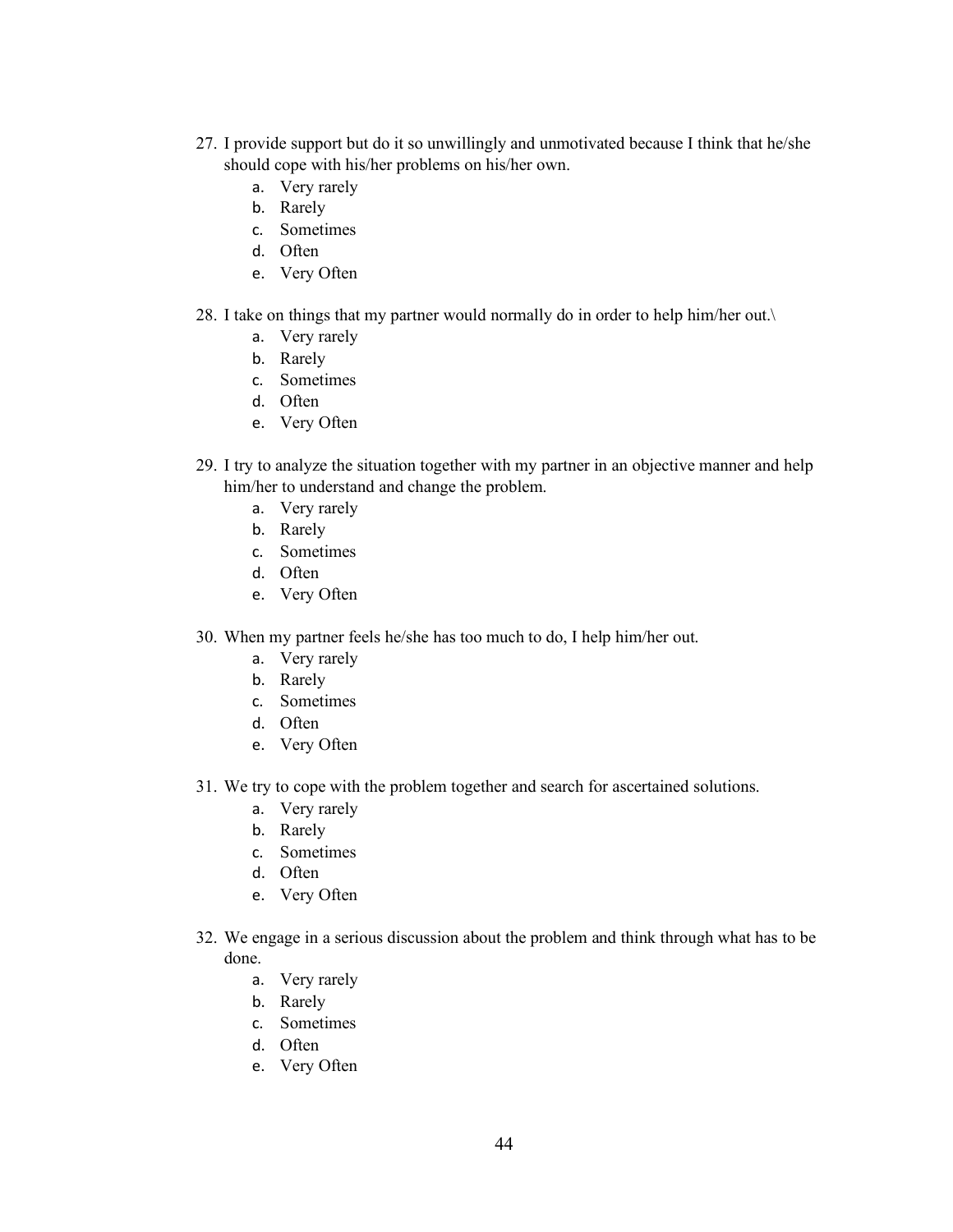- 33. We help one another to put the problem in perspective and see it in a new light. a. Very rarely
	- a. Rarely
	- b. Sometimes
	- c. Often
	- d. Very Often
- 34. We help each other relax with such things like massage, taking a bath together, or listening to music together.
	- a. Very rarely
	- b. Rarely
	- c. Sometimes
	- d. Often
	- e. Very Often
- 35. We are affectionate to each other, make love and try that way to cope with stress. a. Very rarely
	- a. Rarely
	- b. Sometimes
	- c. Often
	- d. Very Often
- 36. I am satisfied with the support I receive from my partner and the way we deal with stress together.
	- a. Very rarely
	- b. Rarely
	- c. Sometimes
	- d. Often
	- e. Very Often
- 37. I am satisfied with the support I receive from my partner and I find as a couple, the way we deal with stress together is effective.
	- a. Very rarely
	- b. Rarely
	- c. Sometimes
	- d. Often
	- e. Very Often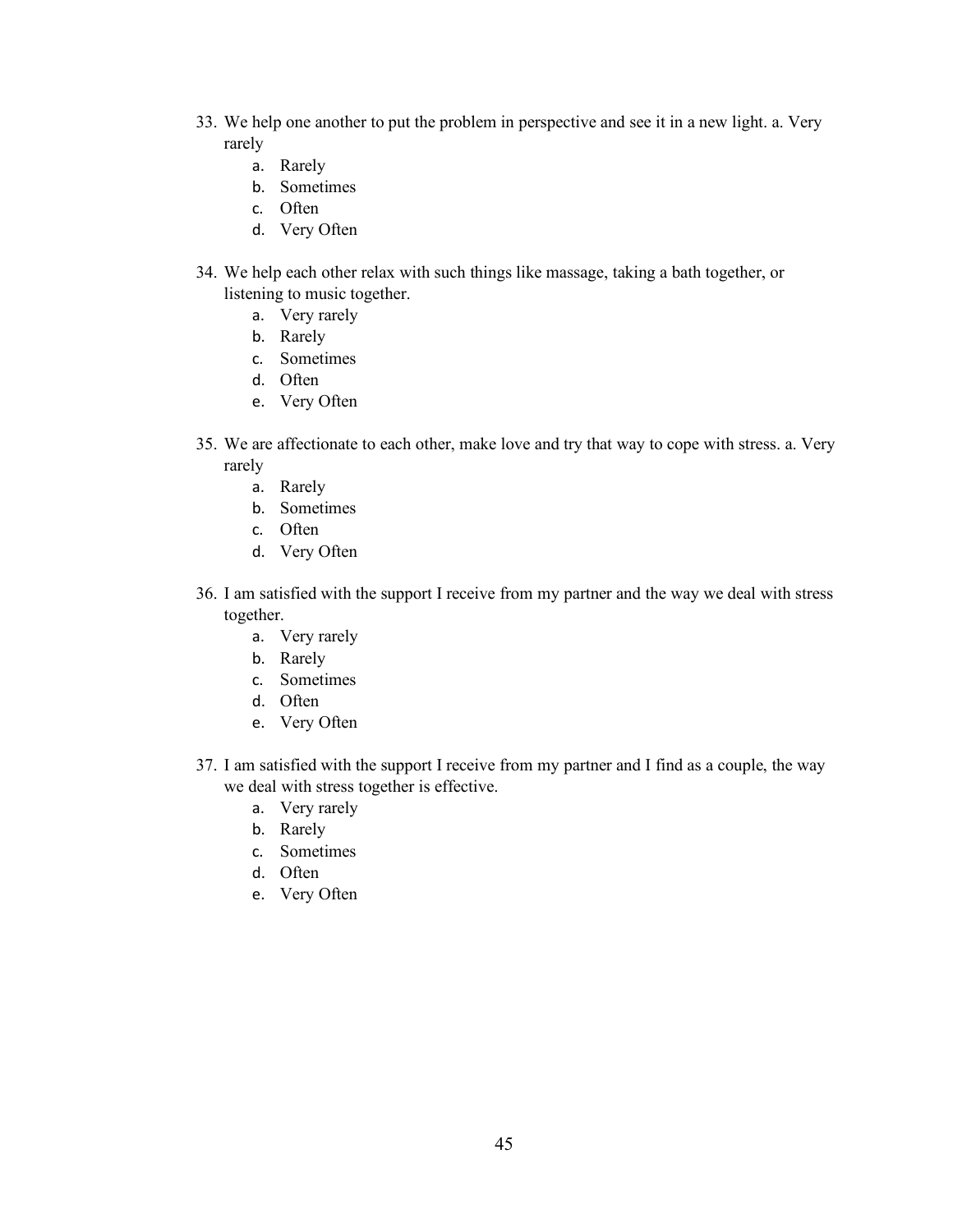## APPENDIX 5. RELATIONSHIP ATTRIBUTION MEASURE

Your partner criticizes something you say:

15. My partner's behavior was due to something about the type of mood they were in

- a. Disagree strongly
- b. Disagree
- c. Disagree somewhat
- d. Agree somewhat
- e. Agree
- f. Agree strongly

## 16. The reason my partner criticized me is not likely to change

- a. Disagree strongly
- b. Disagree
- c. Disagree somewhat
- d. Agree somewhat
- e. Agree
- f. Agree strongly
- 17. The reason my partner criticized me is something that affects other areas of our relationship
	- a. Disagree strongly
	- b. Disagree
	- c. Disagree somewhat
	- d. Agree somewhat
	- e. Agree
	- f. Agree strongly

#### 18. My partner criticized me on purpose rather than unintentionally

- a. Disagree strongly
- b. Disagree
- c. Disagree somewhat
- d. Agree somewhat
- e. Agree
- f. Agree strongly

#### 19. My partner's behavior was motivated by selfish rather than unselfish concerns

- a. Disagree strongly
- b. Disagree
- c. Disagree somewhat
- d. Agree somewhat
- e. Agree
- f. Agree strongly
- 20. My partner deserves to be blamed for criticizing me
	- a. Disagree strongly
	- b. Disagree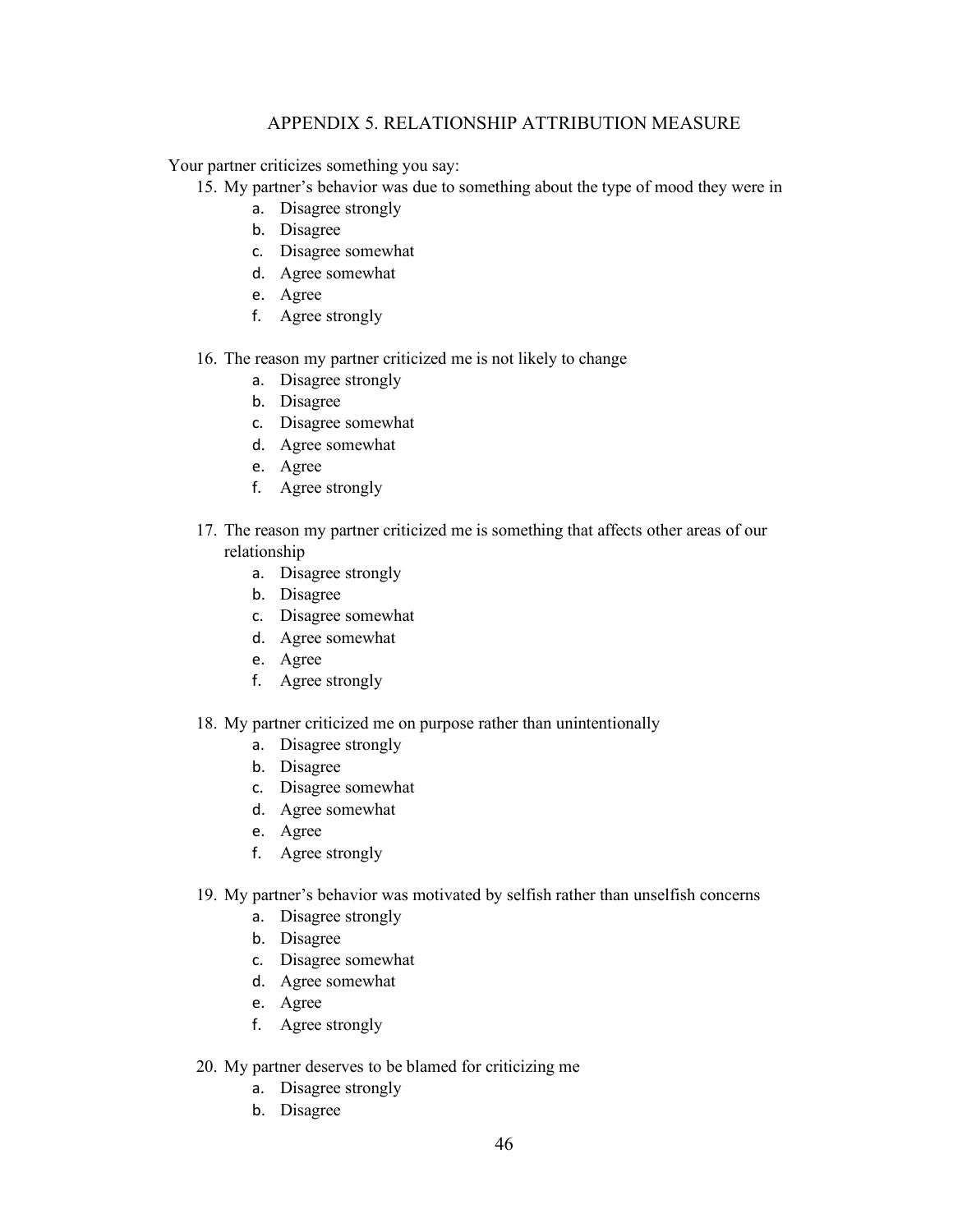- c. Disagree somewhat
- d. Agree somewhat
- e. Agree
- f. Agree strongly

Your partner begins to spend less time with you:

- 21. My partner's behavior was due to something about the type of mood they were in
	- a. Disagree strongly
	- b. Disagree
	- c. Disagree somewhat
	- d. Agree somewhat
	- e. Agree
	- f. Agree strongly
- 22. The reason my partner spending less time with me is not likely to change
	- a. Disagree strongly
	- b. Disagree
	- c. Disagree somewhat
	- d. Agree somewhat
	- e. Agree
	- f. Agree strongly
- 23. The reason my partner spending less time with me is something that affects other areas of our relationship
	- a. Disagree strongly
	- b. Disagree
	- c. Disagree somewhat
	- d. Agree somewhat
	- e. Agree
	- f. Agree strongly
- 24. My partner spending less time with me is on purpose rather than unintentionally
	- a. Disagree strongly
	- b. Disagree
	- c. Disagree somewhat
	- d. Agree somewhat
	- e. Agree
	- f. Agree strongly
- 25. My partner's behavior was motivated by selfish rather than unselfish concerns
	- a. Disagree strongly
	- b. Disagree
	- c. Disagree somewhat
	- d. Agree somewhat
	- e. Agree
	- f. Agree strongly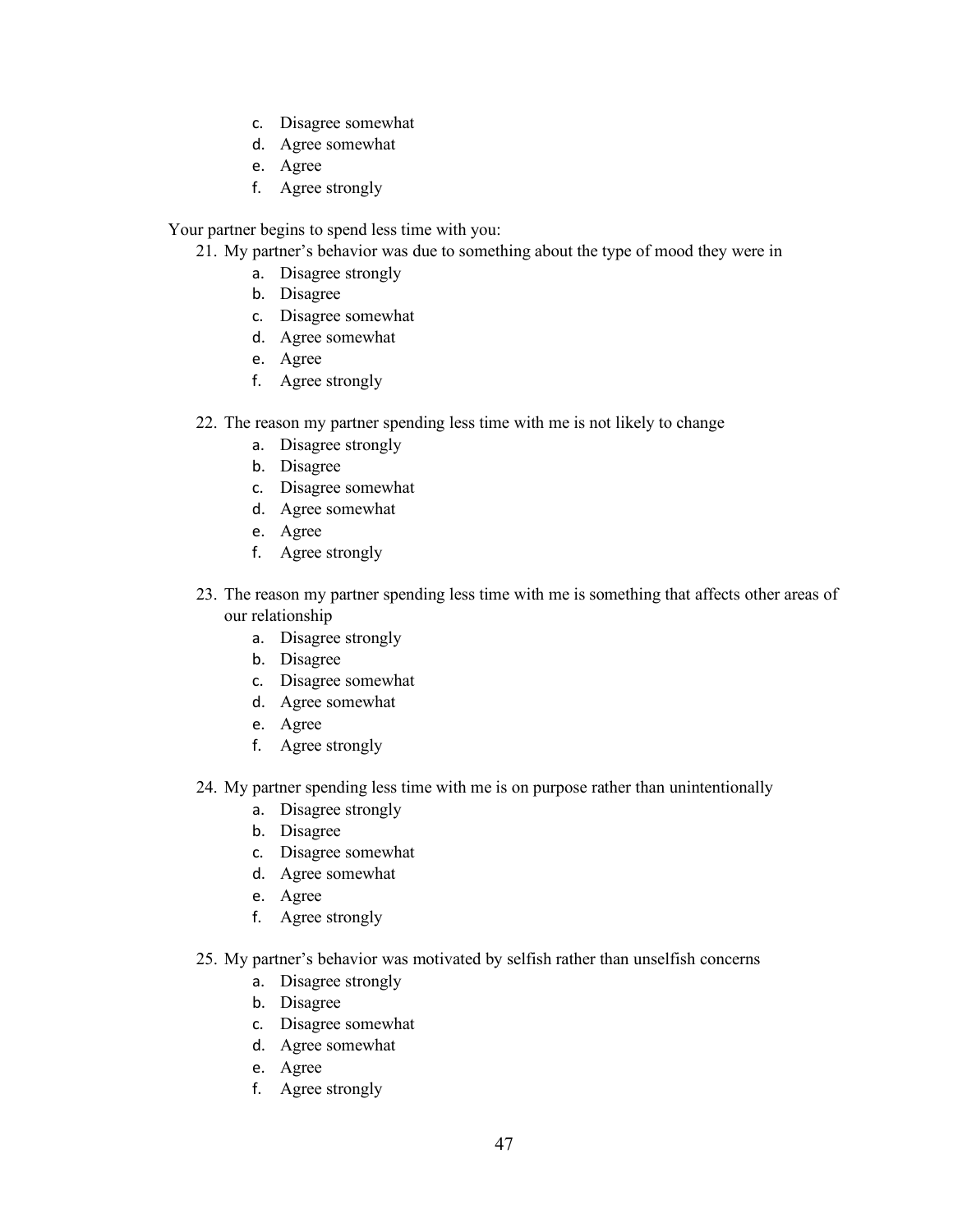- 26. My partner deserves to be blamed for spending less time with me
	- a. Disagree strongly
	- b. Disagree
	- c. Disagree somewhat
	- d. Agree somewhat
	- e. Agree
	- f. Agree strongly

#### Your partner compliments you:

- 27. My partner's behavior was due to something about the type of mood they were in
	- a. Disagree strongly
	- b. Disagree
	- c. Disagree somewhat
	- d. Agree somewhat
	- e. Agree
	- f. Agree strongly

#### 28. The reason my partner complimented me is not likely to change

- a. Disagree strongly
- b. Disagree
- c. Disagree somewhat
- d. Agree somewhat
- e. Agree
- f. Agree strongly
- 29. The reason my partner complimenting me is something that affects other areas of our relationship
	- a. Disagree strongly
	- b. Disagree
	- c. Disagree somewhat
	- d. Agree somewhat
	- e. Agree
	- f. Agree strongly
- 30. My partner complimented me on purpose rather than unintentionally
	- a. Disagree strongly
	- b. Disagree
	- c. Disagree somewhat
	- d. Agree somewhat
	- e. Agree
	- f. Agree strongly
- 31. My partner's behavior was motivated by selfish rather than unselfish concerns
	- a. Disagree strongly
	- b. Disagree
	- c. Disagree somewhat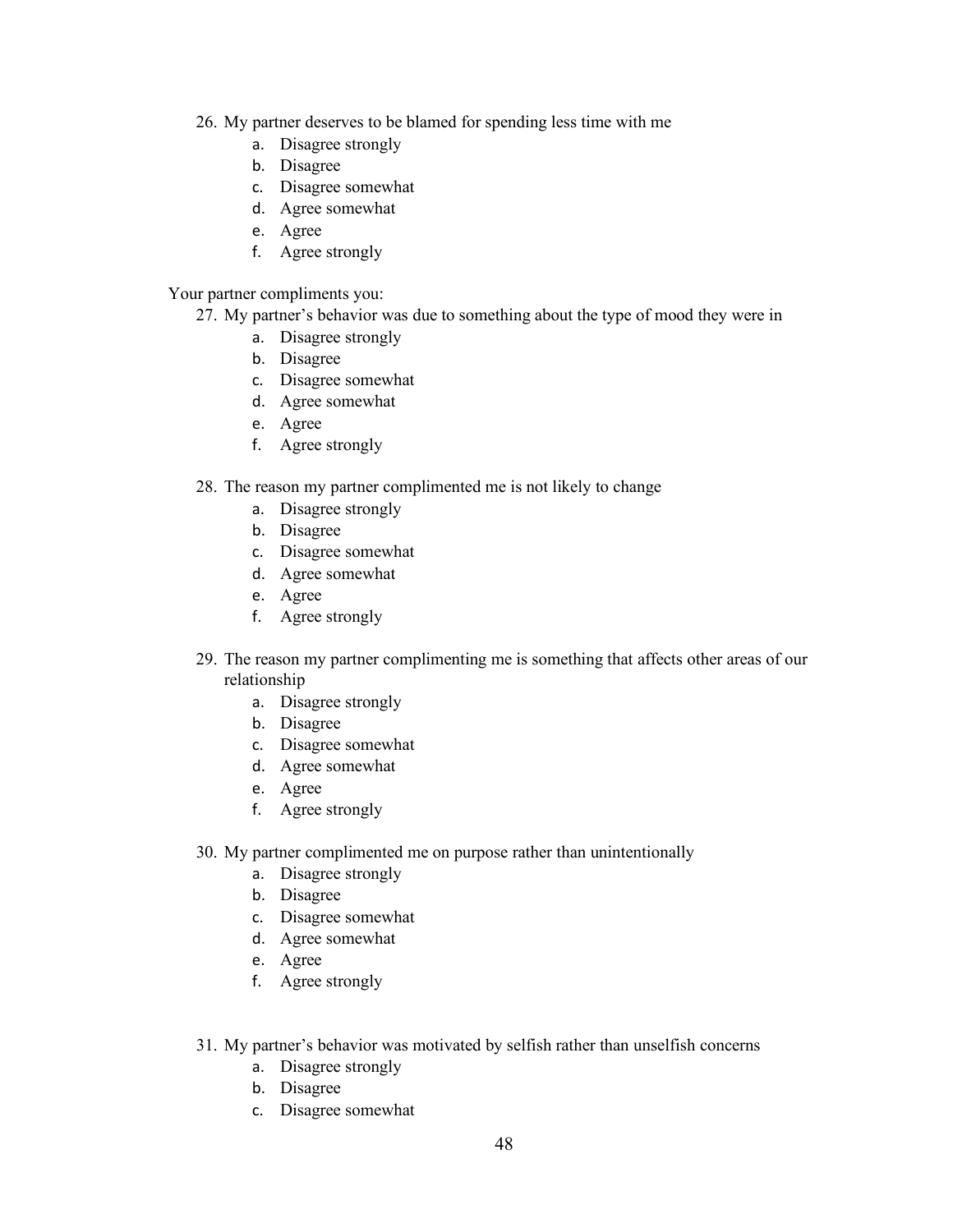- d. Agree somewhat
- e. Agree
- f. Agree strongly

32. My partner deserves to be blamed for complimenting me

- a. Disagree strongly
- b. Disagree
- c. Disagree somewhat
- d. Agree somewhat
- e. Agree
- f. Agree strongly

Your partner does not pay attention to what you are saying:

- 33. My partner's behavior was due to something about the type of mood they were in
	- a. Disagree strongly
	- b. Disagree
	- c. Disagree somewhat
	- d. Agree somewhat
	- e. Agree
	- f. Agree strongly
- 34. The reason my partner not paying attention to me is not likely to change
	- a. Disagree strongly
	- b. Disagree
	- c. Disagree somewhat
	- d. Agree somewhat
	- e. Agree
	- f. Agree strongly
- 1. The reason my partner not paying attention to me is something that affects other areas of our relationship
	- g. Disagree strongly
	- h. Disagree
	- i. Disagree somewhat
	- j. Agree somewhat
	- k. Agree
	- l. Agree strongly
- 2. My partner not paying attention to me is on purpose rather than unintentionally
	- a. Disagree strongly
	- b. Disagree
	- c. Disagree somewhat
	- d. Agree somewhat
	- e. Agree
	- f. Agree strongly
- 3. My partner's behavior was motivated by selfish rather than unselfish concerns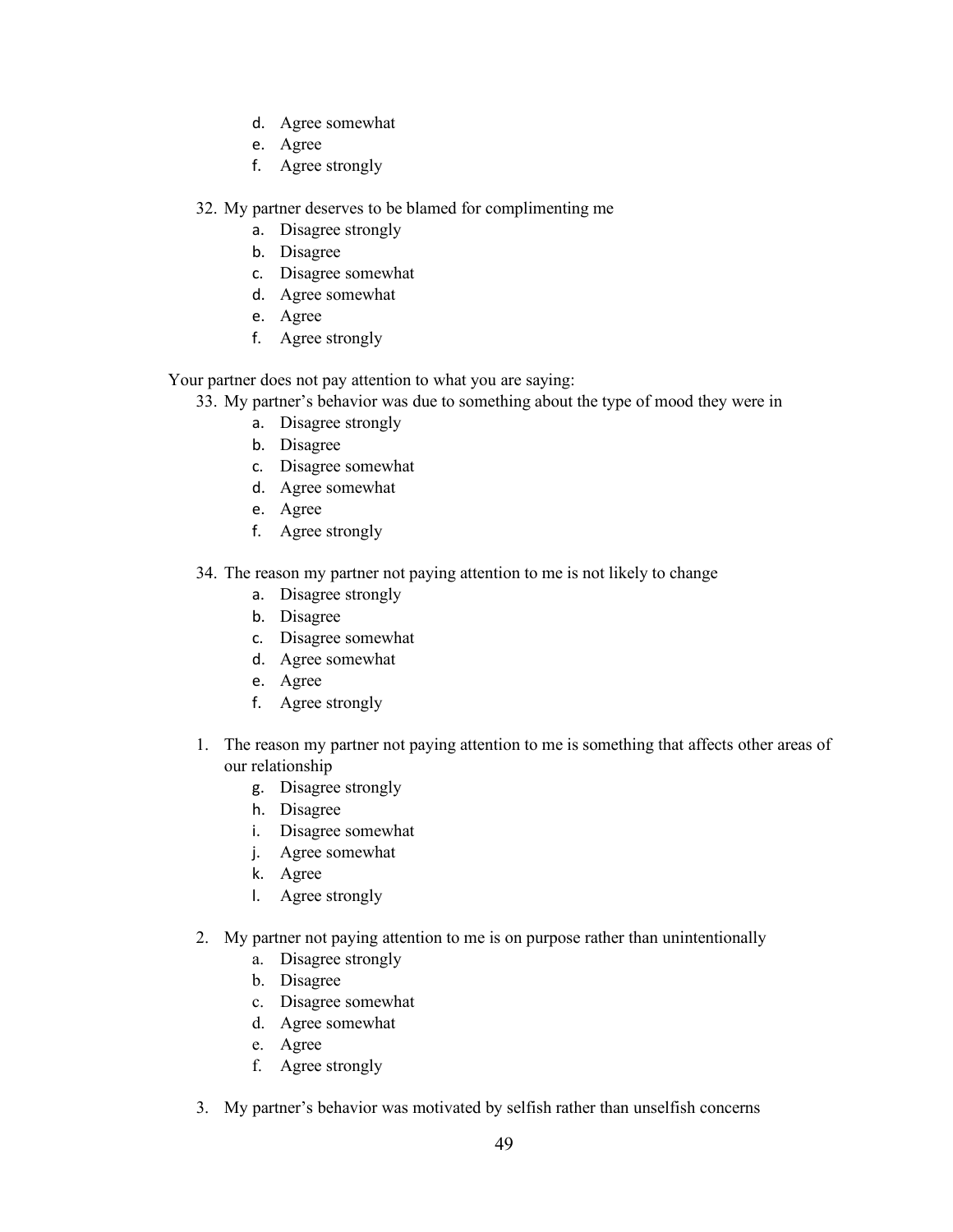- a. Disagree strongly
- b. Disagree
- c. Disagree somewhat
- d. Agree somewhat
- e. Agree
- f. Agree strongly
- 4. My partner deserves to be blamed for not paying attention to me
	- a. Disagree strongly
	- b. Disagree
	- c. Disagree somewhat
	- d. Agree somewhat
	- e. Agree
	- f. Agree strongly

Your partner is cool and distant:

- 5. My partner's behavior was due to something about the type of mood they were in
	- a. Disagree strongly
	- b. Disagree
	- c. Disagree somewhat
	- d. Agree somewhat
	- e. Agree
	- f. Agree strongly
- 6. The reason my partner being cool and distant is not likely to change
	- a. Disagree strongly
	- b. Disagree
	- c. Disagree somewhat
	- d. Agree somewhat
	- e. Agree
	- f. Agree strongly
- 7. The reason my partner being cool and distant is something that affects other areas of our relationship
	- a. Disagree strongly
	- b. Disagree
	- c. Disagree somewhat
	- d. Agree somewhat
	- e. Agree
	- f. Agree strongly
- 8. My partner is being cool and distant to me on purpose rather than unintentionally
	- a. Disagree strongly
	- b. Disagree
	- c. Disagree somewhat
	- d. Agree somewhat
	- e. Agree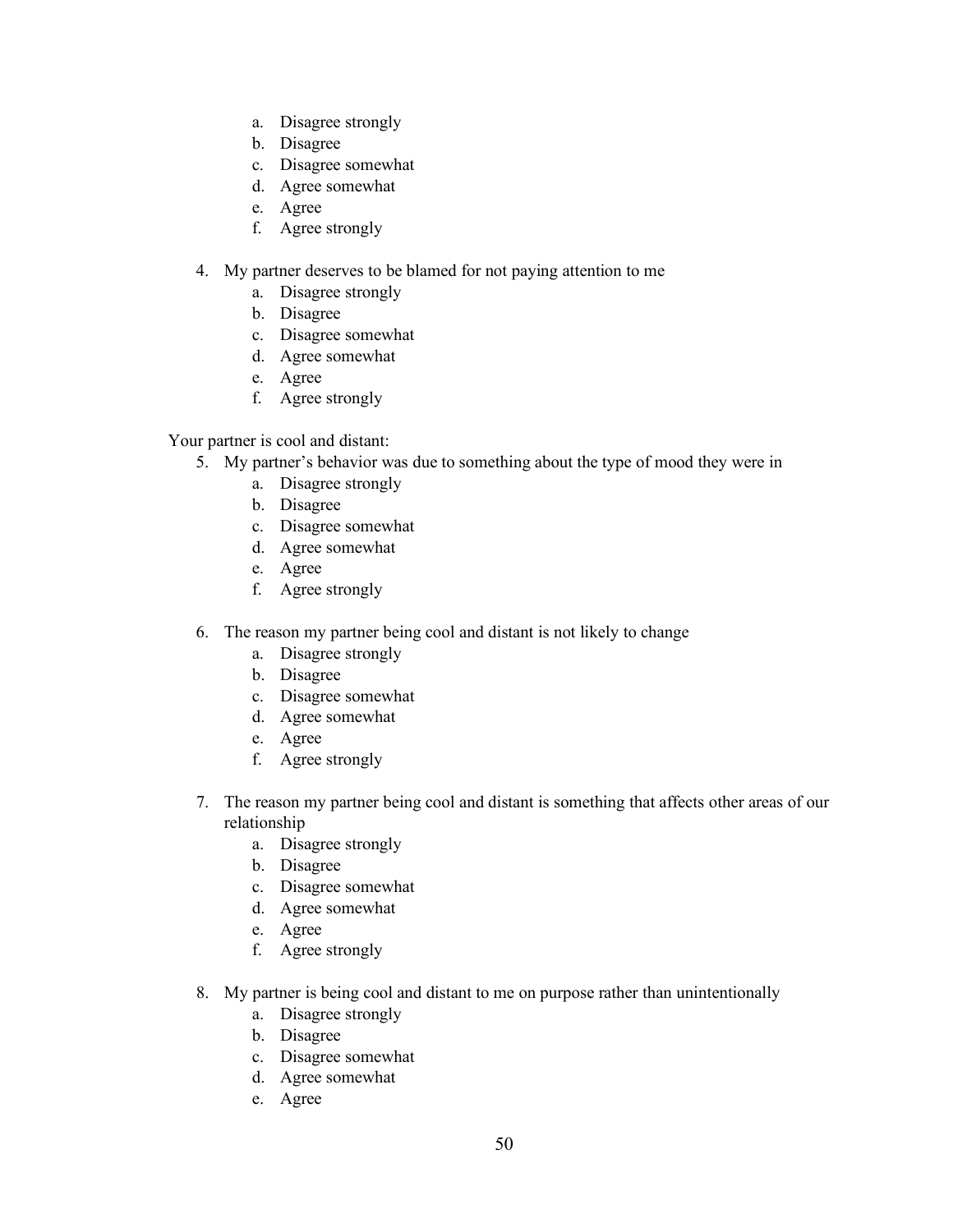- f. Agree strongly
- 9. My partner's behavior was motivated by selfish rather than unselfish concerns
	- a. Disagree strongly
	- b. Disagree
	- c. Disagree somewhat
	- d. Agree somewhat
	- e. Agree
	- f. Agree strongly

### 10. My partner deserves to be blamed for being cool and distant

- a. Disagree strongly
- b. Disagree
- c. Disagree somewhat
- d. Agree somewhat
- e. Agree
- f. Agree strongly

### Your partner treats you more lovingly:

- 11. My partner's behavior was due to something about the type of mood they were in
	- a. Disagree strongly
	- b. Disagree
	- c. Disagree somewhat
	- d. Agree somewhat
	- e. Agree
	- f. Agree strongly

### 12. The reason my partner treated me more lovingly is not likely to change

- a. Disagree strongly
- b. Disagree
- c. Disagree somewhat
- d. Agree somewhat
- e. Agree
- f. Agree strongly
- 13. The reason my partner treated me more lovingly is something that affects other areas of our relationship
	- a. Disagree strongly
	- b. Disagree
	- c. Disagree somewhat
	- d. Agree somewhat
	- e. Agree
	- f. Agree strongly
- 14. My partner is treating me more lovingly on purpose rather than unintentionally
	- a. Disagree strongly
	- b. Disagree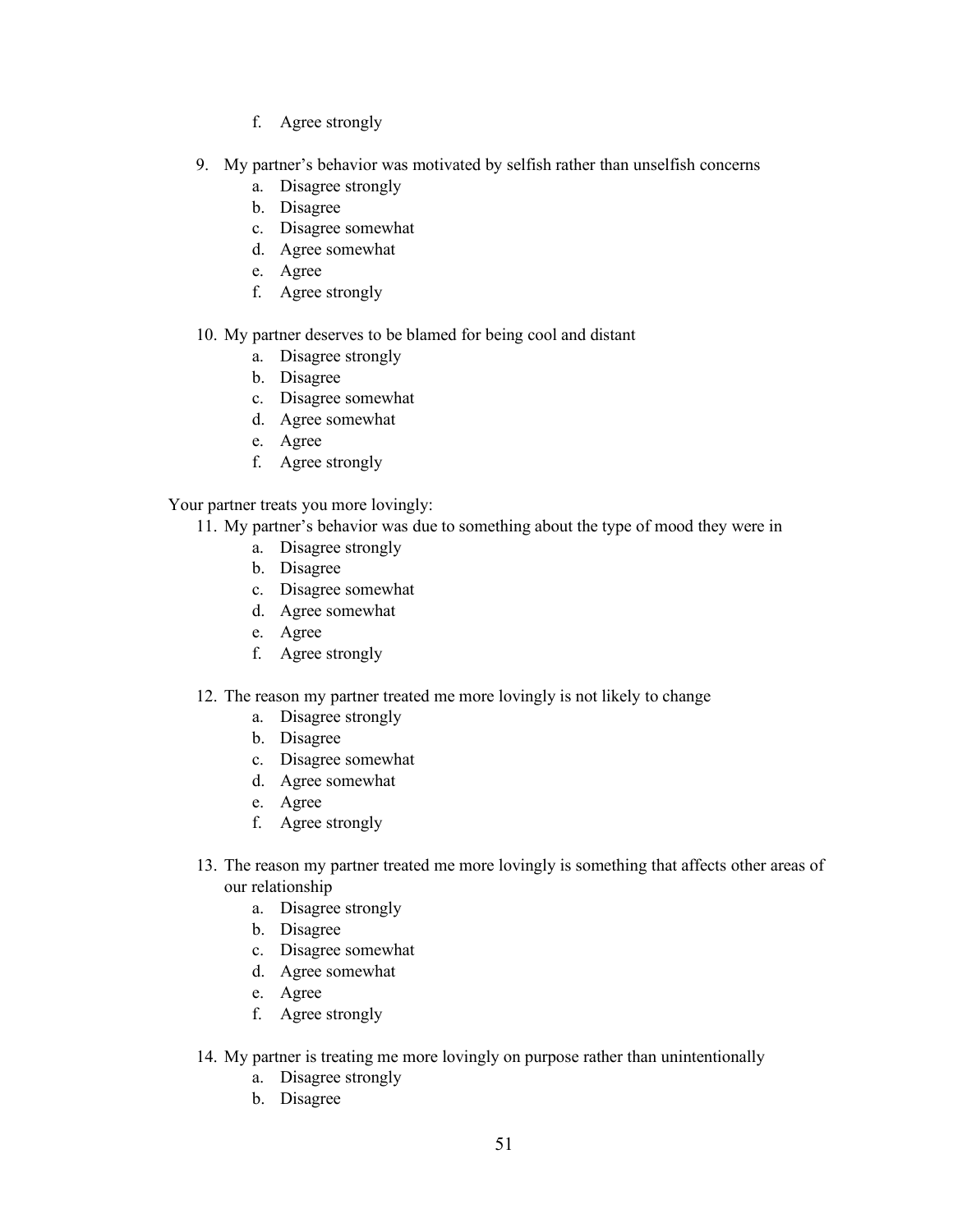- c. Disagree somewhat
- d. Agree somewhat
- e. Agree
- f. Agree strongly
- 15. My partner's behavior was motivated by selfish rather than unselfish concerns
	- a. Disagree strongly
	- b. Disagree
	- c. Disagree somewhat
	- d. Agree somewhat
	- e. Agree
	- f. Agree strongly
- 16. My partner deserves to be blamed for treating me more lovingly
	- a. Disagree strongly
	- b. Disagree
	- c. Disagree somewhat
	- d. Agree somewhat
	- e. Agree
	- f. Agree strongly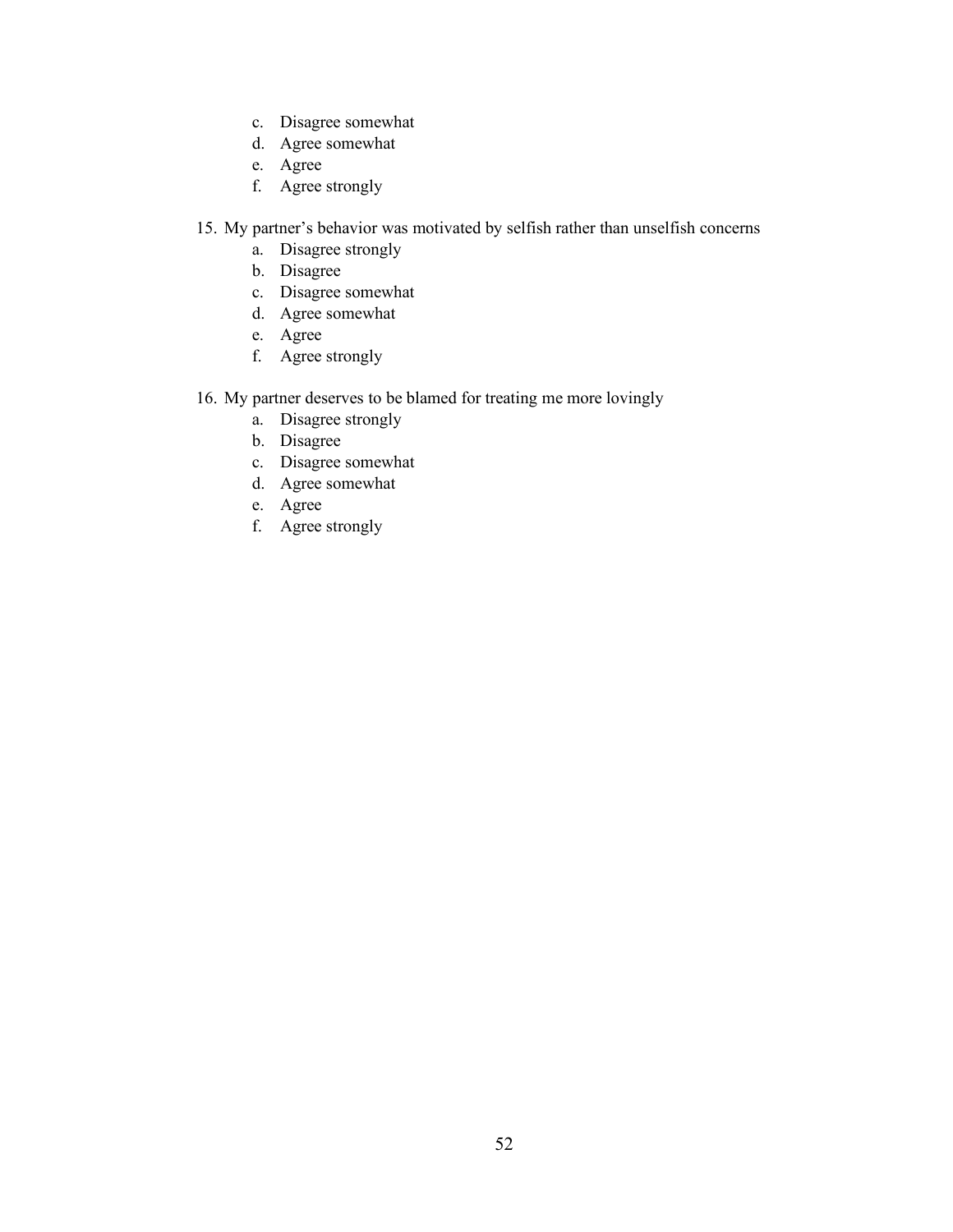## APPENDIX 6. POSITIVE NEGATIVE SEMANTIC DIFFERENTIAL SCALE

Considering only the positive qualities of your relationship and ignoring the negative ones, evaluate your relationship on the following qualities:

My relationship is…

- 1. Interesting
	- a. Not at all
	- b. A tiny bit
	- c. A little
	- d. Somewhat
	- e. Mostly
	- f. Very
	- g. Extremely
	- h. Completely
- 2. Full
	- a. Not at all
	- b. A tiny bit
	- c. A little
	- d. Somewhat
	- e. Mostly
	- f. Very
	- g. Extremely
	- h. Completely
- 3. Sturdy
	- a. Not at all
	- b. A tiny bit
	- c. A little
	- d. Somewhat
	- e. Mostly
	- f. Very
	- g. Extremely
	- h. Completely
- 4. Enjoyable
	- a. Not at all
	- b. A tiny bit
	- c. A little
	- d. Somewhat
	- e. Mostly
	- f. Very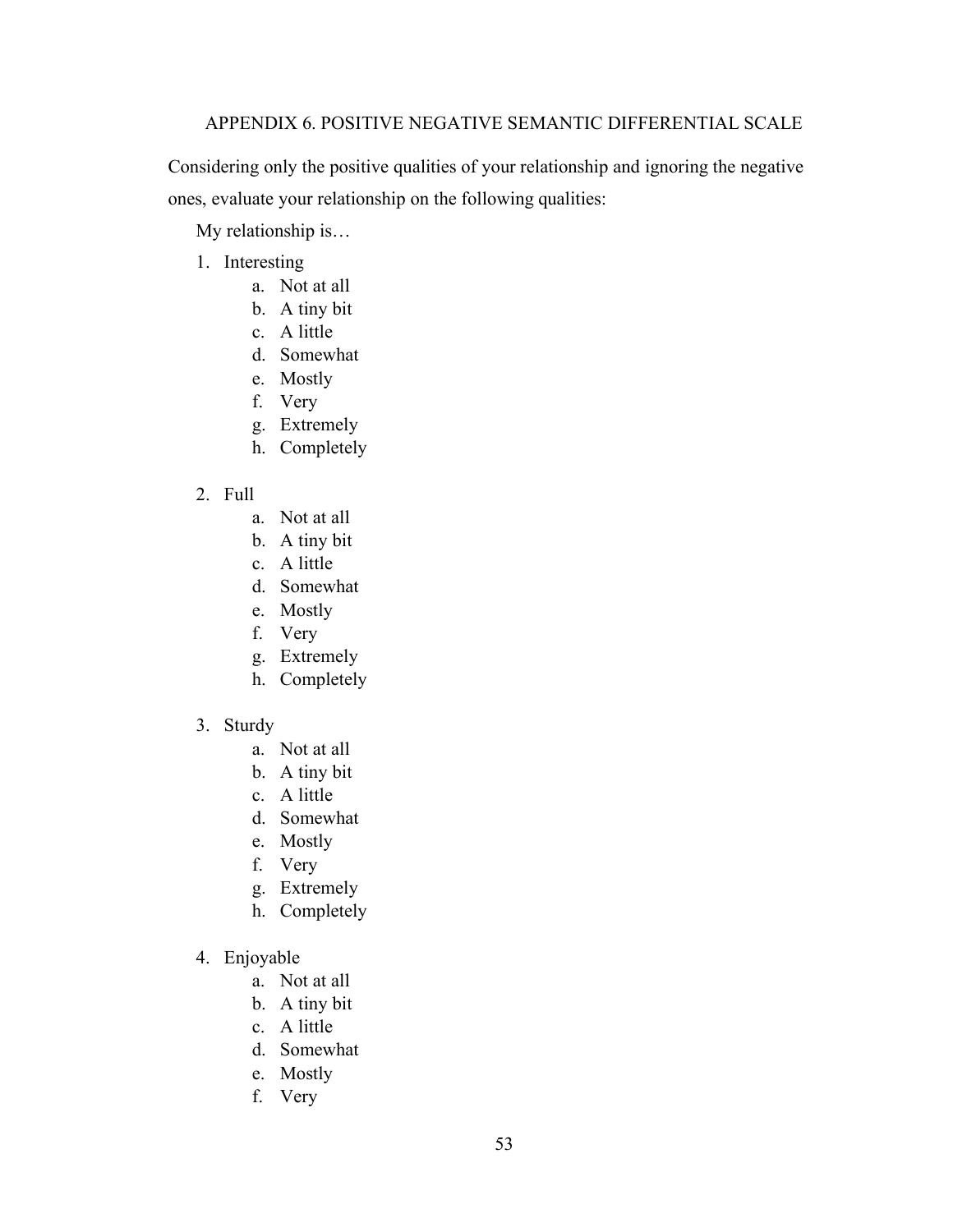- g. Extremely
- h. Completely
- 5. Good
	- a. Not at all
	- b. A tiny bit
	- c. A little
	- d. Somewhat
	- e. Mostly
	- f. Very
	- g. Extremely
	- h. Completely
- 6. Friendly
	- a. Not at all
	- b. A tiny bit
	- c. A little
	- d. Somewhat
	- e. Mostly
	- f. Very
	- g. Extremely
	- h. Completely
- 7. Hopeful
	- a. Not at all
	- b. A tiny bit
	- c. A little
	- d. Somewhat
	- e. Mostly
	- f. Very
	- g. Extremely
	- h. Completely

Considering only the negative qualities of your relationship and ignoring the positive

ones, evaluate your relationship on the following qualities:

My relationship is…

- 8. Bad
	- a. Not at all
	- b. A tiny bit
	- c. A little
	- d. Somewhat
	- e. Mostly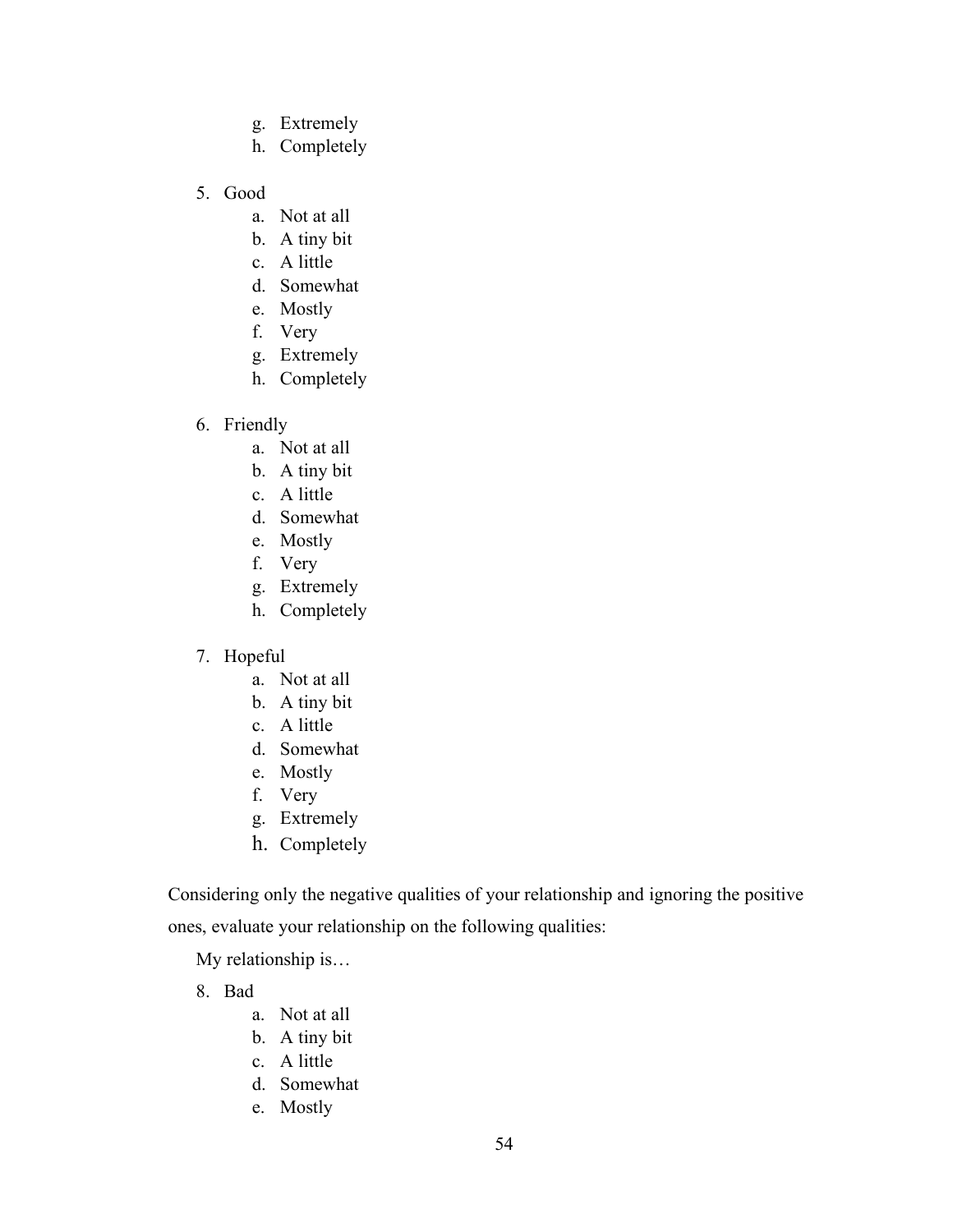- f. Very
- g. Extremely
- h. Completely
- 9. Lonely
	- a. Not at all
	- b. A tiny bit
	- c. A little
	- d. Somewhat
	- e. Mostly
	- f. Very
	- g. Extremely
	- h. Completely

# 10. Discouraging

- a. Not at all
- b. A tiny bit
- c. A little
- d. Somewhat
- e. Mostly
- f. Very
- g. Extremely
- h. Completely

# 11. Boring

- a. Not at all
- b. A tiny bit
- c. A little
- d. Somewhat
- e. Mostly
- f. Very
- g. Extremely
- h. Completely

# 12. Empty

- a. Not at all
- b. A tiny bit
- c. A little
- d. Somewhat
- e. Mostly
- f. Very
- g. Extremely
- h. Completely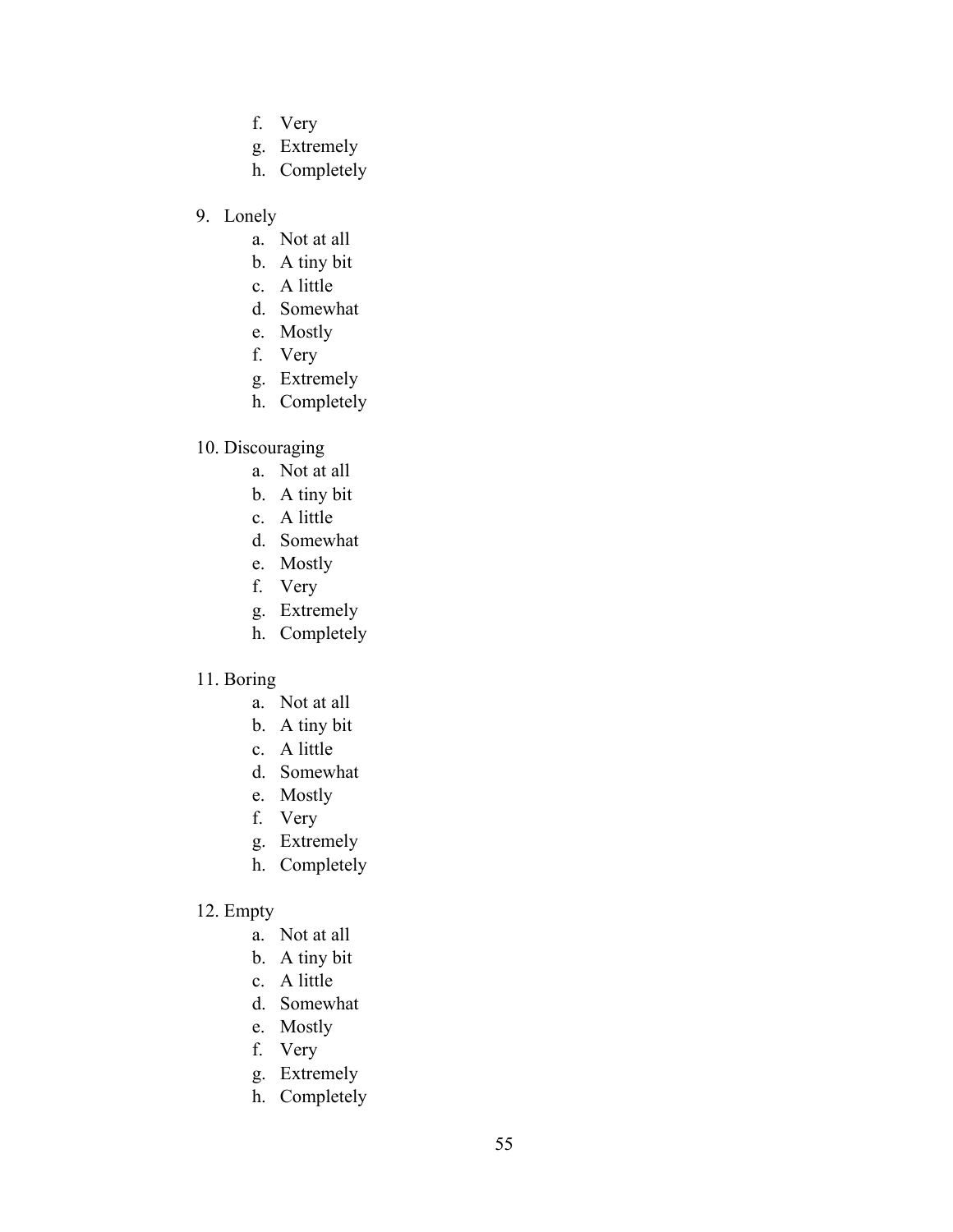# 13. Fragile

- a. Not at all
- b. A tiny bit
- c. A little
- d. Somewhat
- e. Mostly
- f. Very
- g. Extremely
- h. Completely

# 14. Miserable

- a. Not at all
- b. A tiny bit
- c. A little
- d. Somewhat
- e. Mostly
- f. Very
- g. Extremely
- h. Completely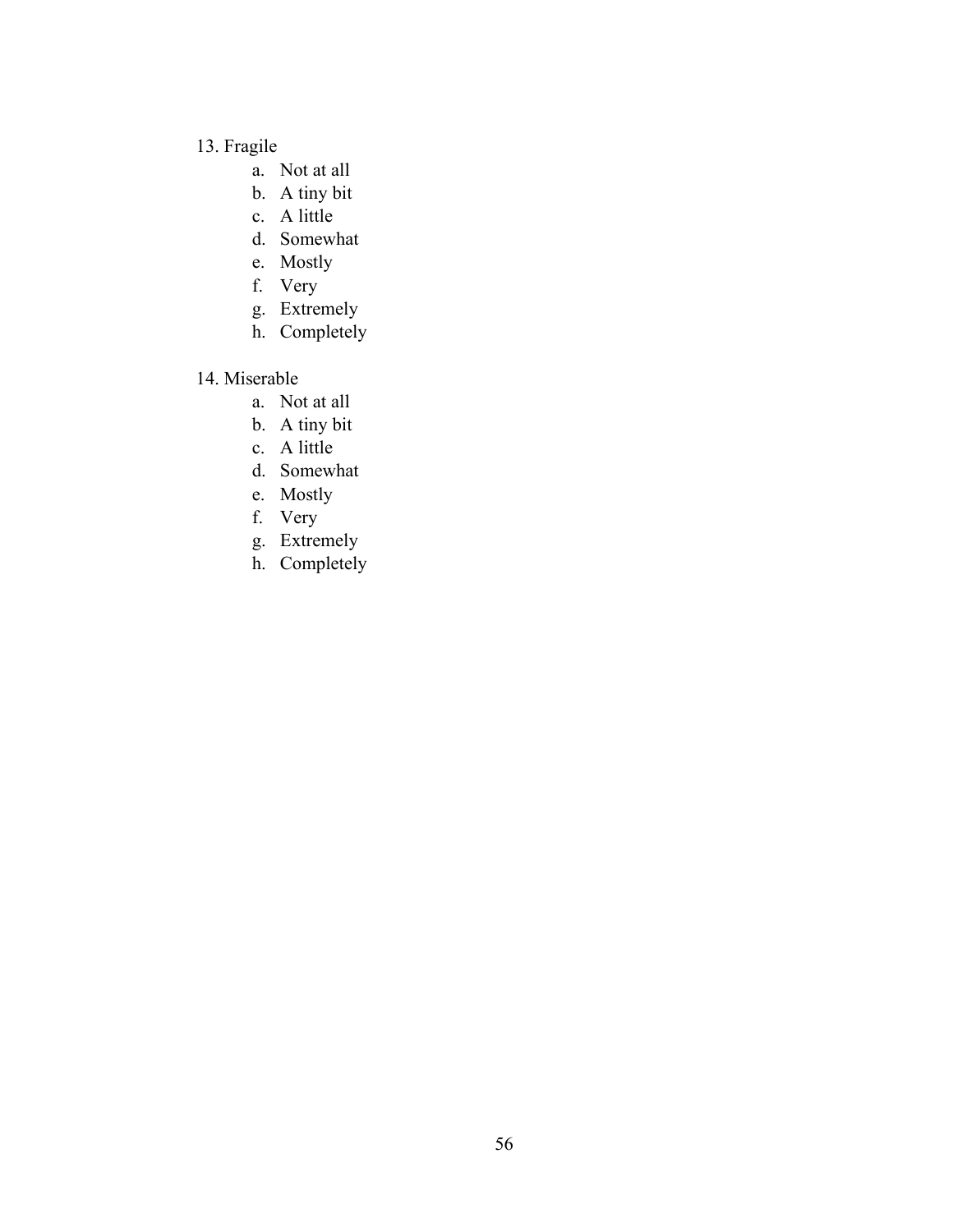## APPENDIX 7. RELATIONSHIP FLOURISHING SCALE

- 1. I have more success in my important goals because of my partners help
	- a. Strongly disagree
	- b. Somewhat disagree
	- c. Somewhat Agree
	- d. Strongly agree
- 2. We look for activities that help us grow as a couple
	- a. Strongly disagree
	- b. Somewhat disagree
	- c. Somewhat Agree
	- d. Strongly agree
- 3. My partner has helped me to grow in ways that I could not have done on my own
	- a. Strongly disagree
	- b. Somewhat disagree
	- c. Somewhat Agree
	- d. Strongly agree
- 4. It is worth it to share my most personal thoughts with my partner
	- a. Strongly disagree
	- b. Somewhat disagree
	- c. Somewhat Agree
	- d. Strongly agree
- 5. When making important decisions, I think about whether it will be good for our relationships
	- a. Always
	- b. Often
	- c. Sometimes
	- d. Rarely
	- e. Never
- 6. It is natural and easy for me to do things that keep our relationship strong
	- a. Always
	- b. Often
	- c. Sometimes
	- d. Rarely
	- e. Never
- 7. Talking with my partner helps me to see things in new ways
	- a. Always
	- b. Often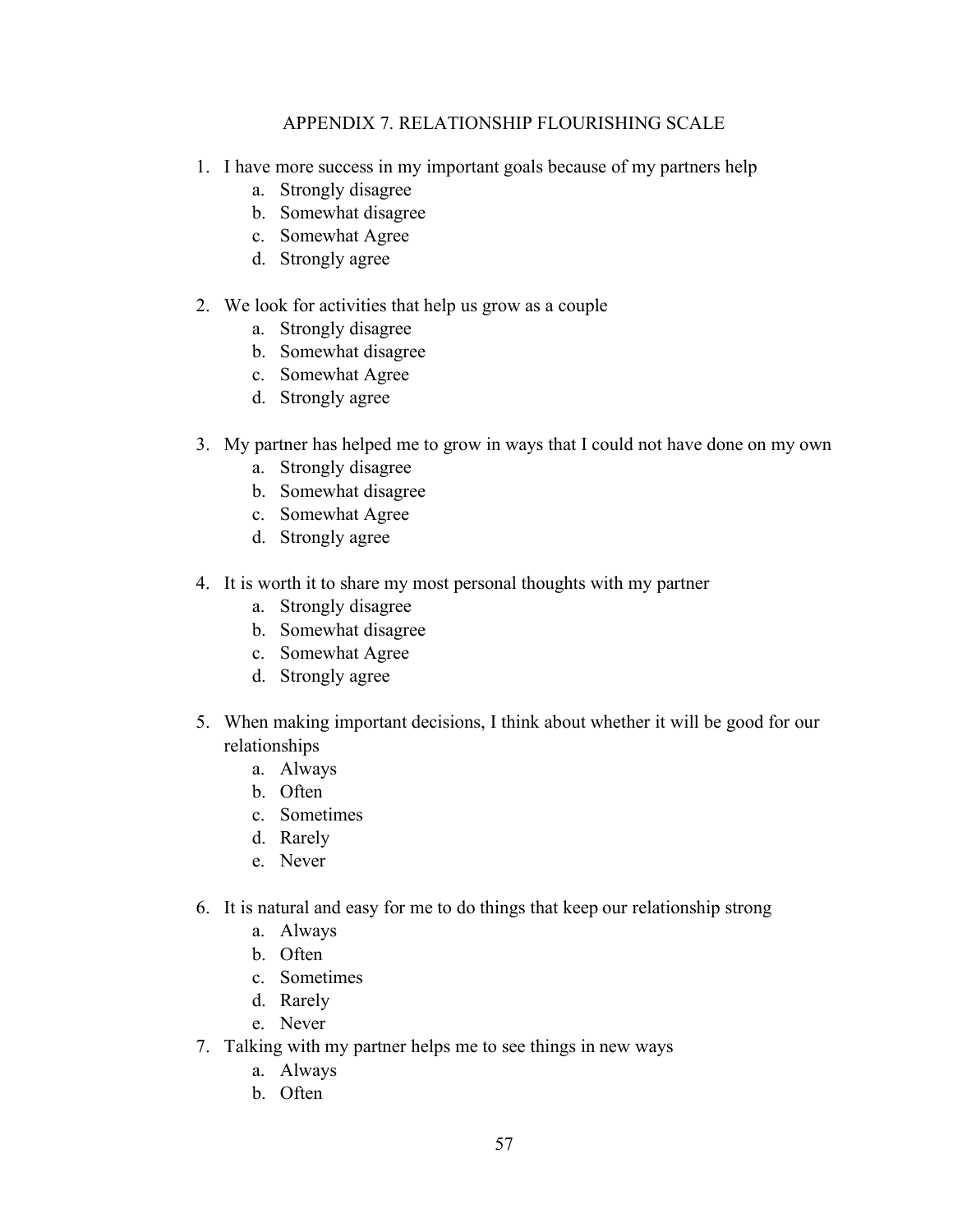- c. Sometimes
- d. Rarely
- e. Never
- 8. I make it a point to celebrate my partner's successes
	- a. Always
	- b. Often
	- c. Sometimes
	- d. Rarely
	- e. Never
- 9. I really work to improve our relationship
	- a. Always
	- b. Often
	- c. Sometimes
	- d. Rarely
	- e. Never
- 10. My partner shows interest in things that are important to me
	- a. Always
	- b. Often
	- c. Sometimes
	- d. Rarely
	- e. Never
- 11. We do things that are deeply meaningful to us as a couple
	- a. Always
	- b. Often
	- c. Sometimes
	- d. Rarely
	- e. Never
- 12. I make time when my partner needs to talk
	- a. Always
	- b. Often
	- c. Sometimes
	- d. Rarely
	- e. Never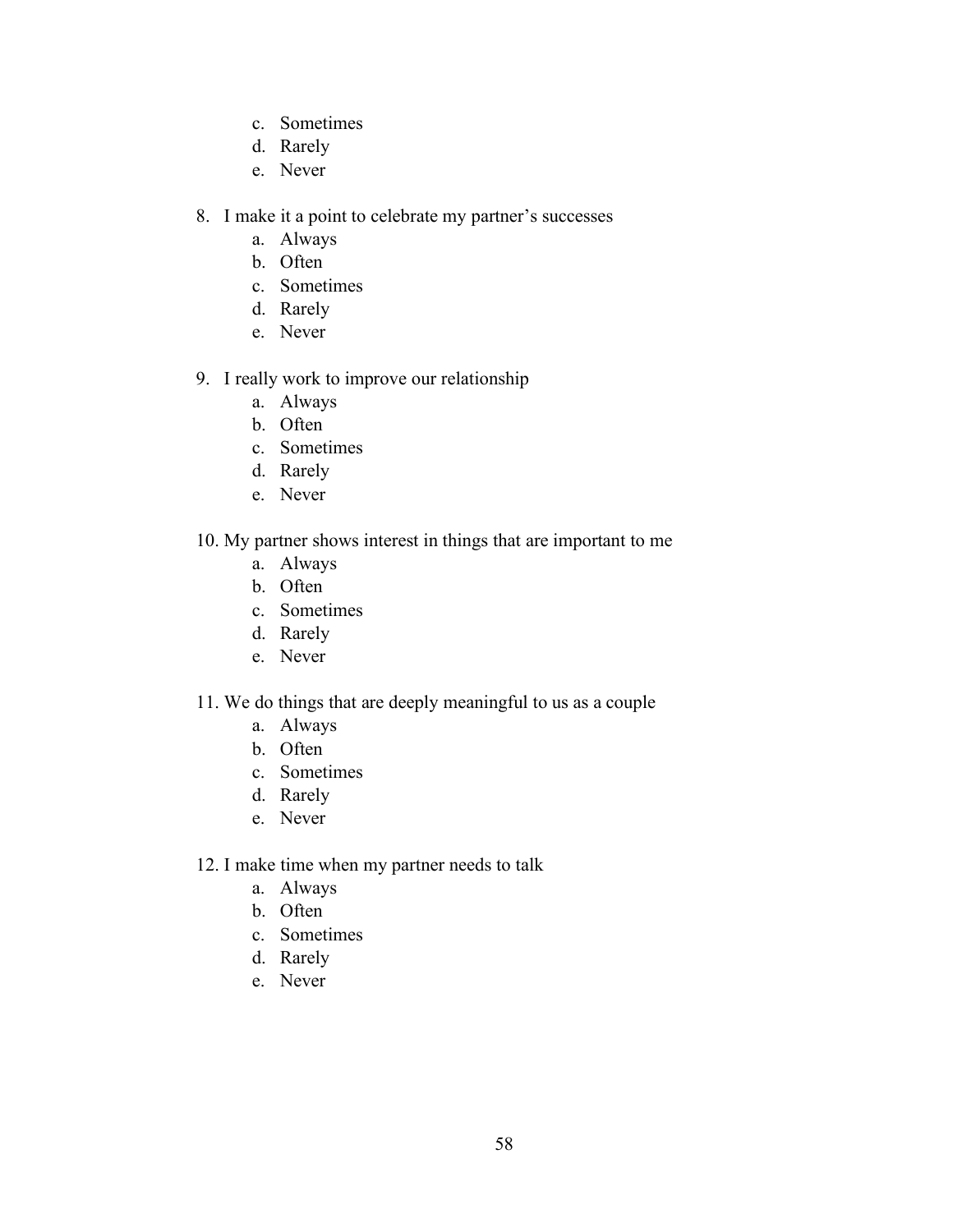#### REFERENCES

- Anderson, L. A. (2019). Rethinking resilience theory in African American families: Fostering positive adaptations and transformative social justice. *Journal of Family Theory & Review, 11(3), 385-397.* doi[:10.1111/jftr.12343](https://doi-org.ezproxy.uky.edu/10.1111/jftr.12343)
- Awosan, C. I., & Opara, I. (2017). Socioemotional factor: A missing gap in theorizing and studying Black heterosexual coupling processes and relationships. *Journal of Black Sexuality and Relationships, 3*(2), 25-51. [doi:10.1353/bsr.2016.0027.](http://doi.org/10.1353/bsr.2016.0027)
- Banks, R. R. (2012). *Is marriage for white people? How the African American marriage decline affects everyone.* New York: Plume.
- Boyd-Franklin, N. (2003). *Black families in therapy: Understanding the African American experience* (2nd ed.). New York: Guilford Press.
- Broman, C. L. (2005). Marital quality in Black and White marriages*. Journal of Family Issues, 26*(4), 431-441. [doi:10.1177/0192513X04272439](https://doi-org.ezproxy.uky.edu/10.1177%2F0192513X04272439)
- Bryant, C. M., Wickrama, K. A. S., Bolland, J., Bryant, B. M., Cutrona, C. E., & Stanik, C. E. (2010). Race matters, even in marriage: Identifying factors linked to marital outcomes for African Americans. Journal of Family Theory & Review, 2(3), 157- 174. doi[:10.1111/j.1756-2589.2010.00051](https://doi.org/10.1111/j.1756-2589.2010.00051.x)
- Bulanda, J. R., & Brown, S. L. (2007). Race-ethnic differences in marital quality and divorce. *Social Science Research, 36*(3), 945-967. [doi:10.10162006.04.001](https://doi.org/10.1016/j.ssresearch.2006.04.001)
- Burt, C. H., Lei, M. K., & Simons, R. L. (2017). Racial discrimination, racial socialization, and crime: Understanding mechanisms of resilience. *Social problems, 64*(3), 414-438. [doi.org/10.1093/socpro/spw036](https://doi.org/10.1093/socpro/spw036)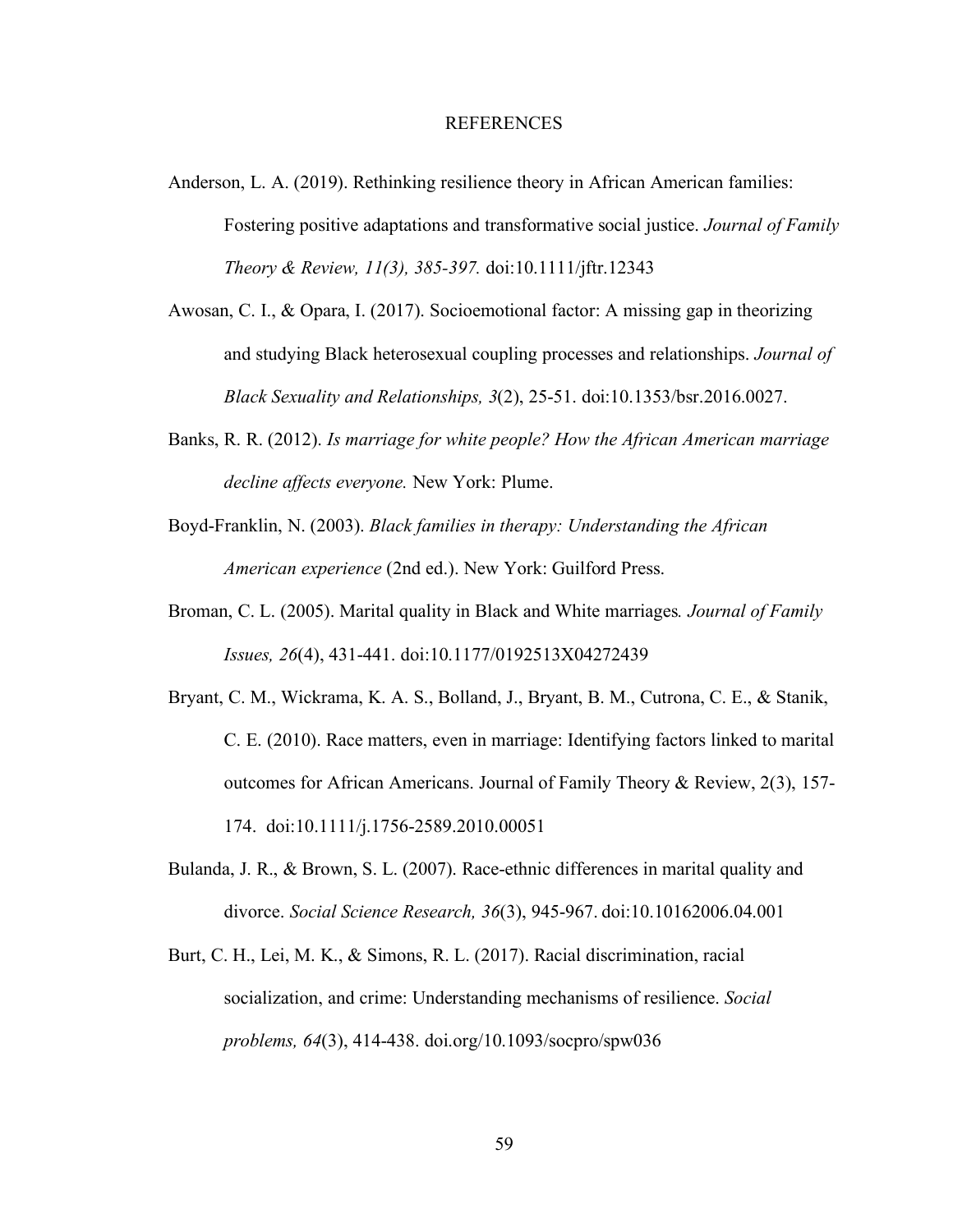- Clark, R., Coleman, A. P., & Novak, J. D. (2004). Brief report: Initial psychometric properties of the everyday discrimination scale in black adolescents. *Journal of adolescence, 27*(3), 363-368. [doi:10.1016.2003.09.004](https://doi.org/10.1016/j.adolescence.2003.09.004)
- Comstock, D. L., Hammer, T. R., Strentzsch, J., Cannon, K., Parsons, J., & II, G. S. (2008). Relational‐cultural theory: A framework for bridging relational, multicultural, and social justice competencies. *Journal of Counseling & Development, 86*(3), 279-287. [doi:10.1002/j.1556-6678.2008.tb00510](https://doi.org/10.1002/j.1556-6678.2008.tb00510.x)
- Cutrona, C. E., Russell, D. W., Burzette, R. G., Wesner, K. A., & Bryant, C. M. (2011). Predicting relationship stability among midlife African American couples*. Journal of Consulting and Clinical Psychology, 79*(6), 814. [doi:10.1037/a0025874](https://psycnet.apa.org/doi/10.1037/a0025874)
- Crosnoe, R., & Wildsmith, E. (2011). Nonmarital fertility, family structure, and the early school achievement of young children from different race/ethnic and immigration groups. [doi:10.1080/10888691.2011.587721](https://doi.org/10.1080/10888691.2011.587721)
- Cross, W. E., Jr., & Vandiver, B. J. (2001). Nigresence theory and measurement: Introducing the Cross Racial Identity Scale (CRIS). In J. G. Ponterotto, J. M. Casas, L. A. Suzuki, & C. M. Alexander (Eds.), Handbook of multicultural counseling (p. 371–393). Sage Publications, Inc. Applied Developmental Science, 15(3), 156-170.
- Duffey, T., & Somody, C. (2011). The Role of Relational-Cultural Theory in Mental Health Counseling. *Journal of Mental Health Counseling*, 223-242. [doi:10.17744/mehc.33.3.c10410226u275647](https://doi.org/10.17744/mehc.33.3.c10410226u275647)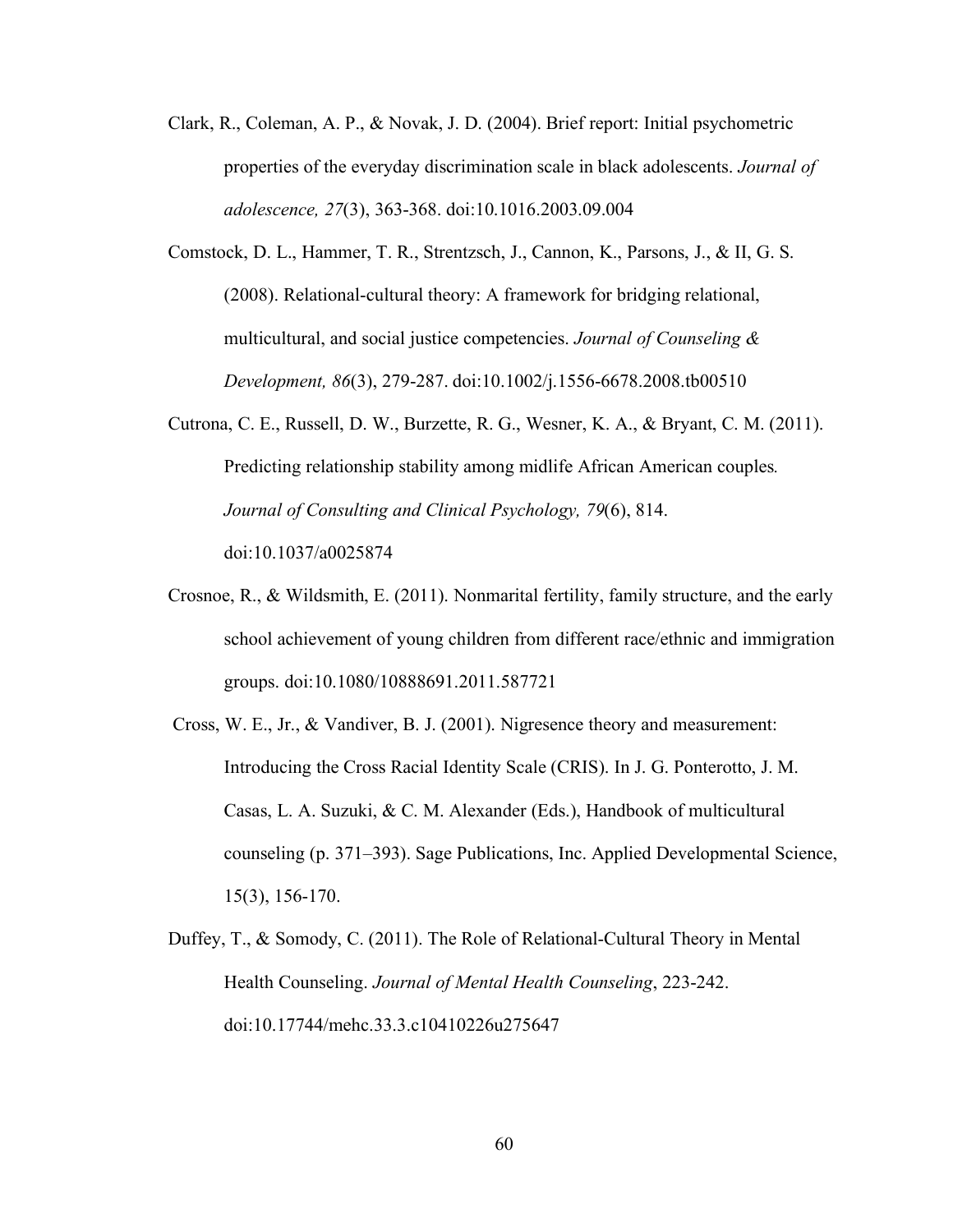- Essed, P. (1991). *Understanding Everyday Racism: An Interdisciplinary Theory*. Newbury Park, CA: Sage Publications.
- Fincham, F. D., & Bradbury, T. N. (1992). Assessing attributions in marriage: The relationship attribution measure. *Journal of Personality and Social Psychology, 62*(3), 457. [doi:10.1037/0022-3514.62.3.457](https://psycnet.apa.org/doi/10.1037/0022-3514.62.3.457)
- Fowers, B., Laurenceau, J., Penfield, R., Cohen, L., Lang, S., Owenz, M., & Pasipandoya, E. (2016). Enhancing relationship quality measurement: The development of the relationship flourishing scale. *Journal of Family Psychology, 30*(8), 997-1007. [doi:10.1037/fam0000263](https://psycnet.apa.org/doi/10.1037/fam0000263)
- Frans, &., Rimmö, P., Åberg, L., & Fredrikson, M. (2005). Trauma exposure and post‐ traumatic stress disorder in the general population. *Acta Psychiatrica Scandinavica, 111*(4), 291-290. [doi:10.1111/j.1600-0447.2004.00463](https://doi.org/10.1111/j.1600-0447.2004.00463.x)
- Funk, J. L., & Rogge, R. D. (2007). Testing the ruler with item response theory: Increasing precision of measurement for relationship satisfaction with the Couples Satisfaction Index. *Journal of Family Psychology, 21*(4), 572. [doi:10.1037/0893-](https://psycnet.apa.org/doi/10.1037/0893-3200.21.4.572) [3200.21.4.572](https://psycnet.apa.org/doi/10.1037/0893-3200.21.4.572)
- Galovan, A. M., & Schramm, D. G. (2018). Strong relationality and ethical responsiveness: A framework and conceptual model for family science. *Journal of Family Theory & Review, 10*(1), 199-218. [doi:10.1111/jftr.12238](https://doi.org/10.1111/jftr.12238)
- Hernandez-Wolfe, P., Acevedo, V. E., Victoria, I., & Volkmann, T. (2015). Transnational family therapy training: A collaborative learning experience in cultural equity and humility. *Journal of Feminist Family Therapy, 27*(3-4), 134-155. [doi:10.1080/08952833.2015.1092813](https://doi.org/10.1080/08952833.2015.1092813)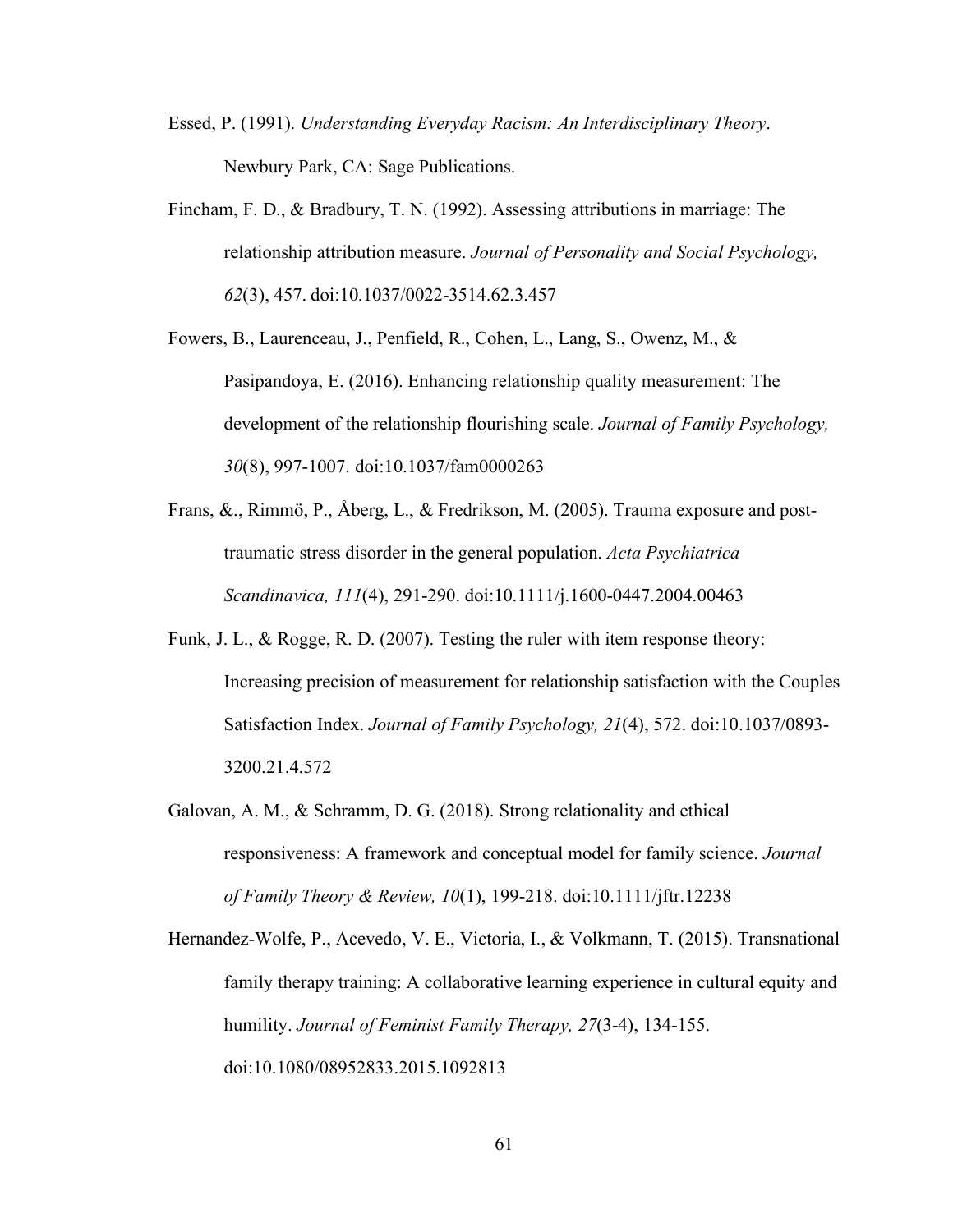- Hu, L., & Bentler, P. M. (1998). Fit indices in covariance structure modeling: Sensitivity to underparameterized model misspecification. *Psychological Methods, 3*, 424– 453. [doi:10.1037/1082-989X.3.4.424](https://psycnet.apa.org/doi/10.1037/1082-989X.3.4.424)
- Hu, L., & Bentler, P. M. (1999). Cutoff criteria for fit indexes in covariance structure analysis: Conventional criteria versus new alternatives. *Structural Equation Modeling, 6*, 1–55. [doi:10.1080/10705519909540118](https://doi.org/10.1080/10705519909540118)
- Karney, B., & Bradbury, T. (1995). Assessing longitudinal change in marriage: An introduction to the analysis of growth curves. *Journal of Marriage and the Family, 57*(4), 1091-1108. doi:10.2307/353425
- Lavner, J. A., Barton, A. W., Bryant, C. M., & Beach, S. R. (2018). Racial discrimination and relationship functioning among African American couples. *Journal of Family Psychology, 32*(5), 686. [doi:10.1037/fam0000415](https://psycnet.apa.org/doi/10.1037/fam0000415)
- Ledermann, T., Bodenmann, G., Gagliardi, S., Charvoz, L., Verardi, S., Rossier, J., & Iafrate, R. (2010). Psychometrics of the dyadic coping inventory in three language groups. *Swiss Journal of Psychology.* [doi:10.1024/1421-0185/a000024](https://doi.org/10.1024/1421-0185/a000024)
- Lei, M. K., Beach, S. R., Simons, R. L., Barr, A. B., Cutrona, C. E., & Philibert, R. A. (2016). Stress, relationship satisfaction, and health among African American women: Genetic moderation of effects. *Journal of Family Psychology, 30*(2), 221. doi[:10.1037/fam0000140](https://dx.doi.org/10.1037%2Ffam0000140)
- Lewis-Fernandez, R., Aggarwal, N., Hinton, L., Hinton, D., & Kirmayer, L. (2015*). DSM-5® handbook on the cultural formulation interview.* American Psychiatric Pub.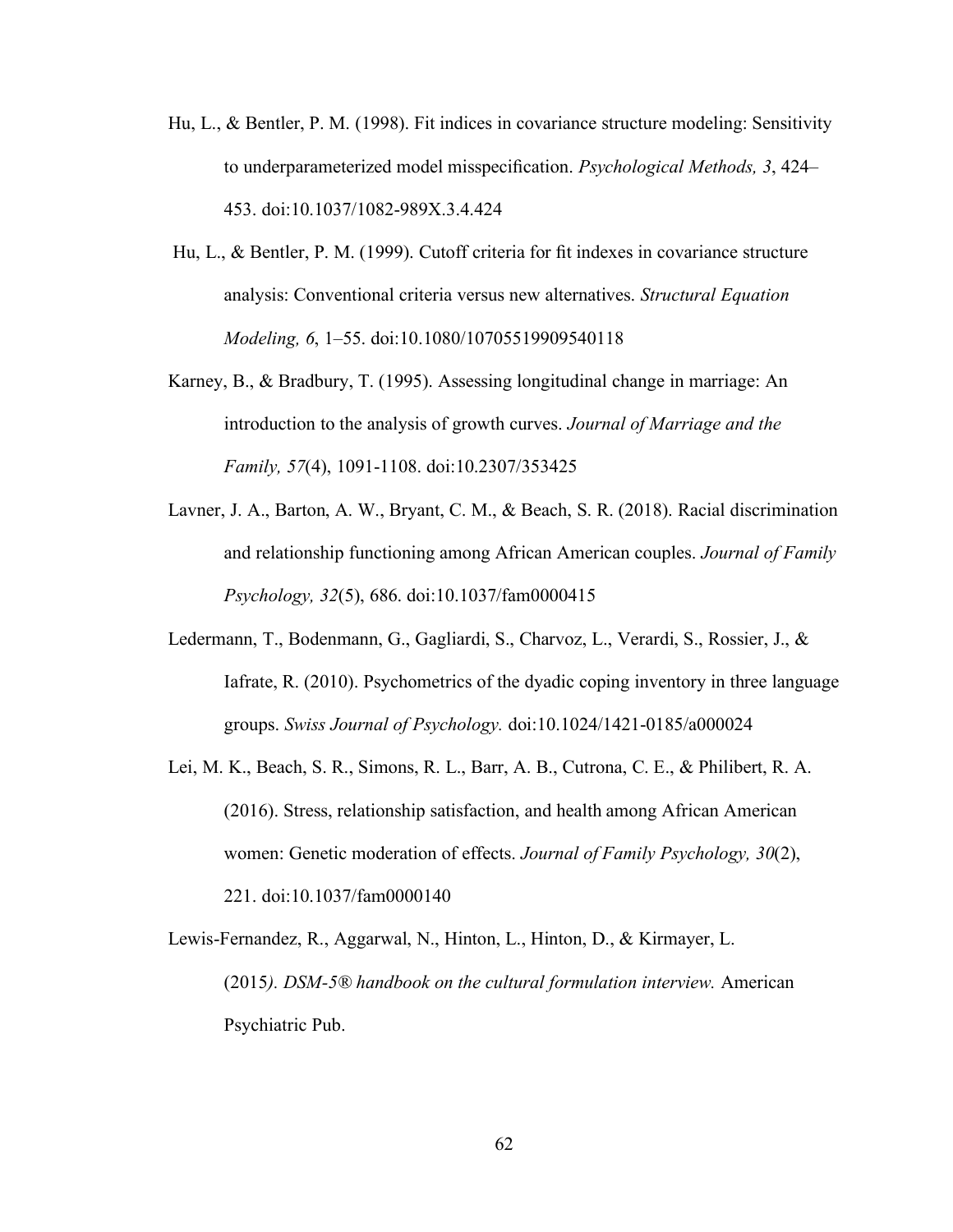Mattson, R. E., Rogge, R. D., Johnson, M. D., Davidson, E. K., & Fincham, F. D. (2013). The positive and negative semantic dimensions of relationship satisfaction*. Personal Relationships, 20*(2), 328-355. [doi:10.1111/j.1475-6811.2012.01412.x](https://doi.org/10.1111/j.1475-6811.2012.01412.x)

Miller, J. B. (1976). *Toward a new psychology of women*. Boston: Beacon Press.

- Murray, V. M., Butler‐Barnes, S. T., Mayo‐Gamble, T. L., & Inniss‐Thompson, M. N. (2018). Excavating new constructs for family stress theories in the context of everyday life experiences of Black American families. *Journal of Family Theory & Review, 10(*2), 384-405. [doi:10.1111/jftr.12256](https://doi.org/10.1111/jftr.12256)
- Ogolsky, B. G., Monk, J. K., Rice, T. M., Theisen, J. C., & Maniotes, C. R. (2017). Relationship maintenance: A review of research on romantic relationships. *Journal of Family Theory & Review, 9*(3), 275-306. [doi:10.1111/jftr.12205](https://doi.org/10.1111/jftr.12205)
- Orbuch, T. L., Veroff, J., Hassan, H., & Horrocks, J. (2002). Who will divorce: A 14-year longitudinal study of black couples and white couples. *Journal of Social and Personal Relationships, 19*(2), 179-202. [doi:10.1177/0265407502192002](https://doi.org/10.1177%2F0265407502192002)
- Proulx, C. M., Ermer, A. E., & Kanter, J. B. (2017). Group-based trajectory modeling of marital quality: A critical review. *Journal of Family Theory & Review, 9*(3), 307- 327.

[doi:10.1111/jftr.12201](https://doi.org/10.1111/jftr.12201)

Raley, R. K., Sweeney, M. M., & Wondra, D. (2015). The growing racial and ethnic divide in U.S. marriage patterns. *The Future of children/Center for the Future of Children, the David and Lucile Packard Foundation, 25*(2), 89. doi:10.1353/foc.2015.0014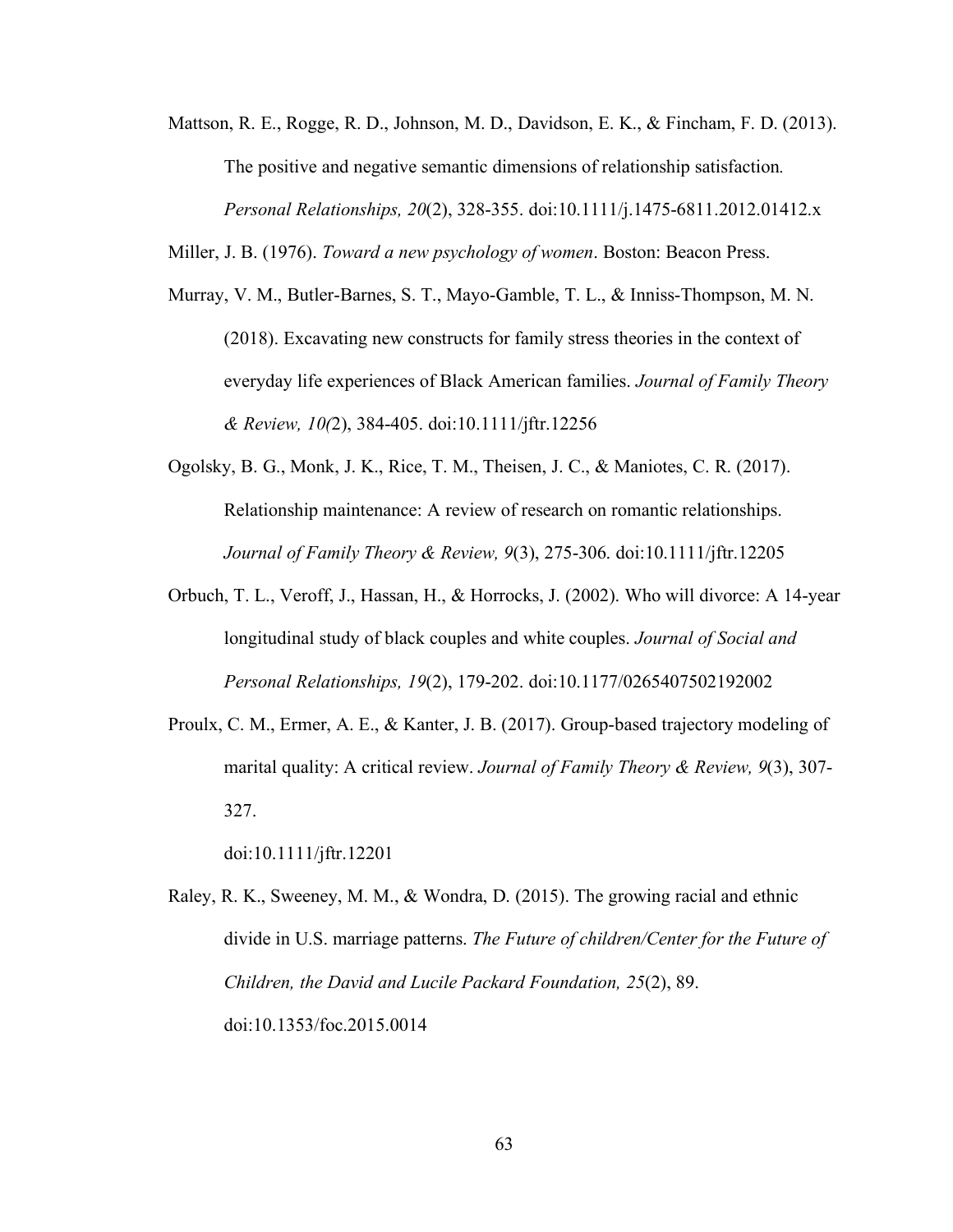- Richman, L., & Leary, M. (2009). Reactions to discrimination, stigmatization, ostracism, and other forms of interpersonal rejection: A multimotive model. *Psychological Review, 116*(2), 365-383. doi:10.1037/a0015250.
- Schoemann, A. M., Boulton, A. J., & Short, S. D. (2017). Determining power and sample size for simple and complex mediation models. *Social Psychological and Personality Science, 8*(4), 379-386. [doi:10.1177/1948550617715068](https://doi.org/10.1177%2F1948550617715068)
- Smith, S., & Landor, M. (2018). Toward a better understanding of African American families: Development of the sociocultural family stress model. *Journal of Family Theory & Review, 10*(2), 434-450.
- Walsh, F. (2016). Family resilience: A developmental systems framework. *European Journal of Developmental Psychology, 13*(3), 313-324.